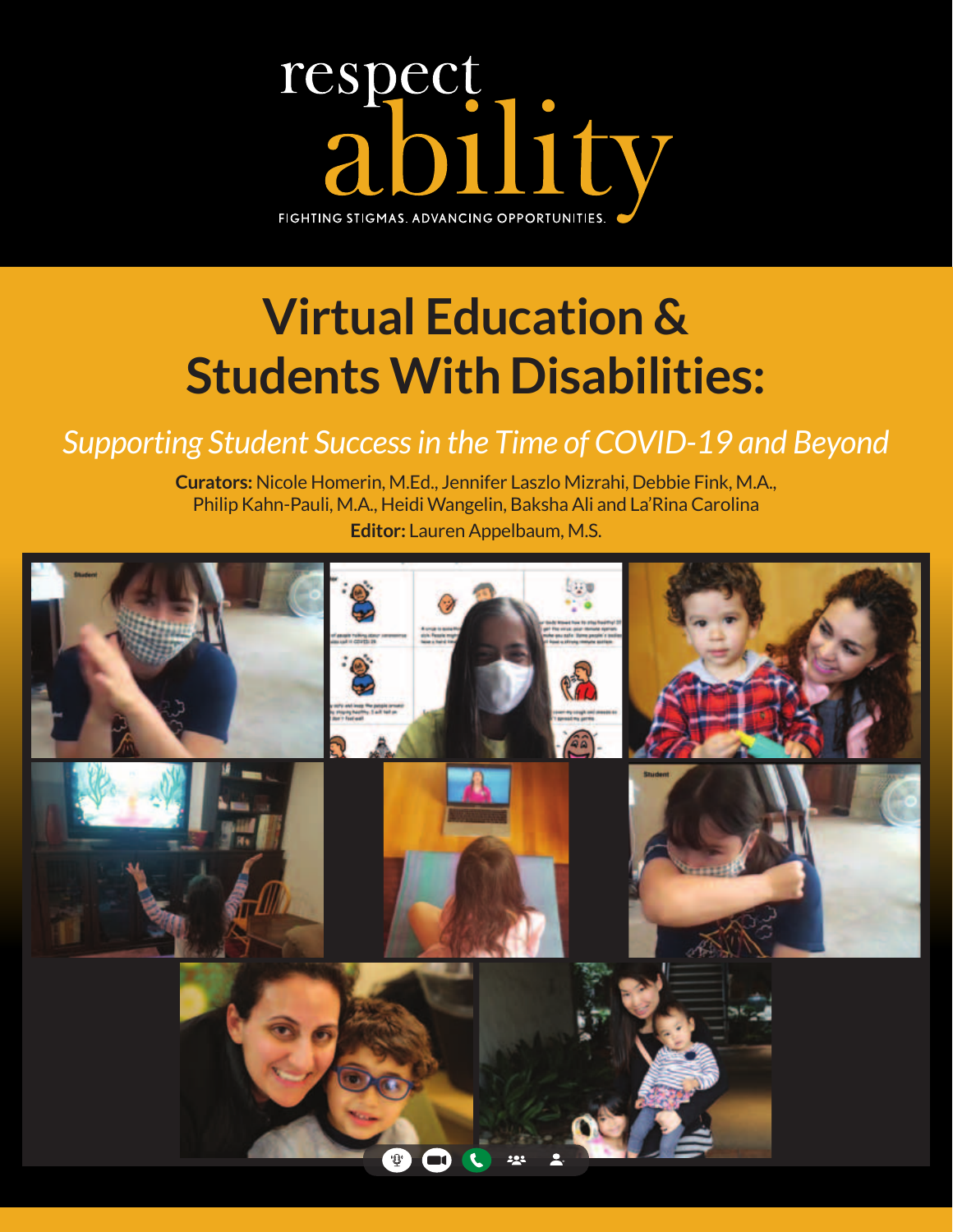### **Table of Contents**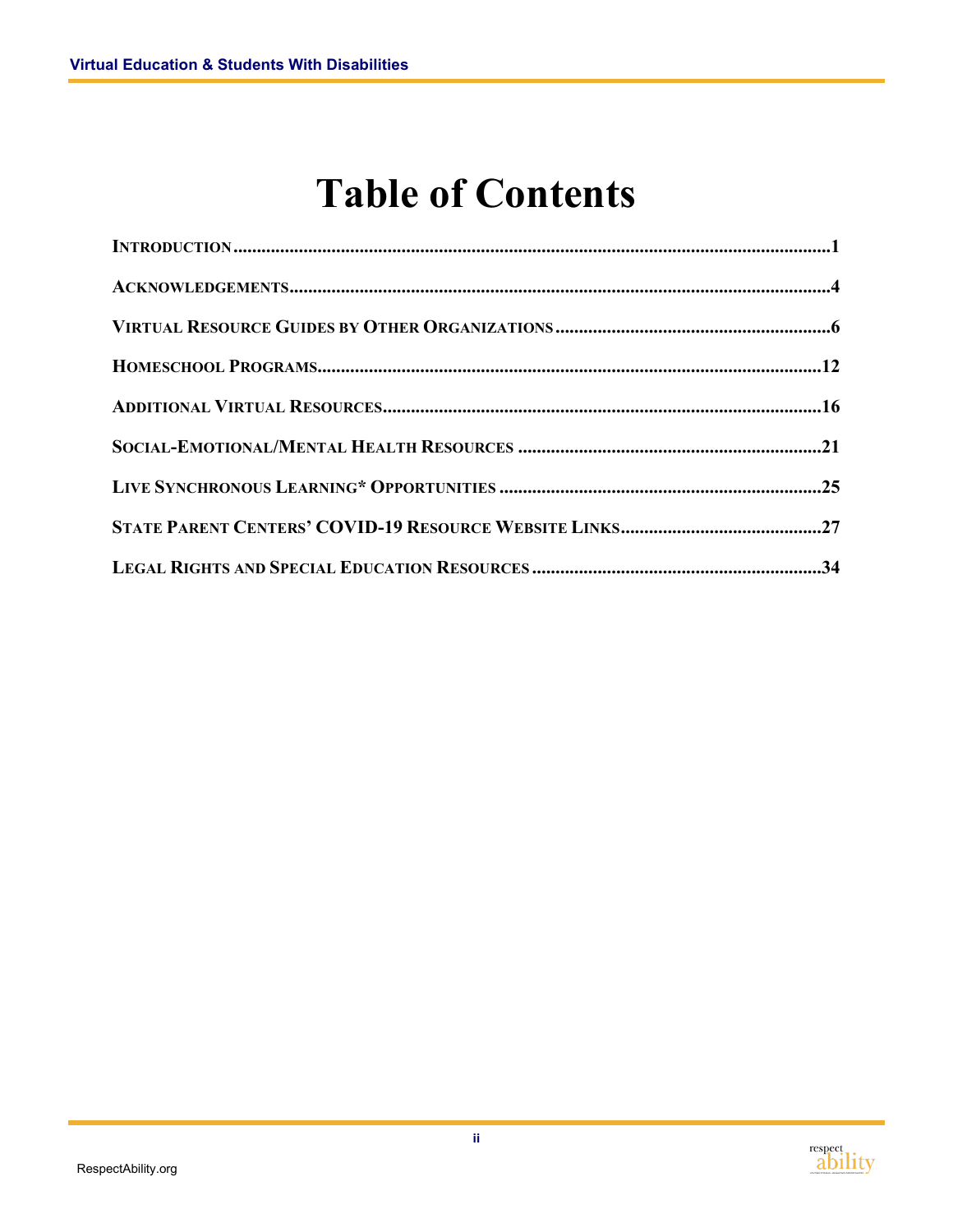### **Introduction**

<span id="page-2-0"></span>Dear champion for a student with a disability:

Whether you are a student with a disability or an adult (parent, guardian, teacher or otherwise) who is championing success for a student with a disability, this guide is for you. Our goal is to be a timesaver for students with disabilities, as well as for the adults in their lives who care about them. This guide includes resources that can help pave the best educational and social-emotional path possible during this pandemic.

I myself am dyslexic and have ADHD. It was extremely hard for me to learn to read. Even today I need someone to check my math. It took a lot for me to gain the skills I needed to succeed. I owe a lot to my parents, especially my mother, who advocated for me. Could I have gained those skills using only remote learning? Yes, but it would have been even harder. Today, as a proud mother who knows what it means to parent a child with an IEP during this pandemic, our family lived through the school disasters this spring. No family should have to go through this again. Hence, we created this guide to hopefully ease this road for you.

**To be clear, this guide is not original content.** It is a compilation of the best resources we could find. It still will take you a lot of time to go through the links in the guide to find the ones that will work best for you. You also will need to keep up communication with your child's schools and IEP/504 team.

The COVID-19 crisis has been hard on almost everyone. There has been loss of life, jobs and more. Tragically, it also has significantly harmed the 6.3 million students with disabilities who largely got lost in the chaos as schools moved from in-person classrooms to online learning. This is especially true for students who did not have good access to internet, computer devices or adults who had the time and skills to help them through online learning. Challenges also were compounded for the 740,000 students with disabilities who are English language learners, as well as the millions of others impacted by lack of access to food.

Still, even in homes with ample food, computer and internet access, and parents who were able to help daily, it was a mess for student with disabilities. Millions of students lost ground academically and many had significant increases in mental health issues. This was true even in some of the best funded and staffed school districts in America. Indeed, many teachers' unions tried to avoid meeting the obligations of IEPs and 504s. Thankfully, the unions were not legally allowed to circumvent the law, and there is a lot of litigation pending. The fact is that no child with a disability or family should wait on litigation to try to find the best possible solution for education during this crisis.

*That is why we created this guide. We know there are no simple or perfect answers. Our goal is to help you find solutions to help support students with disabilities, such that they thrive to the extent possible.*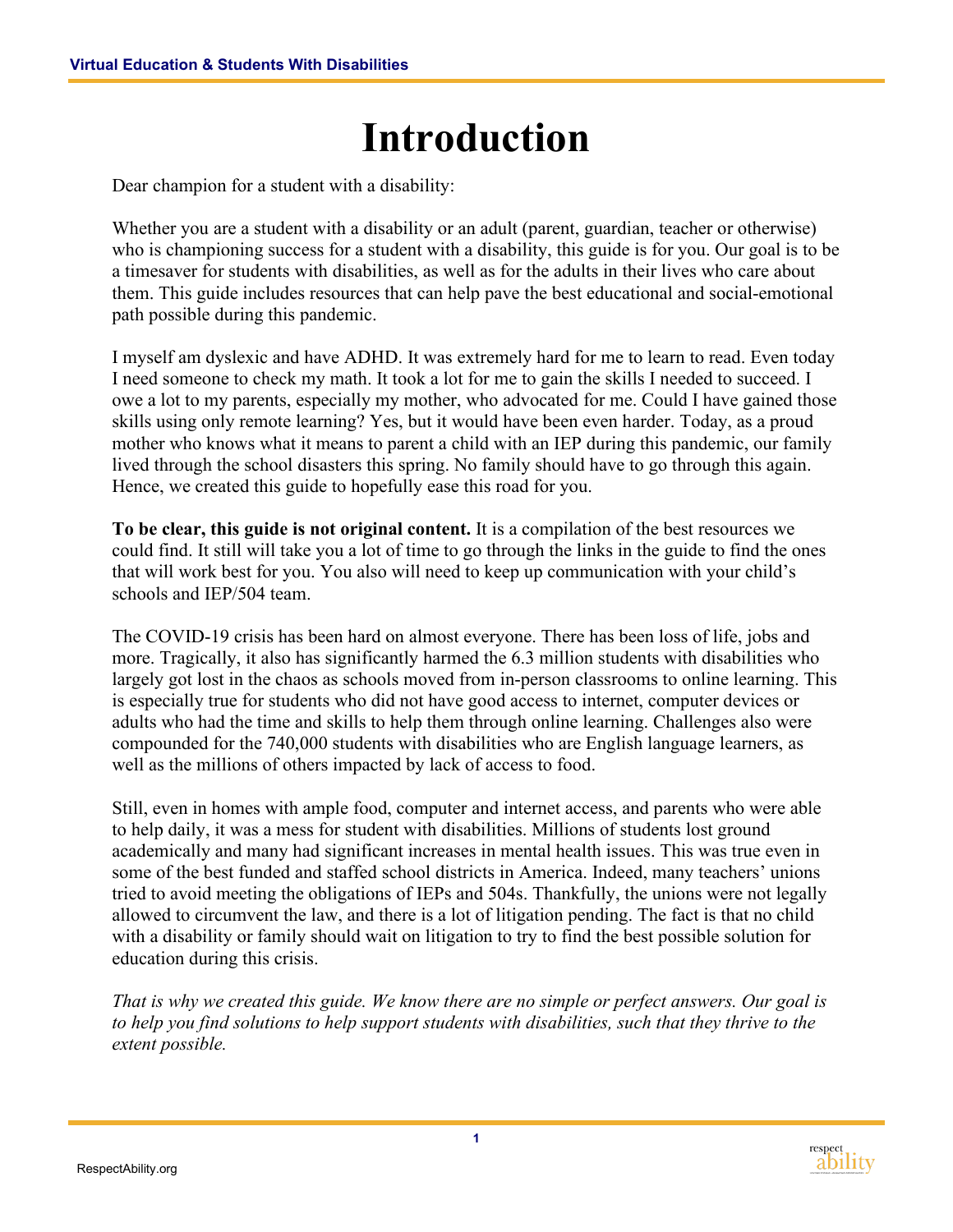This fall, millions of students will return, or *go forward*, to classrooms. With that being said, due to the continuing pandemic, many schools will be a hybrid model of in-person and remote education. Others will be fully remote. Regardless, due to underlying medical conditions, many students will need to continue distanced learning, while other students with disabilities will be returning to a "new normal" riddled with virus-related safety concerns in schools.

It can be very challenging to be a student with a disability even in the best of times. Even before the COVID-19 pandemic, the gap in graduation and dropout rates between students with and without disabilities continued to undermine their futures. For example, in [the class of 2018,](https://nces.ed.gov/programs/coe/indicator_cgg.asp) only 66 percent of Black students with disabilities, 71 percent of Hispanic students with disabilities, 77 percent of white students with disabilities, and 79 percent of Asian-American students with disabilities completed high school. This compares to 87 percent students without disabilities overall. Furthermore, [just seven percent of students born with a disability](https://www.air.org/sites/default/files/Lack%20of%20Equal%20Pay%20for%20People%20with%20Disabilities_Dec%2014.pdf) graduated from college pre-pandemic. As a nation we need to do better.

This guide is a stop-gap measure. School is about to start, and people need resources now, not later. Thus, with far less time than we might have wanted, we got to work. As such, your experience with each of the organizations listed in this guide may vary. If you have any feedback or encounter any difficulties with any of the resources listed, please let us know.

I, like many parents and people with disabilities, have found that advocacy is very important and can make a difference. We wrote to our child's IEP team, principal, the school board, special education team, county, state and federal officials. It was clear that there was no playbook of proven solutions that everyone could follow. A lot of good people were trying to find solutions; but in a crisis, the squeaky wheel gets the oil. Thus, we who care about students with disabilities need to be loud and proud in our advocacy.

Thankfully, through ongoing engagement we were able to see significant progress in the plans for our local schools this fall. If you are a student with a disability or an adult who cares about a student with a disability, you too will need to develop relationships with the public officials who can impact the success of education, employment and other key issues for people with disabilities. The law is behind us and you will find that most are quite delighted to hear from you as they want to know what is really happening in communities and which solutions will work.

#### *Want to share your thoughts and concerns with elected officials? We've made it easy!*

RespectAbility has a free tool to help you connect with your elected officials. It is very simple to use. All you need to do is put in your name and address and it will automatically send your message to many relevant elected officials. Unfortunately, it does not have your school board or special education department, so you will want to go online separately and find those emails. But it will reach a large number of elected officials who need to hear from constituents who care.

To reach out to your elected officials via email, Twitter or phone, the easy-to-use form is available on our website: [https://therespectabilityreport.org/2020/07/26/ada-action-alert.](https://therespectabilityreport.org/2020/07/26/ada-action-alert/)

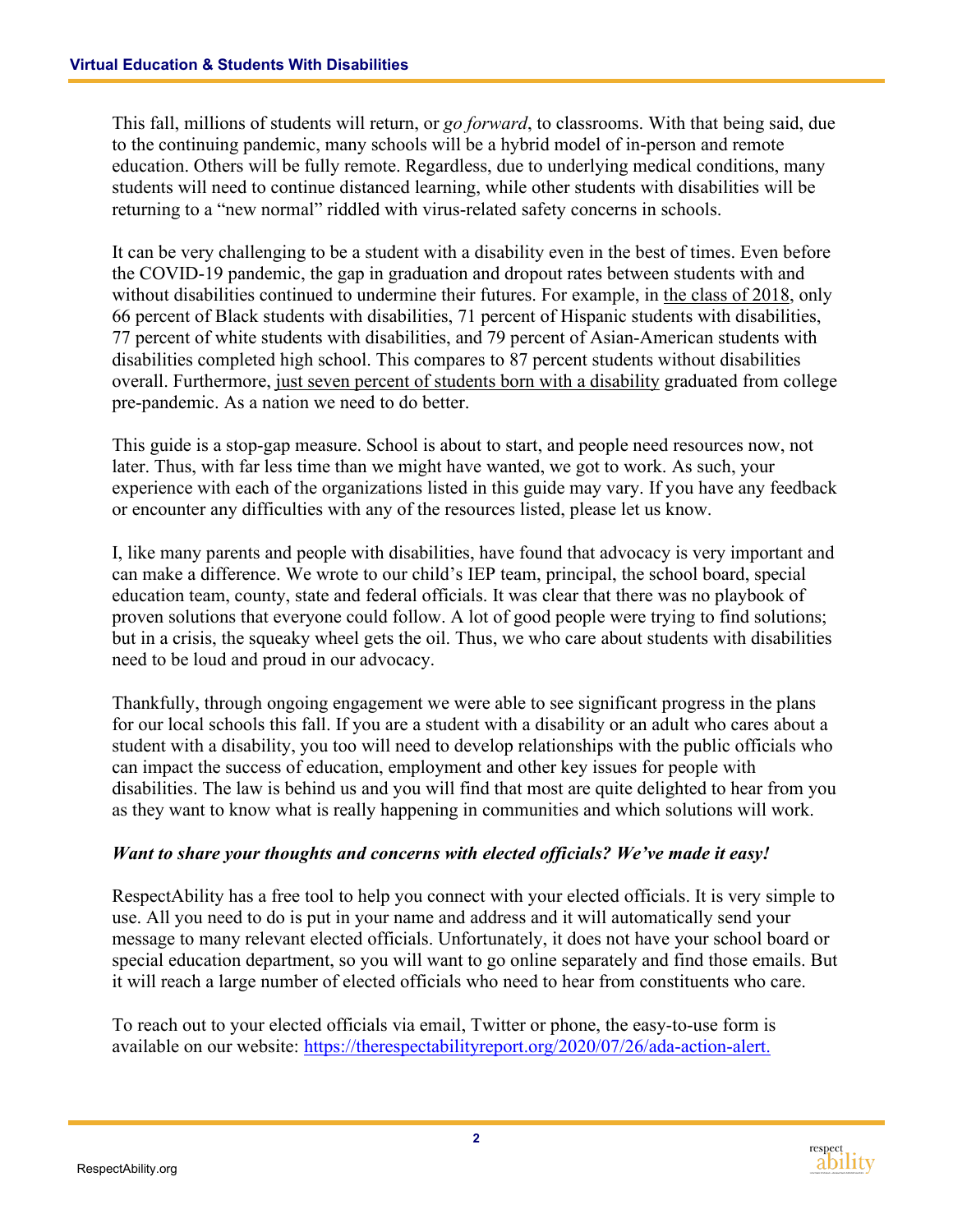Meanwhile, we hope this guide will be a big help to you in your journey to find educational solutions during this crisis.

If you know of other nonprofit and/or governmental resources that should be added to this guide, please send me an email at [JenniferM@RespectAbility.org.](mailto:JenniferM@RespectAbility.org) We will continue to update this guide to offer people the resources they need during this challenging time.

We at RespectAbility wish you every success in your journey to a safe and successful school year ahead!

Respectfully,

[Jennifer Laszlo Mizrahi](https://www.respectability.org/2017/12/jennifer-laszlo-mizrahi-president/) President, RespectAbility [www.RespectAbility.org](http://www.respectability.org/)

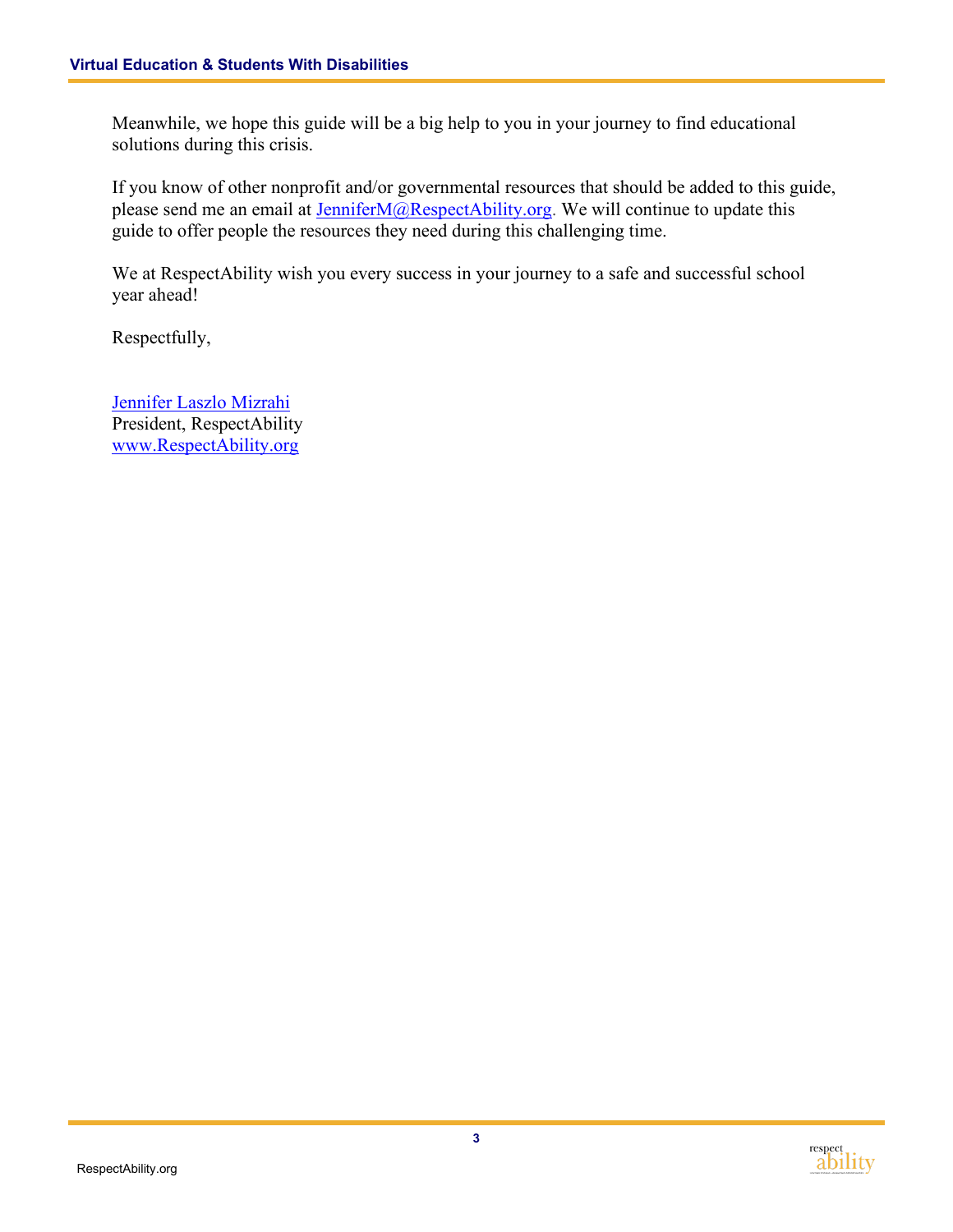### **Acknowledgements**

<span id="page-5-0"></span>In these challenging times, nonprofit organizations, RespectAbility included, find themselves facing a tough fundraising environment due to the COVID-19 and economic crisis. At the same time, due to the same factors, we find the needs for our services to have increased exponentially. Thus, we are especially grateful to our funders, professional staff and volunteers.

We would like to thank the following for financial support of our work: Stanford and Joan Alexander Family Fund; Bank of America Charitable Foundation; Vivian and Raymond Bass; The David Berg Foundation; The Beverly Foundation; the Stanley and Joyce Black Family Foundation; the California Wellness Foundation; the California Workforce Development Board; Carnegie Corporation; the Johnny Carson Foundation; The Coca-Cola Foundation; Shelley and Ruvan Cohen; Comcast NBCUniversal; Cheri Fox; Diane & Guilford Glazer Philanthropies; The Aline and Leo Jacobsohn Foundation; the Jewish Community Foundation of Los Angeles; JP Morgan Chase; the Murray-Reese Foundation; the Craig H. Neilsen Foundation; The New York Women's Foundation; Richard Phillips; The Roddenberry Foundation; Charles and Lynn Schusterman Family Foundation; The Schwartz Creed Foundation; the Marilyn Einstein and Steven Sim Charitable Fund; the May and Stanley Smith Charitable Trust; Sony Pictures Entertainment; Ann and Andrew Tisch Family Fund; ViacomCBS; the Walt Disney Company; The Harry and Jeanette Weinberg Foundation; Weingart Foundation; and others.

RespectAbility also wants to thank our terrific volunteer board members: Khadija Bari, Steve Bartlett, Vivian Bass, Linda Burger, Christine Cadena, Ollie Cantos, Stephen Chbosky, Eleanor Clift, Shelley Cohen, Judith Creed, Heidi Daroff, Sneha Dave, Randy Duchesneau, Ila Eckhoff, Andrew Egan, Gabrielle Einstein-Sim, Rick Guidotti, Calvin Harris, Neil Jacobson, Janie Jeffers, Evelyn Kelley, Janet LaBreck, Donna Meltzer, Grace Moss, Jonathan Murray, Jaime Pacheco-Orozco, Richard Phillips, Dr. Victor Pineda, Vincenzo Piscopo, Gerard Robinson, Jim Sinocchi and Delbert Whetter.

This document exists because RespectAbility's team has laid a great foundation: Nasreen Alkhateeb, Franklin Anderson, Lauren Appelbaum, Eric Ascher, Debbie Fink, Lauren Gilbert, Philip Kahn-Pauli, Matan Koch, Tatiana Lee, Jennifer Laszlo Mizrahi, Leah Romond, Ben Spangenberg and Joshua Steinberg. It is also a testament to our summer 2020 National Leadership Fellows: Autumn Blalock, Lily Coltoff, KiAnna Dorsey, Lizzy Francis, Maria Heredia, Nicole Homerin, Chiquita Jackson, Laka Negassa, Ben Rosloff, Stephanie Santo, Angelique Uwabera and Blair Webb.

Special mention must be made of those who did the real work behind this guide. RespectAbility's professional team of [Debbie Fink](https://www.respectability.org/2017/12/debbie-fink/) and [Philip Kahn-Pauli](https://www.respectability.org/2017/12/philip-kahn-pauli-policy-and-practices-director/) were deployed to start pulling together resources. Fink is a former educator, children's book author and innovator who was commissioned to design an interactive program for students with learning disabilities, bringing it to 4,500 students, educators and parents over a few years' time. She holds a master's

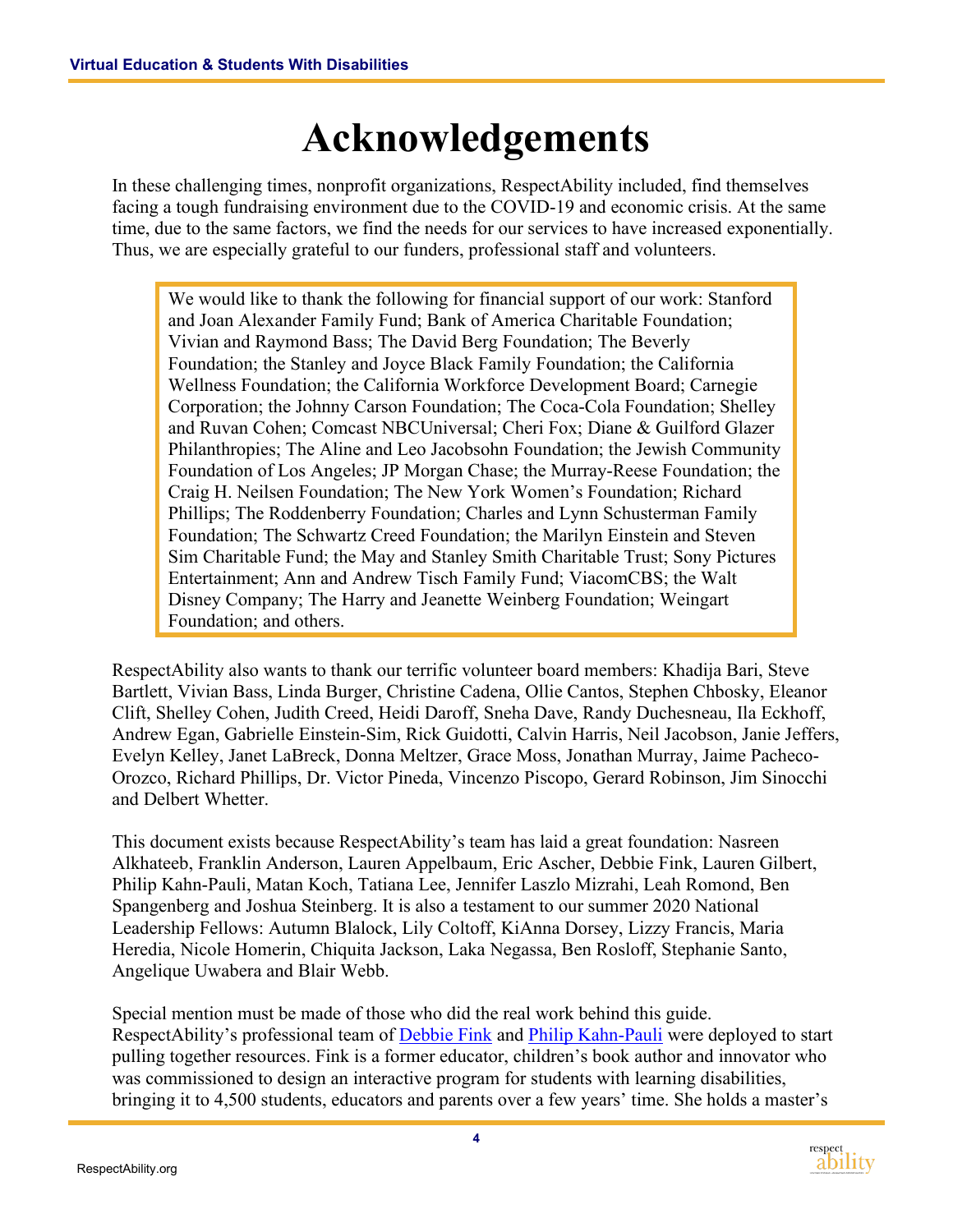degree combining education, psychology and public administration from George Mason University and a bachelor's degree in psychology from American University. Kahn-Pauli is an expert in public policy who helps people with disabilities get the skills and jobs they need to succeed. He has provided testimony on education and jobs for people with disabilities in every state and holds a master's degree in social policy and philosophy from the George Washington University as well as a bachelor's degree from the University of Denver. We also were helped by [Heidi Wangelin,](https://www.respectability.org/2018/09/heidi-wangelin/) one of our previous National Leadership Fellows. This guide was edited by [Lauren Appelbaum,](https://www.respectability.org/2017/12/lauren-appelbaum-communications-director/) who has a master's degree in Broadcast Journalism from Syracuse University, undergraduate degrees from Columbia University and the Jewish Theological Seminary, and a certificate in secondary school education from Gratz College. As an individual with an acquired nonvisible disability – Reflex Sympathetic Dystrophy – she often publishes articles about the intersection of disability, employment, Hollywood and politics.

Special credit on reviewing the accessibility of various resources goes to **Baksha Ali**, former Community Outreach Fellow in RespectAbility's National Leadership Program (Spring 2020); [La'Rina Carolina,](https://www.respectability.org/2019/06/larina-carolina/) an alumna of RespectAbility's Lab for Entertainment Professionals with Disabilities (Summer 2019), who also is a web show host and advocate for the Deaf community; and Khadija Bari, RespectAbility board member.

As we began this project, we were blessed when [Nicole Homerin, M.Ed.](https://www.respectability.org/2020/07/nicole-homerin-community-outreach-fellow/), applied for a Community Outreach Fellowship with us. As an incoming doctoral student in special education at California State University, Los Angeles, she has more than a decade of experience working with individuals with disabilities. Homerin received her master's degree in special education from Boston College, where she was the recipient of the Bernard A. Stotsky/Thomas H. Browne Prize for Excellence in Special Education. In addition, Homerin holds a bachelor's degree in early childhood education from Boston University.

Homerin served as Lead Special Education Teacher at a nonpublic school in Los Angeles for children with multiple disabilities and children who were medically fragile. She spent several years educating children with multiple disabilities at The Campus School at Boston College and in the Deafblind Program at Perkins School for the Blind. She also served as the Assistant Coordinator of Residential Living in the Outreach Program at Perkins School for the Blind. This Outreach Program offers public school students who are blind or low vision with the opportunity to focus on Expanded Core Curriculum areas that can be difficult to address within a school day, such as personal care, health and wellness, independent living and social skills. Homerin did the bulk of the work on this guide and we are deeply grateful for her commitment and thoroughness.

We also want to thank RespectAbility's chair, Steve Bartlett, a co-author of the Americans with Disabilities Act (ADA), which was signed into law 30 years ago. This law gave people with disabilities civil rights and opened new pathways toward independence. This guide builds on that success as well as on the understanding of others that people with disabilities have a right to an education and work – and have talents to contribute – just like anyone else.

As such, our collective goal is to give parents, teachers, students with disabilities and others a roadmap they can follow as they navigate solutions during these challenging times.

Thank you!

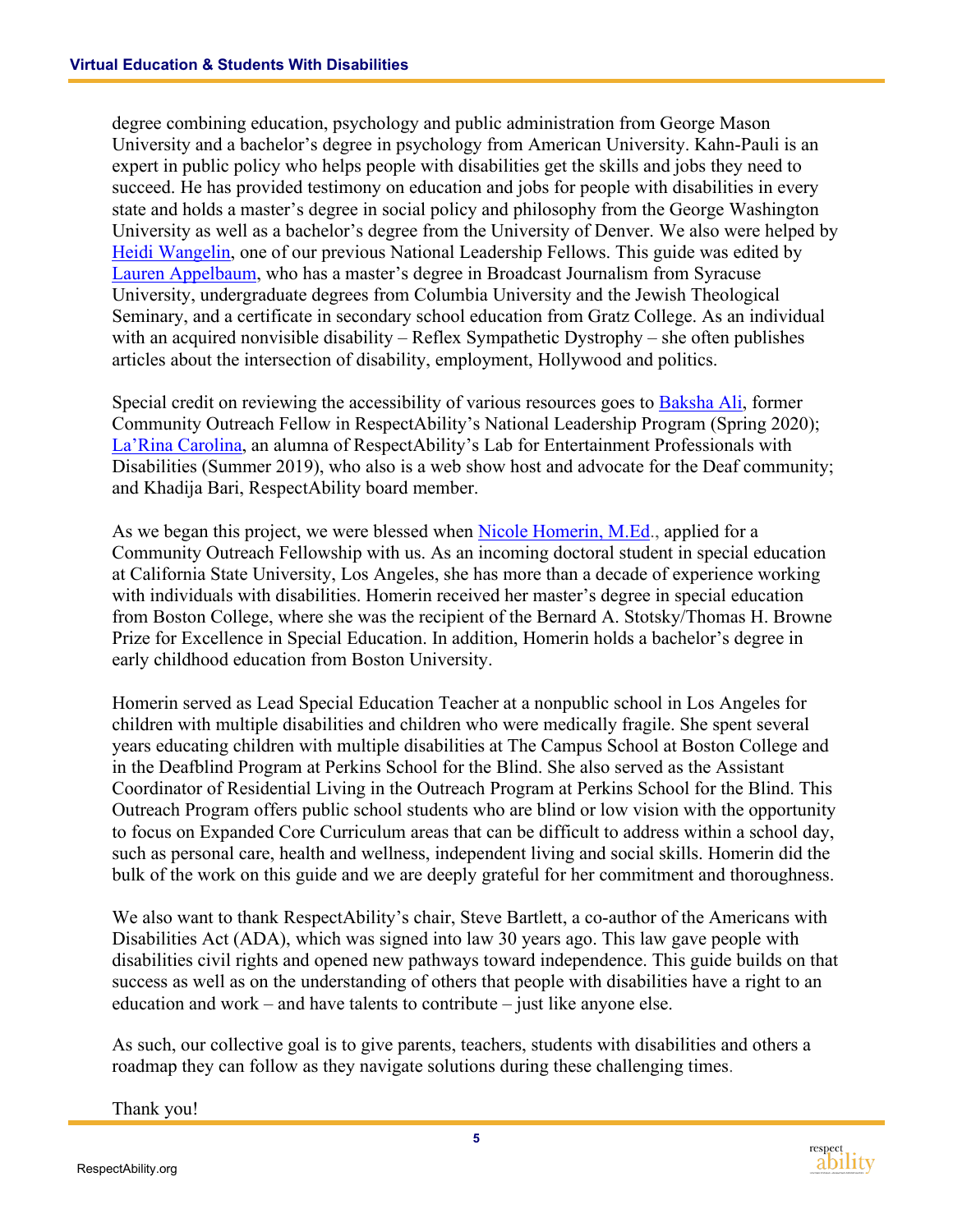### <span id="page-7-0"></span>**Virtual Resource Guides by Other Organizations**

*\*\*\* The materials contained in these resources are the intellectual property of that organization. \*\*\**

*Disclaimer: Inclusion in this resource guide does not indicate endorsement of its program or content. RespectAbility has no financial stake in any of these resources.* 

| <b>Organization</b>                                                                                                                                                                                                                                                            | <b>Website</b>                                                                                                 | <b>Additional Information</b>                                                                                                                                                                                                                       |  |
|--------------------------------------------------------------------------------------------------------------------------------------------------------------------------------------------------------------------------------------------------------------------------------|----------------------------------------------------------------------------------------------------------------|-----------------------------------------------------------------------------------------------------------------------------------------------------------------------------------------------------------------------------------------------------|--|
| A Day in Our Shoes                                                                                                                                                                                                                                                             | <b>150 Distance Learning</b><br><b>Resources for</b><br>Parents/OT/PT/Special<br><b>Education/All Subjects</b> | K-12 resources including disability-specific<br>categories and content area links                                                                                                                                                                   |  |
| Amazing<br>Educational<br><b>Resources</b>                                                                                                                                                                                                                                     | <b>1507 Amazing Educational</b><br><b>Resources</b>                                                            | Search by grade and subject area,<br>specifically by special education, dyslexia<br>and intervention resources                                                                                                                                      |  |
| <b>Arlington Public</b><br>Schools (Virginia)                                                                                                                                                                                                                                  | <b>COVID-19 Closure Tools for</b><br><b>Parents</b>                                                            | Resources on assistive technology, behavior,<br>d/Deaf, hard of hearing, eating and feeding,<br>establishing routines, literacy, math, related<br>services, sensory/self-regulation,<br>social/emotional, speech, fluency and<br>secondary learning |  |
| <b>Boston University</b>                                                                                                                                                                                                                                                       | <b>Bilingual ASL-English Deaf</b><br><b>Education Library</b>                                                  | ASL lessons, literature and teaching<br>materials for K-12; also includes links to live<br>events, such as ASL storytime                                                                                                                            |  |
| <b>Coronavirus Landing Page</b><br><b>Supporting Your Child's</b><br>earning at Home During<br><b>COVID</b><br><b>Center for Parent</b><br>Information and<br>Resources (CPIR)<br><b>Schooling at Home During</b><br><b>Coronavirus</b><br>COVID-19 Info in Other<br>Languages |                                                                                                                | Supported by the Office of Special Education<br>Programs at the U.S. Department of<br>Education, the Center shares resources<br>developed by Parent Centers across the<br>country                                                                   |  |

#### **Table 1. Virtual Resource Guides by Other Organizations**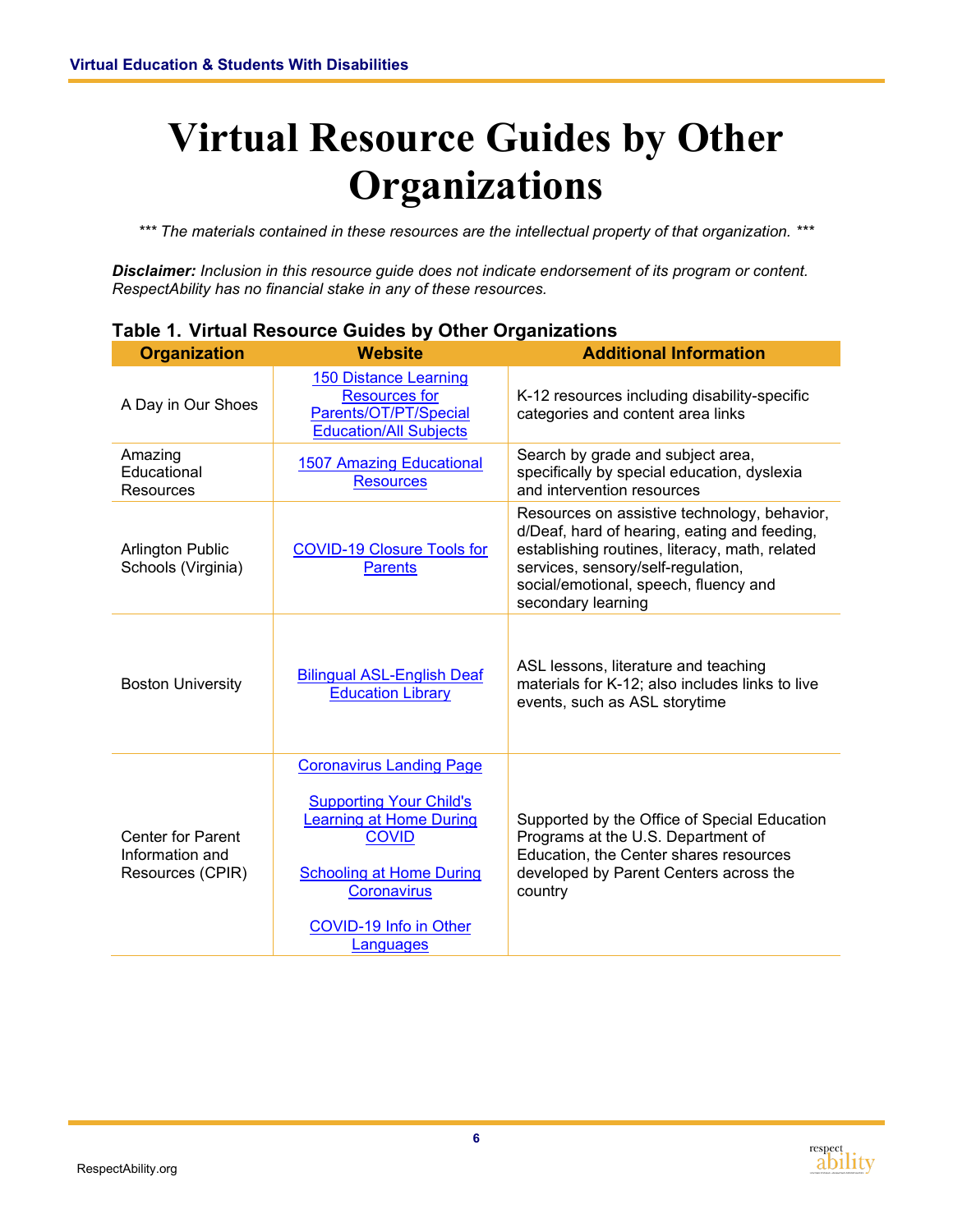| <b>Organization</b>                                    | <b>Website</b>                                                                                                                                                                                               | <b>Additional Information</b>                                                                                                                                                                                                                                                                                                                                    |
|--------------------------------------------------------|--------------------------------------------------------------------------------------------------------------------------------------------------------------------------------------------------------------|------------------------------------------------------------------------------------------------------------------------------------------------------------------------------------------------------------------------------------------------------------------------------------------------------------------------------------------------------------------|
| Colorín Colorado                                       | <b>Coronavirus: ELL and</b><br><b>Multilingual Resources for</b><br><b>Schools</b><br>Coronavirus: Recursos en<br>español<br><b>School Responses to COVID-</b><br>19: ELL/Immigrant<br><b>Considerations</b> | Colorín Colorado is the premier national<br>website serving educators and families of<br>English language learners (ELLs) in Grades<br>PreK-12                                                                                                                                                                                                                   |
| Council for<br><b>Exceptional Children</b>             | <b>Resources for Teaching</b><br>Remotely                                                                                                                                                                    | Resources and webinars for families and<br>teachers for teaching remotely, including<br>section on birth to three (years)                                                                                                                                                                                                                                        |
| COVID-19<br>Classroom (Harvard<br>Medical School)      | <b>COVID-19 Classroom</b>                                                                                                                                                                                    | Students at the Harvard Medical School have<br>collaborated to develop critical resources for<br>students of all ages.<br>Resources include: Caregiver/Teacher<br>Guides, materials for elementary, middle and<br>high school resources, as well as materials in<br>French and Spanish                                                                           |
| Dacia Sigler,<br><b>Special Educator</b>               | <b>Special Education and</b><br><b>Distance Learning</b>                                                                                                                                                     | 100 resources compiled by educators,<br>therapists and parents, including short<br>descriptions                                                                                                                                                                                                                                                                  |
| <b>District</b><br>Administration<br>(Steve Blackburn) | 335 Free K-12 Resources<br><b>During Coronavirus Pandemic</b>                                                                                                                                                | Variety of resources for families, including<br>curriculum, special education and<br>COVID-19 support                                                                                                                                                                                                                                                            |
| District of Columbia<br><b>Public Schools</b>          | <b>Distance Learning Resources</b>                                                                                                                                                                           | Resources for K-12 Sections include:<br>specialized instruction (self-contained,<br>inclusion, related services, sensory support,<br>special education process guidance, Section<br>504) and language acquisition                                                                                                                                                |
| Easterseals<br>Southern California                     | <b>Resources for Families &amp; Staff</b><br><b>During COVID-19 Quarantine</b>                                                                                                                               | Resources for PreK-12 Categories include:<br>communication and assistive technology,<br>behaviors support, speech and language<br>supports, occupational therapy supports,<br>arts, movement, socialization and coping with<br>COVID-19                                                                                                                          |
| <b>Educating All</b><br>Learners                       | <b>Resources and Guidance</b>                                                                                                                                                                                | Resources and research on a variety of<br>topics related to special education for<br>caregivers, students and teachers                                                                                                                                                                                                                                           |
| <b>Family Voices</b>                                   | <b>Coronavirus Information and</b><br><b>Resources</b><br>Resource eBlast: COVID-19<br><b>Series</b>                                                                                                         | Family Voices is a national organization and<br>grassroots network of families and friends of<br>children and youth with special health care<br>needs and disabilities that promotes<br>partnership with families - including those of<br>cultural, linguistic and geographic diversity-<br>in order to improve healthcare services and<br>policies for children |
| Fresno Unified                                         | Special Education COVID-19 -<br><b>Fresno Unified School District</b>                                                                                                                                        | Resources from California's third largest<br>public-school district                                                                                                                                                                                                                                                                                              |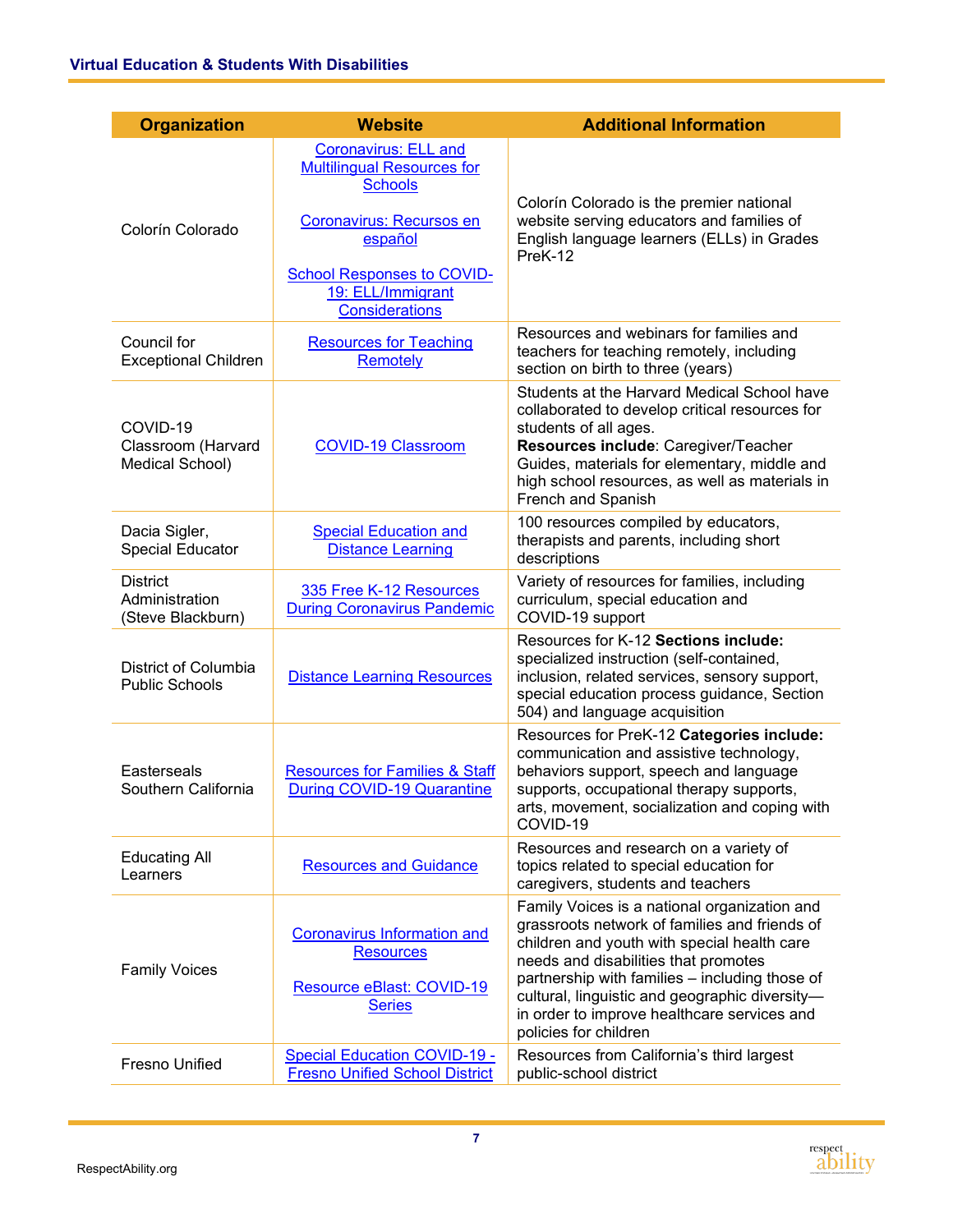| <b>Organization</b>                                                        | <b>Website</b>                                                                                                                                                                                                                                                                                                 | <b>Additional Information</b>                                                                                                                                                                                                                                                                 |  |
|----------------------------------------------------------------------------|----------------------------------------------------------------------------------------------------------------------------------------------------------------------------------------------------------------------------------------------------------------------------------------------------------------|-----------------------------------------------------------------------------------------------------------------------------------------------------------------------------------------------------------------------------------------------------------------------------------------------|--|
| <b>Health Advocacy</b><br>Summit                                           | <b>Keeping Students Safe</b>                                                                                                                                                                                                                                                                                   | Resources for keeping students safe in<br>higher education                                                                                                                                                                                                                                    |  |
| <b>INCLUDEnyc</b>                                                          | <b>Coronavirus Updates</b><br><b>Coronavirus Resources</b>                                                                                                                                                                                                                                                     | INCLUDEnyc is the leading provider of<br>training and information for young people<br>with any disability (age 0-26) in New York<br>City, their families, and the professionals who<br>support them                                                                                           |  |
| Kansas Department<br>of Education                                          | <b>Distance Learning for Special</b><br><b>Education</b>                                                                                                                                                                                                                                                       | Resources for PreK-Transition<br>Sections include: behavior supports,<br>communication supports, motor activities,<br>visual supports, social emotional, and<br>recreation and leisure                                                                                                        |  |
| <b>Learning Policy</b><br>Institute                                        | <b>Resources and Examples:</b><br>Learning in the Time of<br>COVID-19                                                                                                                                                                                                                                          | The Learning Policy Institute conducts and<br>communicates independent, high-quality<br>research to improve education policy and<br>practice. This page is updated regularly and<br>curates some of these resources based on<br>the recommendations of LPI research teams<br>and LPI partners |  |
| Los Angeles Unified<br><b>School District</b><br>(LAUSD)                   | <b>COVID-19 Resources for</b><br><b>Parents of Students with</b><br>Disabilities / Recursos para<br>Padres de Alumnos con<br><b>Discapacidades</b><br><b>Virtual IEP Team Meeting</b><br><b>Informational Video for Parents</b><br>/ Información Para Padres<br>Sobre la Reunión Virtual del<br>Equipo del IEP | As the second largest school district in the<br>U.S. and the second-largest employer in L.A.<br>County, LAUSD consistently has developed<br>new resources as the COVID-19 crisis has<br>continued                                                                                             |  |
| Massachusetts<br>Advocates for<br>Children                                 | <b>COVID-19 Information</b><br>Clearinghouse                                                                                                                                                                                                                                                                   | Resources for PreK-12 Topics included:<br>general academics, anxiety, Autism<br>Spectrum Disorders, basic needs, behavior,<br>social-emotional, special education and<br>transition                                                                                                           |  |
| Massachusetts<br>Council for<br><b>Exceptional Children</b>                | <b>Resource Folders</b>                                                                                                                                                                                                                                                                                        | Lesson Plans and activities for PK-12                                                                                                                                                                                                                                                         |  |
| Massachusetts<br>Department of<br>Elementary and<br>Secondary<br>Education | <b>COVID-19 Information and</b><br><b>Resources for Special</b><br><b>Educators</b>                                                                                                                                                                                                                            | This page provides information for Special<br><b>Education Directors about the Coronavirus</b><br>Disease (COVID-19) and will be updated as<br>additional guidance is available                                                                                                               |  |
| Mississippi<br>Department of<br>Education                                  | <b>Hearing and Vision At-Home</b><br><b>Resources</b>                                                                                                                                                                                                                                                          | PK-12 resources for students who are<br>d/Deaf, hard of hearing, blind and low vision                                                                                                                                                                                                         |  |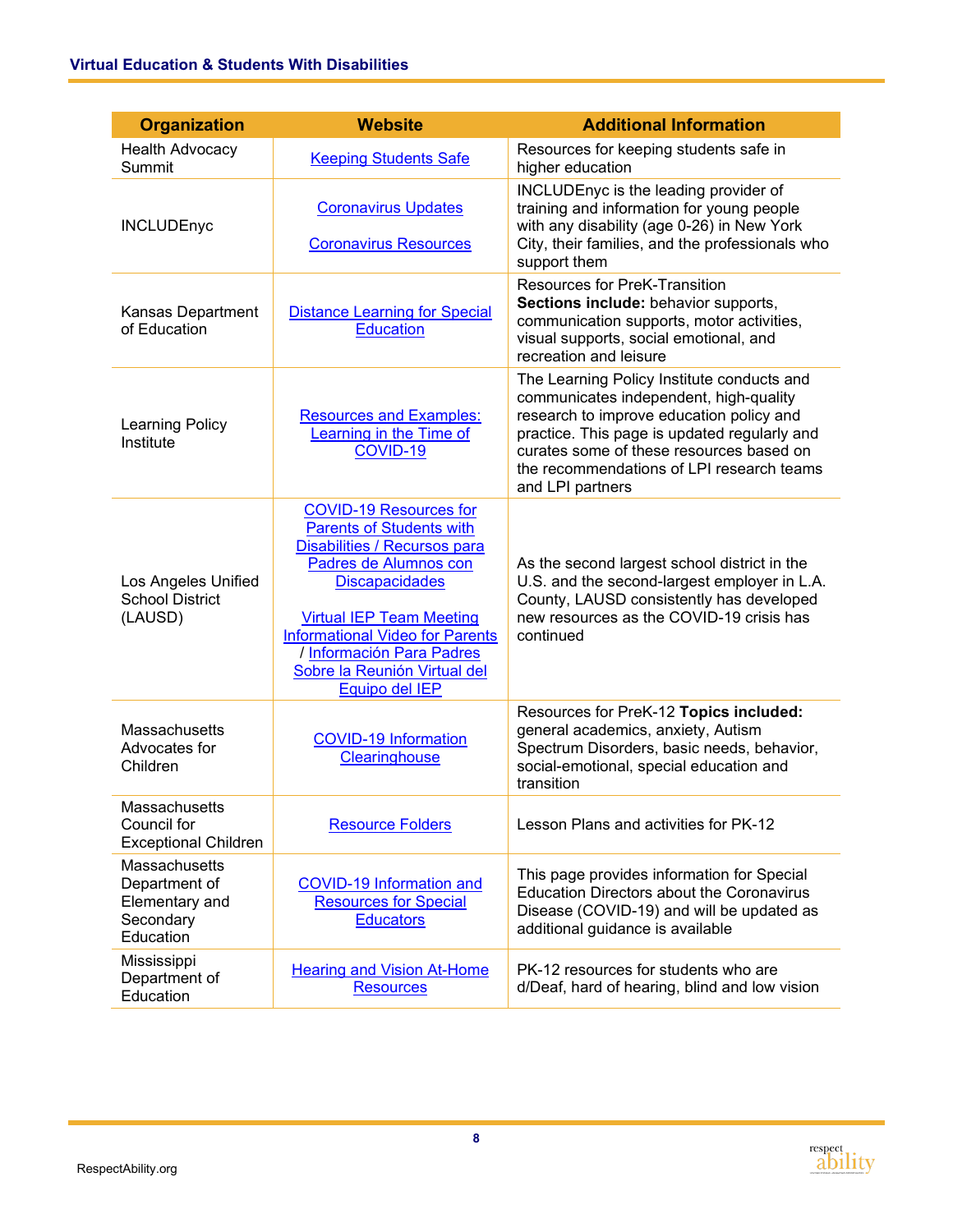| <b>Organization</b>                                                  | <b>Website</b>                                                                                                                          | <b>Additional Information</b>                                                                                                                                                                                                                                                                                                                                                                                                                                                                                                                                    |  |
|----------------------------------------------------------------------|-----------------------------------------------------------------------------------------------------------------------------------------|------------------------------------------------------------------------------------------------------------------------------------------------------------------------------------------------------------------------------------------------------------------------------------------------------------------------------------------------------------------------------------------------------------------------------------------------------------------------------------------------------------------------------------------------------------------|--|
| Motion Light Lab<br>(ML2)                                            | <b>ASL Literacy Activities</b>                                                                                                          | An interdisciplinary lab drawing on expertise<br>from across the wider Gallaudet University<br>network, Motion Light Lab (ML2) explores<br>creativity, art, design, aesthetics, and our<br>understanding of the world. The ASL Literacy<br>Activities page contains materials ranging<br>from daily activities to storybooks as well as<br>intersectional literature from BIPOC leaders                                                                                                                                                                          |  |
| <b>National Center for</b><br><b>Learning Disabilities</b><br>(NCLD) | Resources & Tools: COVID-19                                                                                                             | Offers resources for parents, educators and<br>young adults with disabilities, NCLD's<br>website offers a wide network of connections<br>and resources                                                                                                                                                                                                                                                                                                                                                                                                           |  |
| National Center for<br>Special Education in<br><b>Charter School</b> | <b>Family Resources</b>                                                                                                                 | Resources guide parents through the special<br>education process and laws in charter<br>schools                                                                                                                                                                                                                                                                                                                                                                                                                                                                  |  |
| National Center for<br><b>Pyramid Model</b><br>Innovations           | <b>Resource Library</b>                                                                                                                 | Resources can be searched by category,<br>resource type, audience and language<br>(Chinese, English, French, Spanish)                                                                                                                                                                                                                                                                                                                                                                                                                                            |  |
| <b>National Center for</b><br>Systematic<br>Improvement (NCSI)       | <b>COVID-19 Resources for</b><br><b>Supporting Students with</b><br><b>Disabilities</b>                                                 | Resources for PK-12 for student learning,<br>training for parents and educators<br>Filters by:<br>media type, resource type, age group,<br>audience, cost and content area                                                                                                                                                                                                                                                                                                                                                                                       |  |
| New York City<br>Department of<br>Education                          | <b>Helpful Links for COVID-19</b><br><b>Special Education Learn at</b><br><b>Home Resources</b><br><b>Assistive Technology Supports</b> | Special education and COVID-19 related<br>resources for New York City area students<br>with disabilities and their families                                                                                                                                                                                                                                                                                                                                                                                                                                      |  |
| <b>New York State</b><br>Education<br>Department<br>(NYSED)          | <b>COVID-19 Resources for</b><br><b>Families and Communities</b><br><b>Continuity of Learning</b>                                       | The New York State Education Department<br>(NYSED) provides guidance regarding<br>COVID-19 for schools across the state to<br>help us ensure the health and safety of<br>students. The guidance provides important<br>information about child care, child nutrition<br>and meals, continuity of learning, special<br>education, state assessments, school<br>closures, and more. The website also<br>provides guidance for colleges and<br>universities, adult education programs, and<br>licensed professionals, in addition to other<br>important information. |  |
| North Reading<br><b>Public Schools</b><br>(Massachusetts)            | <b>NRPS Elementary Sites</b>                                                                                                            | List of accessible apps and websites by<br>grade levels, K-5                                                                                                                                                                                                                                                                                                                                                                                                                                                                                                     |  |
| Office of Special<br><b>Education Programs</b>                       | <b>Continuity of Learning During</b><br>COVID-19                                                                                        | PK-12 resources that can be narrowed by<br>disability category and grade level; resources<br>for families, teachers and related service<br>providers                                                                                                                                                                                                                                                                                                                                                                                                             |  |

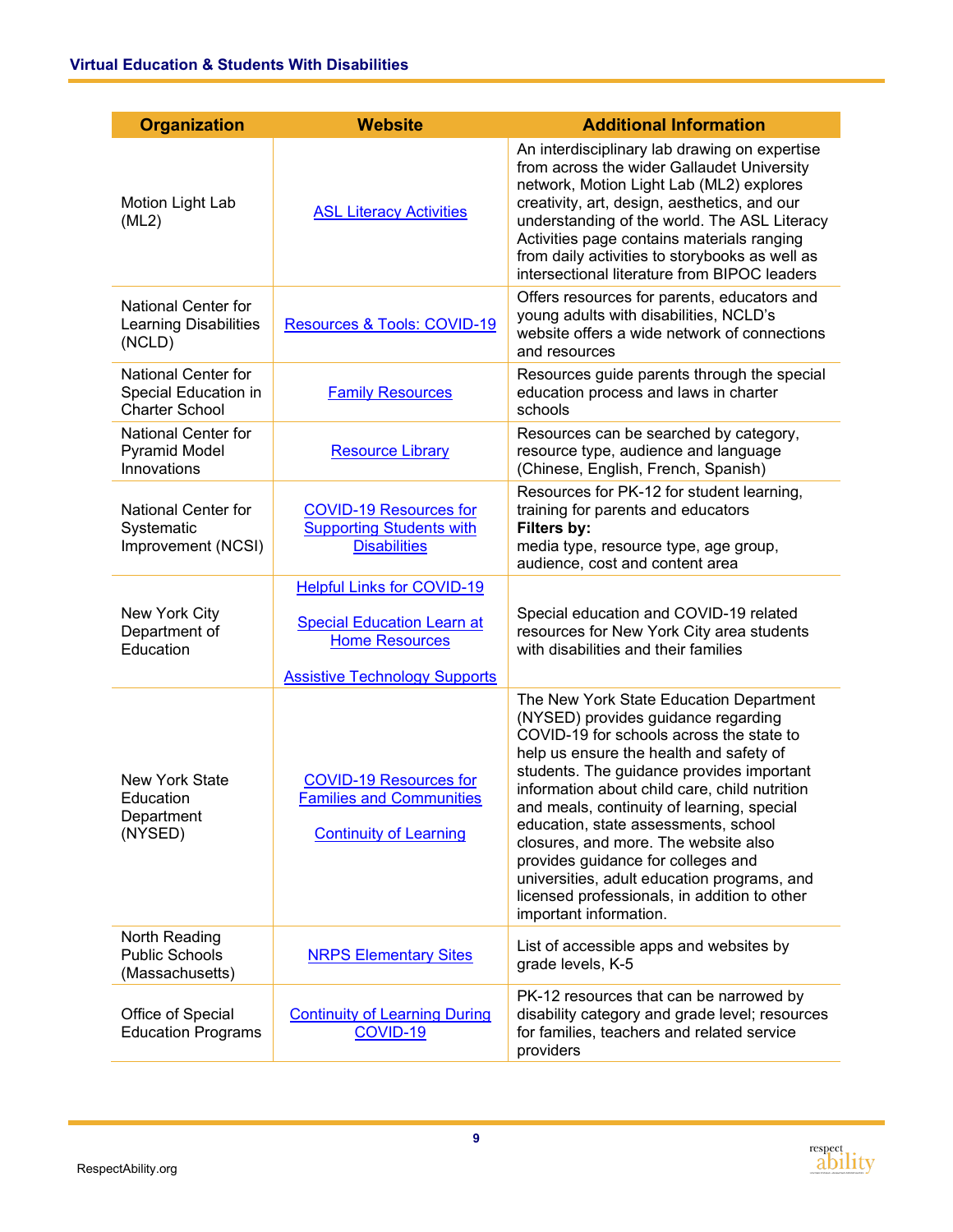| <b>Organization</b>                                                       | <b>Website</b>                                                                                           | <b>Additional Information</b>                                                                                                                                                                                                                                                                                                                                                 |
|---------------------------------------------------------------------------|----------------------------------------------------------------------------------------------------------|-------------------------------------------------------------------------------------------------------------------------------------------------------------------------------------------------------------------------------------------------------------------------------------------------------------------------------------------------------------------------------|
| <b>Open Community</b><br>Homeschooling<br>Resource                        | Literacy Resources for<br>Learning at Home (Google<br>Document)                                          | Not specific to special education but does<br>include special education resources                                                                                                                                                                                                                                                                                             |
| <b>Parent to Parent</b><br>USA (P2P USA)                                  | <b>COVID-19 Resources</b>                                                                                | Parent to Parent USA (P2P USA) is a<br>national nonprofit organization that promotes<br>excellence in P2P programs across the<br>nation                                                                                                                                                                                                                                       |
| Pathfinders for<br>Autism                                                 | Coronavirus (COVID-19)<br><b>Resources Page</b>                                                          | Pathfinders for Autism works to support and<br>improve the lives of individuals affected by<br>autism through expansive, individualized<br>programming, and by providing resources,<br>training, information and activities free of<br>charge                                                                                                                                 |
| Paths to Literacy                                                         | <b>Online Learning Opportunities</b><br>from Schools for the Blind and<br><b>Related Organizations</b>   | Resources for students who are blind and<br>low vision, including TVI and O&M services                                                                                                                                                                                                                                                                                        |
| Paths to Literacy<br>(Kevin Hollinger)                                    | <b>Virtual Field Trips that are</b><br>accessible to students with low<br>vision                         | Paths to Literacy is a joint project of Perkins<br>School for the Blind and Texas School for the<br>Blind and Visually Impaired (TSBVI). Paths<br>hosts a range of virtual field trips compliant<br>with Section 508 accessibility requirements.                                                                                                                              |
| PBS SoCal                                                                 | <b>At-Home Learning</b><br>Digital Backpacks for Kids /<br><b>Mochilas Digitales Para Niños</b>          | At-Home Learning - Summer Edition - is<br>an early childhood education resource (for<br>ages 2-8) to help families, educators and<br>community partners curb the summer slump<br>while supporting students as they gear up for<br>the next school year.<br>Find at-home learning activities, guides, and<br>expert advice below, to expand learning and<br>family engagement. |
| Rhode Island<br>Department of<br>Education                                | <b>COVID-19 Special Education</b><br><b>Resources</b>                                                    | Resources for teachers, paraprofessionals,<br>early childhood special education, related<br>service providers, parents and special<br>education procedures                                                                                                                                                                                                                    |
| San Diego County<br>Office of Education                                   | <b>Language Development</b><br><b>Resources for EL Students by</b><br><b>Language Strand and Content</b> | Curated list of resources for teachers working<br>in California's second largest school district                                                                                                                                                                                                                                                                              |
| South Carolina<br>Department of<br>Health and<br>Environmental<br>Control | <b>Children's Activity Book</b><br><b>COVID-19 LIBRO DE</b><br><b>ACTIVIDADES PARA EL NIÑO</b>           | This children's activity book, available in both<br>English and Spanish, helps children better<br>understand the COVID-19 pandemic, life-<br>saving hygiene measures and personal<br>safety                                                                                                                                                                                   |

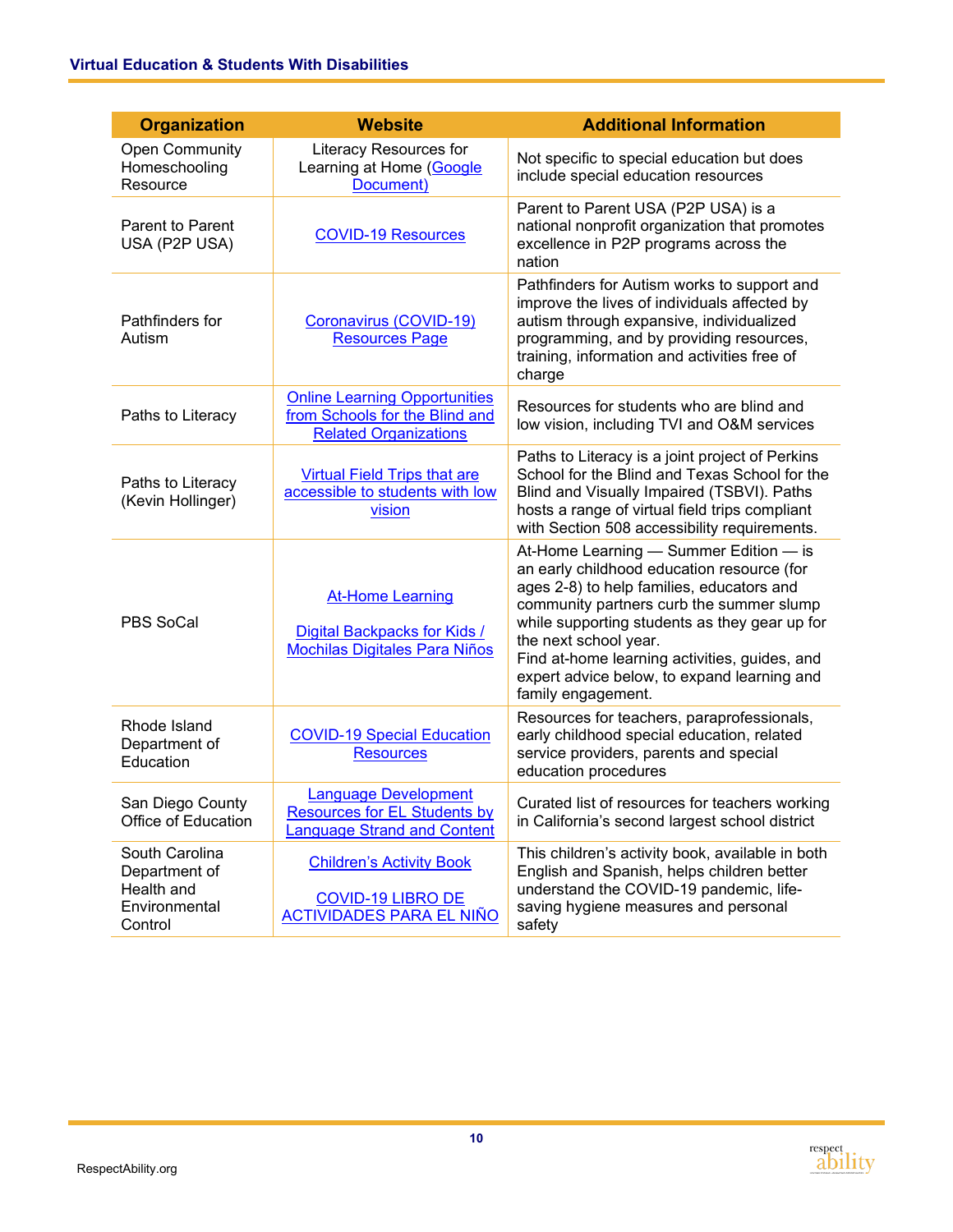| <b>Organization</b>                                                  | <b>Website</b>                                                                                                                                                         | <b>Additional Information</b>                                                                                                                                                                                      |  |  |
|----------------------------------------------------------------------|------------------------------------------------------------------------------------------------------------------------------------------------------------------------|--------------------------------------------------------------------------------------------------------------------------------------------------------------------------------------------------------------------|--|--|
|                                                                      | <b>COVID-19 Resources in Plain</b><br>Language                                                                                                                         |                                                                                                                                                                                                                    |  |  |
| State Council on<br>Developmental<br>Disabilities (SCDD)             | COVID-19 and IDEA Part B<br><b>Special Education / COVID-19</b><br>y IDEA Parte B Educación<br><b>Especial</b>                                                         | The State Council on Developmental<br>Disabilities (SCDD) is established by state<br>and federal law as an independent state<br>agency to ensure that people with<br>developmental disabilities and their families |  |  |
|                                                                      | <b>COVID-19 &amp; IDEA PART C</b><br><b>EARLY INTERVENTION /</b><br><b>COVID-19 Y IDEA PARTE C</b><br><b>INTERVENCIÓN TEMPRANA</b>                                     | receive the services and supports they need                                                                                                                                                                        |  |  |
| <b>UCLA Center for</b><br>Autism Research<br>and Treatment<br>(CART) | <b>COVID-19 Resources</b>                                                                                                                                              | Educational resources for students with ASD,<br>epilepsy, Angelman Syndrome; local<br>resources, resources in Spanish, emergency<br>preparedness and mental health                                                 |  |  |
| Understood.org                                                       | <b>Coronavirus: Latest Updates</b><br>and Tips                                                                                                                         | Understood.org offers English and Spanish<br>language resources related to learning                                                                                                                                |  |  |
|                                                                      | Coronavirus: información<br>reciente y recomendaciones                                                                                                                 | disabilities, parent advocacy and educator<br>materials                                                                                                                                                            |  |  |
| U.S. Department of<br>Education                                      | COVID-19 ("Coronavirus")<br>Information and Resources for<br><b>Schools and School Personnel</b><br><b>Remote Learning: Resources</b><br>for Educators, Administrators | Since the beginning of the pandemic, the<br>U.S. Department of Education has posted a<br>wide range of COVID-related resources for                                                                                 |  |  |
|                                                                      | and Related Service Providers<br><b>Resources for Learning at</b><br>Home                                                                                              | educators, administrators, parents and<br>students. Documents include guidance on re-<br>opening schools, remote learning resources,<br>as well as details on supporting English<br>Language Learners (ELL)        |  |  |
|                                                                      | <b>Factsheet: Providing Serivces</b><br>to English Learners During the<br><b>COVID-19 Outbreak</b>                                                                     |                                                                                                                                                                                                                    |  |  |
|                                                                      | <b>COVID-19 Resources for</b><br><b>Educators</b>                                                                                                                      | A nonpartisan, nonprofit research,<br>development, and service agency working<br>with education and other communities                                                                                              |  |  |
| WestEd                                                               | <b>Resource Planning for</b><br><b>Students with Disabilities</b><br>During the COVID-19<br>Pandemic                                                                   | throughout the United States and abroad,<br>WestEd aims to improve education and other<br>important outcomes for children, youth and<br>adults                                                                     |  |  |
| xMinds Partnership<br>for Extraordinary<br>Minds                     | <b>Updates &amp; Communications</b><br>Re: COVID-19                                                                                                                    | xMinds is dedicated to supporting the<br>educational experiences and outcomes of<br>students on the autism spectrum in<br>Montgomery County, Maryland                                                              |  |  |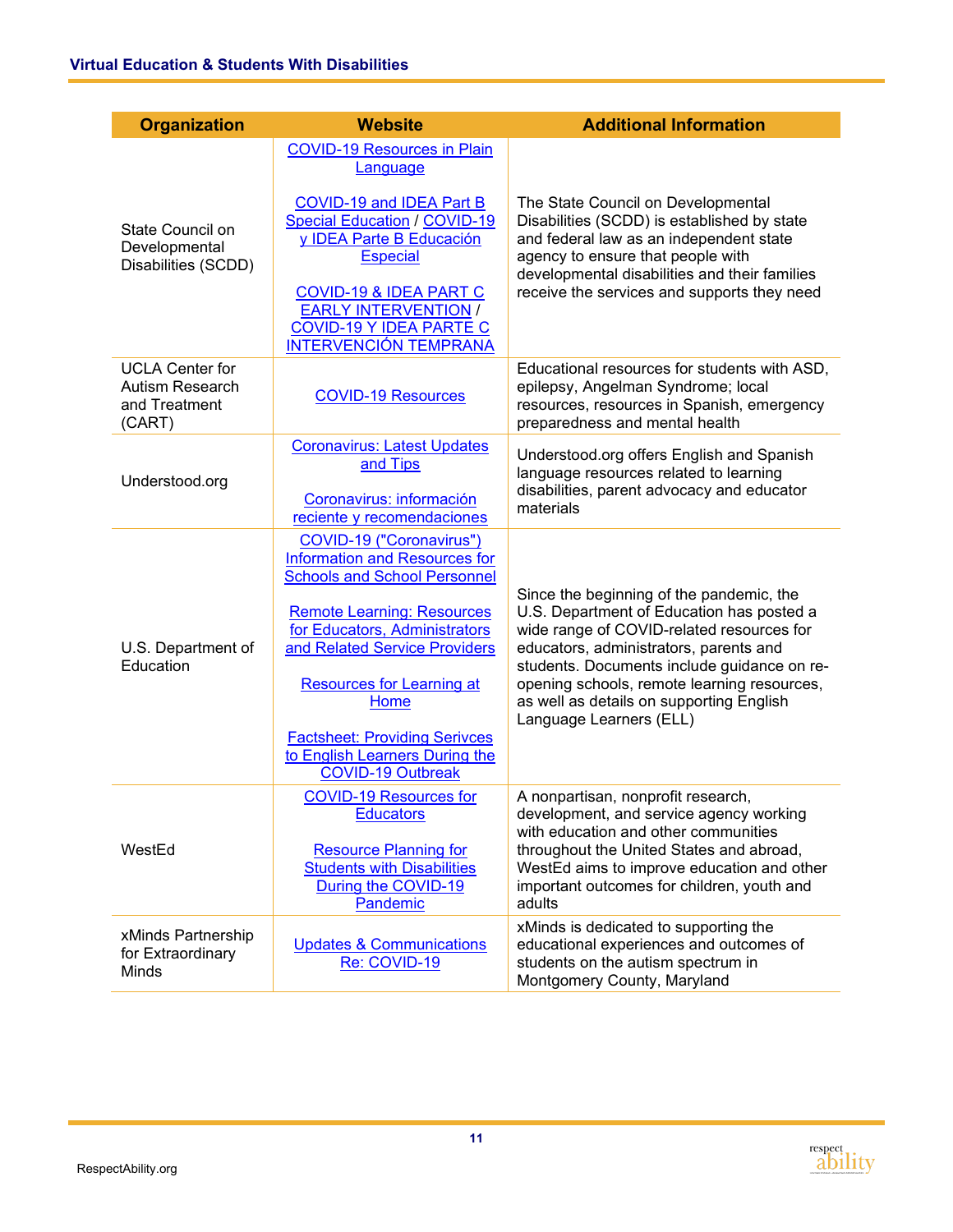### **Homeschool Programs**

<span id="page-13-0"></span>*\*\*\* The materials contained in these resources are the intellectual property of that organization. \*\*\**

*Disclaimer: Inclusion in this resource guide does not indicate endorsement of its program or content. RespectAbility has no financial stake in any of these resources.* 

**Table 2. Virtual Homeschooling Programs**

| <b>Organization</b>                                                                    | <b>Location</b>                                                               | <b>Accessibility</b><br>1. Low Vision/Blind<br>2. d/Deaf, Hearing<br><b>Grade</b><br><b>Impaired</b><br><b>3. Related Services</b><br><b>Offered (If Applicable)</b> |                                                                                                                                                                                                                                                     | <b>Populations of</b><br><b>Students Served</b><br>(If Applicable)                                                                             |
|----------------------------------------------------------------------------------------|-------------------------------------------------------------------------------|----------------------------------------------------------------------------------------------------------------------------------------------------------------------|-----------------------------------------------------------------------------------------------------------------------------------------------------------------------------------------------------------------------------------------------------|------------------------------------------------------------------------------------------------------------------------------------------------|
| Academica                                                                              | Charter<br>Schools (165;<br>133 in FL) and<br>8 other states                  | $K-12$                                                                                                                                                               | 1. Navigation=accessible; no<br>alt-text used<br>2. Some videos have caption<br>and podcasts. Audio voice<br>without video                                                                                                                          |                                                                                                                                                |
| <b>Acellus</b>                                                                         | Missouri-online<br>accredited for<br>students with<br>disabilities            | $K-12$                                                                                                                                                               | 1. Navigation=accessible; no<br>alt-text used<br>2. No captions on their<br>videos                                                                                                                                                                  |                                                                                                                                                |
| <b>Aleks</b>                                                                           | Nationwide<br>online                                                          | $K-12$                                                                                                                                                               | 1. Navigation=accessible; no<br>alt-text used; contains a<br>video-that does not have<br>audio descriptions<br>2. Instructor training center:<br>Tutorial video and tour video<br>have no captions; only two<br>videos have captions on<br>YouTube. |                                                                                                                                                |
| <b>Bridgeway</b><br>Academy                                                            | Nationwide<br>Accreditation-<br>Synchronous<br>and<br>Asynchronous<br>Options | PreK-12                                                                                                                                                              | 1. Navigation=Good<br>accessibility, but the<br>graphics/pictures need Alt<br>text<br>2. No caption on their videos<br>3. Access to online class                                                                                                    | <b>HOPE Project-</b><br>supports students<br>with learning<br>disabilities (dyslexia,<br>processing disorders<br>autism, ADD, ADHD<br>$etc.$ ) |
| <b>Christa</b><br><b>McAuliffe</b><br>Academy<br><b>School of Arts</b><br>and Sciences | Nationwide<br><b>Online Private</b><br>School                                 | $K-5$                                                                                                                                                                | 1. Navigation=accessible; no<br>alt-text used<br>2. Some videos have<br>captions while others do not                                                                                                                                                |                                                                                                                                                |
| <b>Connections</b><br>Academy                                                          | Maryland<br><b>Public Charter</b><br>School                                   | $K-12$                                                                                                                                                               | 1. Navigation=accessible; no<br>alt-text used<br>2. Video with captions for<br>lessons                                                                                                                                                              |                                                                                                                                                |
| <b>Curriculum</b><br><b>Express</b>                                                    | Pennsylvania;<br>online<br>resources                                          | PreK-12                                                                                                                                                              | 1. Navigation=accessible; no<br>alt-text used<br>2. No captions with video                                                                                                                                                                          |                                                                                                                                                |

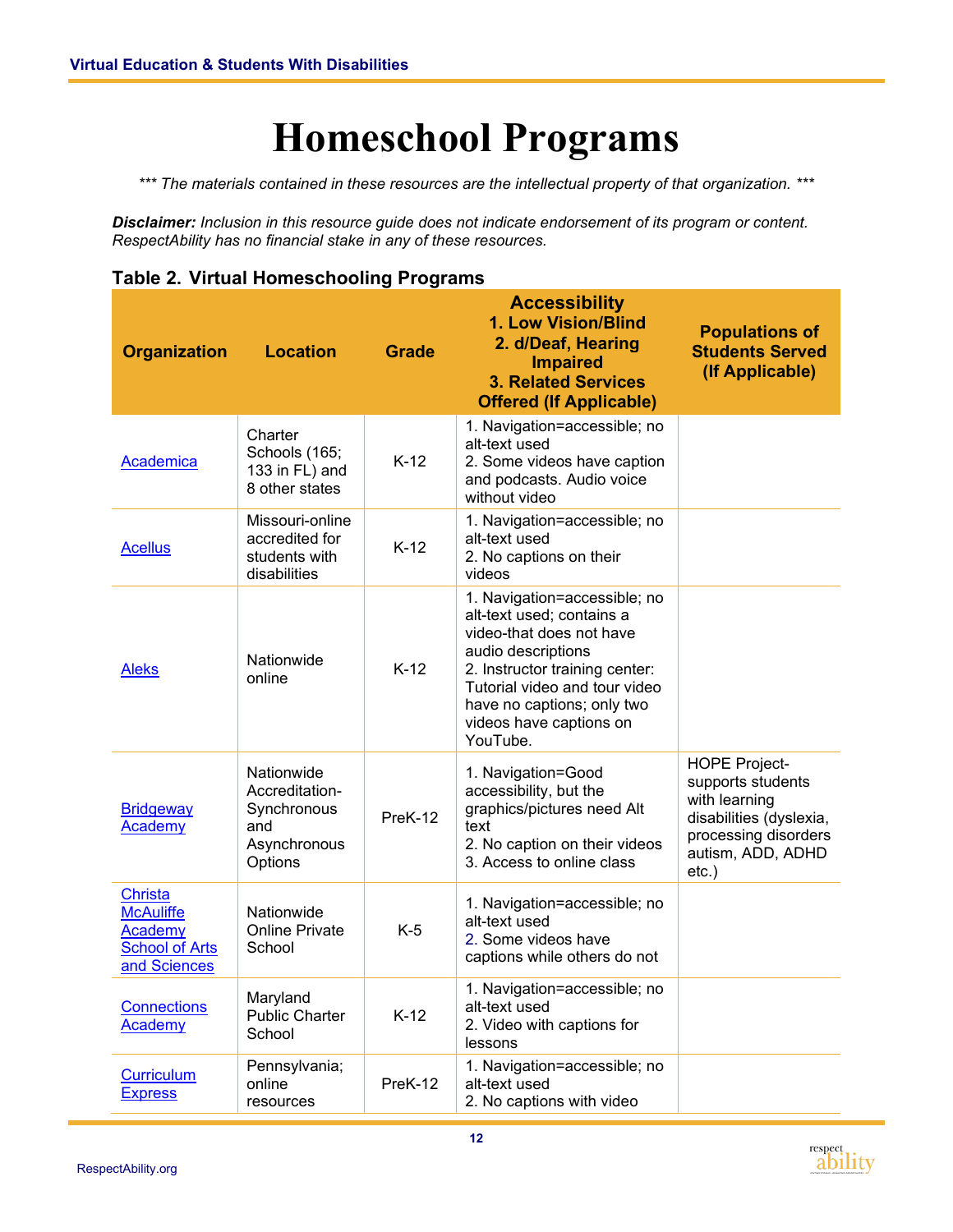| <b>Organization</b>                      | <b>Location</b>                                                                              | <b>Grade</b>                                            | <b>Accessibility</b><br>1. Low Vision/Blind<br>2. d/Deaf, Hearing<br><b>Impaired</b><br><b>3. Related Services</b><br><b>Offered (If Applicable)</b> | <b>Populations of</b><br><b>Students Served</b><br>(If Applicable)                         |
|------------------------------------------|----------------------------------------------------------------------------------------------|---------------------------------------------------------|------------------------------------------------------------------------------------------------------------------------------------------------------|--------------------------------------------------------------------------------------------|
| eAchieve<br>Academy                      | Wisconsin<br><b>Public Charter</b><br>School                                                 | $K-12$<br>including<br>students<br>with<br>disabilities | 1. Navigation=accessible; no<br>alt-text used<br>2. Captions on all videos                                                                           |                                                                                            |
| <b>Edgenuity</b>                         | Virtual<br>Instruction<br>Program; FLA                                                       | $6 - 12$                                                | 1. Navigation=accessible; no<br>alt-text used<br>2. No caption on video on the<br>homepage                                                           |                                                                                            |
| Edmentum                                 | Virtual<br>Instruction<br>Program; FLA                                                       | $6 - 12$                                                | 1. Navigation=accessible; no<br>alt-text used<br>2. Most videos have<br>accessible caption                                                           |                                                                                            |
| <b>Hidden Sparks</b>                     | NY-based;<br>National                                                                        | $K-12$                                                  | 1. Navigation=accessible; no<br>alt-text used<br>2. Video has no caption                                                                             |                                                                                            |
| <b>Illinois Virtual</b><br><b>School</b> | Illinois<br>supplemental<br>online<br>program-<br>cannot earn<br>diploma                     | Middle<br>school to<br>high<br>school                   | 1. Navigation=accessible; no<br>alt-text used<br>2. No video                                                                                         |                                                                                            |
| K <sub>12</sub> Online<br><b>School</b>  | Nationwide<br>tuition-free<br>online school<br>with<br>accreditation                         | $K-12$                                                  | 1. Navigation=accessible; no<br>alt-text used<br>2. All videos have captions                                                                         |                                                                                            |
| <b>Keystone</b><br><b>School Online</b>  | <b>Public Charter</b><br>School                                                              | $K-12$ ,<br>Adults<br>working<br>on GEDs                | 1. Navigation=accessible; no<br>alt-text used<br>2. Video has captions and<br>also activity resources                                                |                                                                                            |
| <b>Laurel Springs</b>                    | Nationwide<br>accredited<br>online school-<br>asynchronous<br>learning                       | $K-12$                                                  | 1. Navigation=accessible; alt-<br>text used<br>2. No videos but live chat<br>online<br>3. Access to online class and<br>program for varies students  |                                                                                            |
| Learning<br><b>Essentials</b>            | Homeschool<br>Program<br>providing 20<br>hours<br>direct/indirect<br>instruction per<br>week | K-6                                                     | 1. Navigation=accessible; alt-<br>text used<br>2. No videos<br>3. Access online for tutoring<br>and & IEP                                            | Educational<br>therapists provided<br>to support students<br>with learning<br>disabilities |

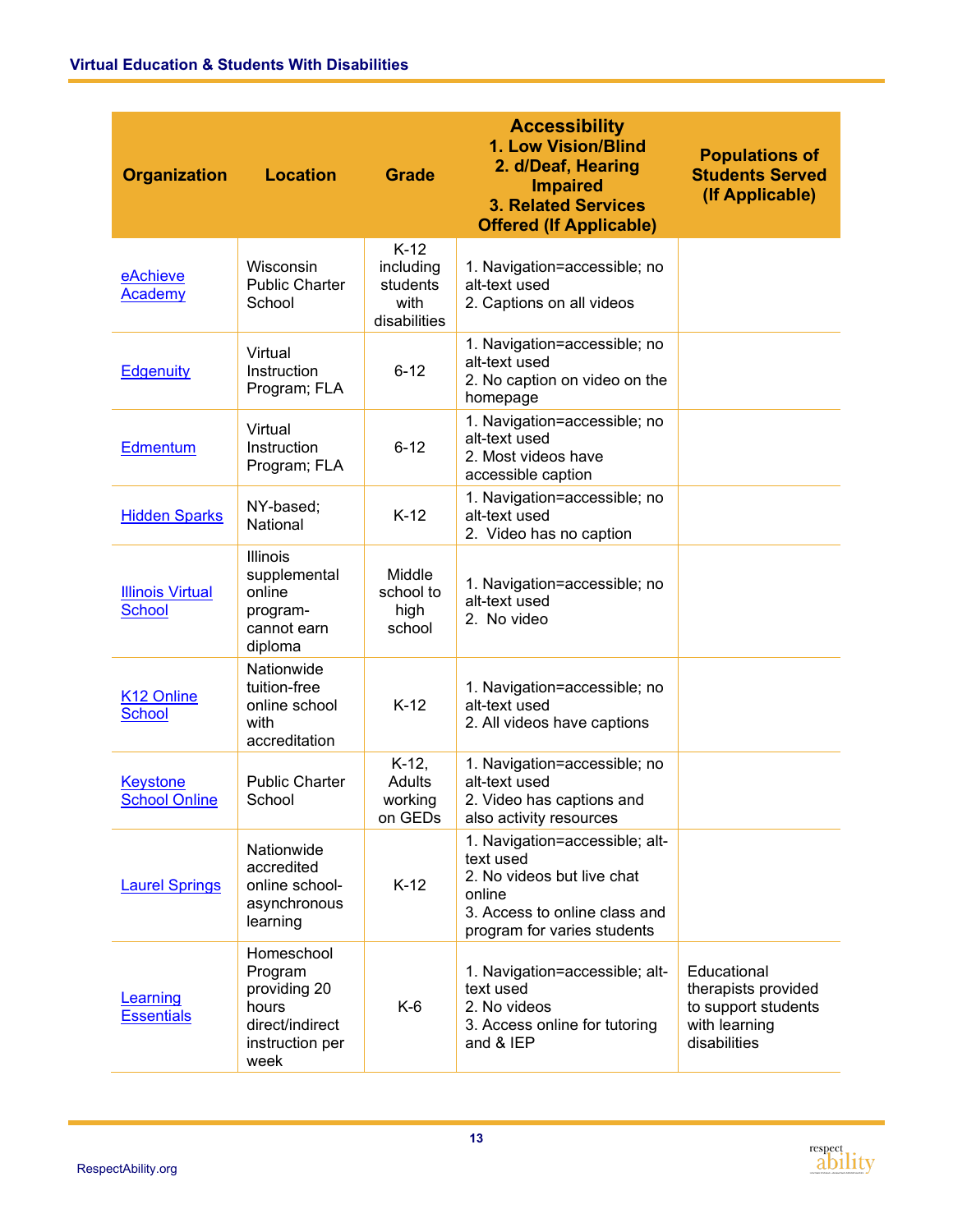| <b>Organization</b>                                                        | <b>Location</b>                                                                 | <b>Grade</b>                                            | <b>Accessibility</b><br>1. Low Vision/Blind<br>2. d/Deaf, Hearing<br><b>Impaired</b><br><b>3. Related Services</b><br><b>Offered (If Applicable)</b>                                                                   | <b>Populations of</b><br><b>Students Served</b><br>(If Applicable) |
|----------------------------------------------------------------------------|---------------------------------------------------------------------------------|---------------------------------------------------------|------------------------------------------------------------------------------------------------------------------------------------------------------------------------------------------------------------------------|--------------------------------------------------------------------|
| <b>Mater Virtual</b><br>Academy                                            | Virtual<br>Instruction<br>Program                                               | $6 - 12$                                                | 1. Navigation is not<br>accessible; for single<br>pictures, alt-text is used; for<br>albums, no alt-text is used<br>2. No captions on their<br>videos, and in class, all on<br>the computer, with use of<br>headphones |                                                                    |
| <b>North Carolina</b><br><b>Virtual School</b>                             | Nationwide<br><b>Charter School</b>                                             | $6 - 12$                                                | 1. Navigation=accessible; no<br>alt-text used<br>2. No video<br>3. Access to peer tutoring<br>and one-on-one access to<br>teacher to meet IEP<br>requirements                                                          |                                                                    |
| <b>North Dakota</b><br><b>Distance</b><br>Learning<br><b>Education</b>     | North Dakota<br>Accredited<br>Online School                                     | $6 - 12$                                                | 1. Navigation=accessible; no<br>alt-text used<br>2. Video has captions                                                                                                                                                 |                                                                    |
| Obridge<br>Academy                                                         | Private School,<br>ΝY                                                           | $K-12$                                                  | 1. Navigation=accessible; no<br>alt-text used<br>2. Video has captions                                                                                                                                                 |                                                                    |
| <b>Ohio Distance</b><br><b>Education and</b><br>Learning<br><b>Academy</b> | Ohio                                                                            | $K-12$                                                  | 1. Navigation=accessible; no<br>alt-text used<br>2. There is only one video<br>with closed captions on the<br>homepage                                                                                                 |                                                                    |
| <b>Orion High</b><br><b>School</b>                                         | <b>Texas Online</b><br>Accredited<br>Private School                             | $K-12$                                                  | 1. Navigation=accessible; no<br>alt-text used<br>2. No videos                                                                                                                                                          |                                                                    |
| Pennsylvania<br><b>Virtual School</b>                                      | <b>Free Public</b><br><b>Charter School</b>                                     | $K-12$<br>including<br>students<br>with<br>disabilities | 1. Navigation=accessible; no<br>alt-text used<br>2. There are two videos with<br>captions                                                                                                                              |                                                                    |
| <b>Shalom</b><br>Learning                                                  | International<br>Jewish Online<br>School-<br>Synchronous<br>Classes<br>Provided | $K-7$                                                   | 1. Navigation=accessible; no<br>alt-text used<br>2. Some videos have<br>captions                                                                                                                                       |                                                                    |
| <b>Somerset</b><br><b>Virtual</b><br>Academy                               | Florida<br>Accredited<br>Online School                                          | $K-12$                                                  | 1. Navigation=accessible; no<br>alt-text used<br>2. No video                                                                                                                                                           |                                                                    |

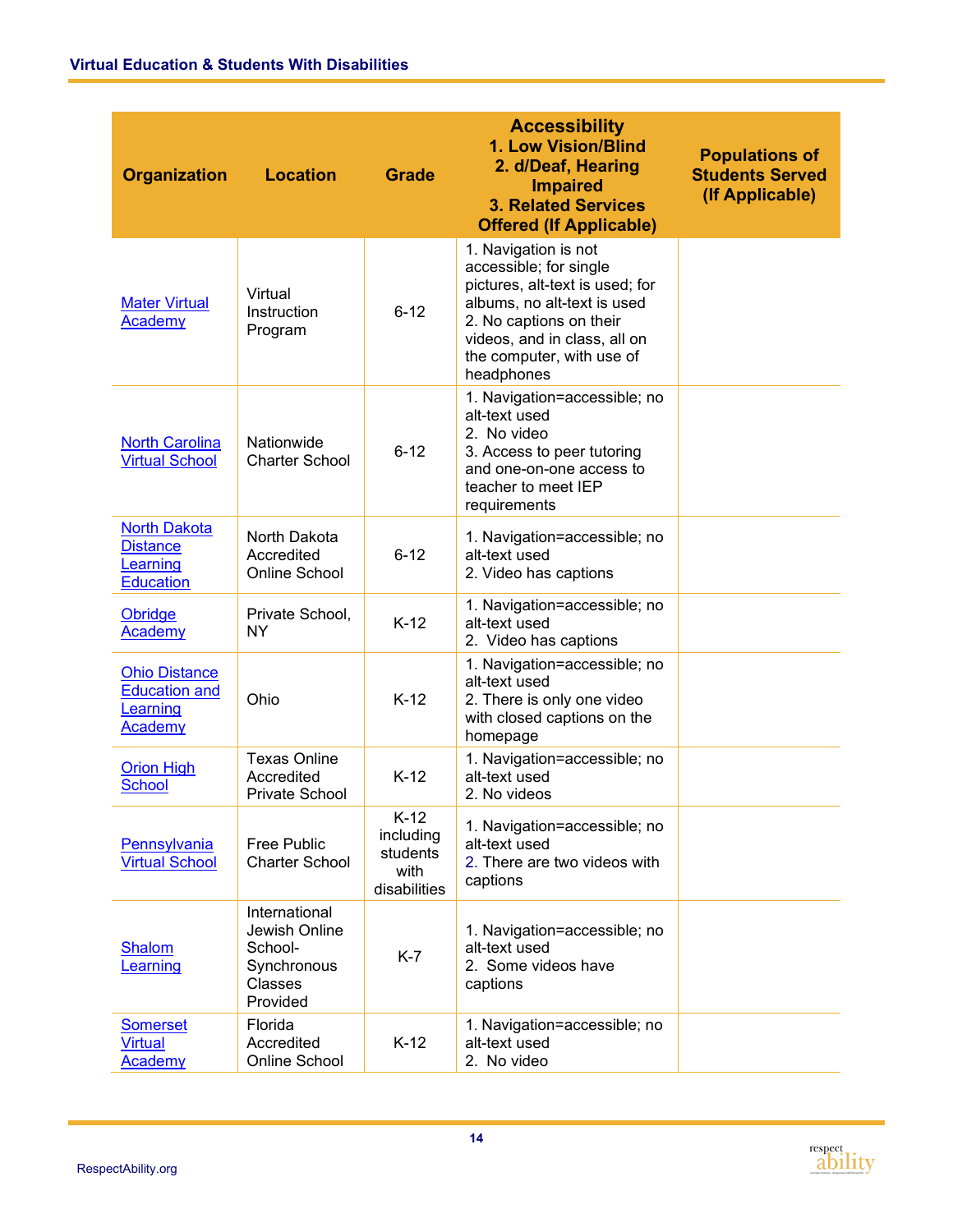| <b>Organization</b>                           | <b>Location</b>                                                                                                                                         | <b>Accessibility</b><br>1. Low Vision/Blind<br>2. d/Deaf, Hearing<br><b>Grade</b><br><b>Impaired</b><br><b>3. Related Services</b><br><b>Offered (If Applicable)</b> |                                                                                                                                                           | <b>Populations of</b><br><b>Students Served</b><br>(If Applicable)                                                                            |
|-----------------------------------------------|---------------------------------------------------------------------------------------------------------------------------------------------------------|----------------------------------------------------------------------------------------------------------------------------------------------------------------------|-----------------------------------------------------------------------------------------------------------------------------------------------------------|-----------------------------------------------------------------------------------------------------------------------------------------------|
| <b>Summit</b><br>Learning                     | Provides<br>Curriculum that<br>is Standards-<br>Based in 38<br>states                                                                                   | $4 - 12$                                                                                                                                                             | 1. Navigation=accessible; no<br>alt-text used<br>2. Videos include closed<br>captions                                                                     |                                                                                                                                               |
| <b>Time4Learning</b>                          | Nationwide-not<br>accredited;<br>asynchronous<br>lessons                                                                                                | PreK-12                                                                                                                                                              | 1. Navigation= very<br>accessible with attention to<br>alt-text<br>2. Videos include captions<br>3. No services for d/Deaf or<br>hard of hearing students | Supports students<br>with dyslexia,<br>Autism Spectrum<br>Disorders, Down<br>syndrome, ADHD,<br><b>Auditory Processing</b><br><b>Disorder</b> |
| <b>Virtual Prep</b><br>Academy                | Tuition-free<br>Full-Time<br>Online Public<br>School; Kern,<br>Los Angeles,<br>San<br>Bernardino,<br>Orange,<br>Riverside and<br>Inyo Counties<br>in CA | $K-12$                                                                                                                                                               | 1. Navigation=accessible; no<br>alt-text used<br>2. No video                                                                                              |                                                                                                                                               |
| <b>WiloStar 3D</b>                            | Nationwide<br>Accredited<br>Online<br>Program                                                                                                           | $6 - 12$<br>including<br>students<br>with<br>disabilities                                                                                                            | 1. Navigation=accessible; no<br>alt-text used<br>2. No videos to check for<br>captioning                                                                  | Programs for<br>students with Autism<br><b>Spectrum Disorders</b><br>and students with<br>learning disabilities                               |
| <b>Wisconsin</b><br><b>Virtual</b><br>Academy | Wisconsin<br>Accredited<br>Online<br>Program                                                                                                            | PreK-12<br>including<br>students<br>with<br>disabilities                                                                                                             | 1. Navigation=accessible; no<br>alt-text used<br>2. Videos include captions                                                                               |                                                                                                                                               |

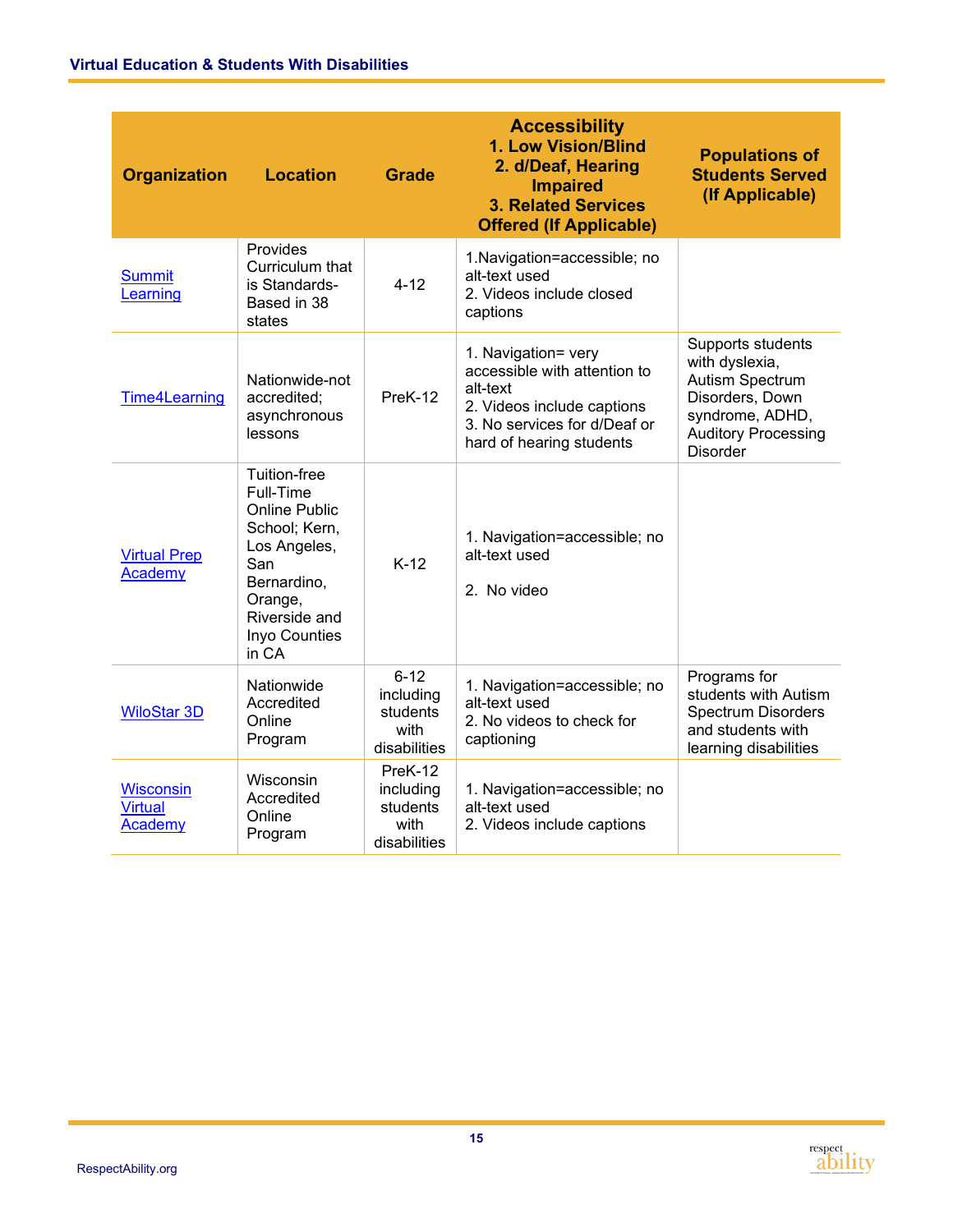### **Additional Virtual Resources**

*\*\*\* The materials contained in these resources are the intellectual property of that organization. \*\*\**

*Disclaimer: Inclusion in this resource guide does not indicate endorsement of its program or content. RespectAbility has no financial stake in any of these resources.*

#### **Table 3. Additional Virtual Resources**

<span id="page-17-0"></span>

| <b>Organization</b>                                    | <b>Description</b>                                                                                                                                                                                                                  | <b>Grade</b> | <b>Skills Addressed</b>                                                                                                                                                                                                                                | <b>Cost</b> |
|--------------------------------------------------------|-------------------------------------------------------------------------------------------------------------------------------------------------------------------------------------------------------------------------------------|--------------|--------------------------------------------------------------------------------------------------------------------------------------------------------------------------------------------------------------------------------------------------------|-------------|
| Ablenet                                                | Lessons and activities in language and<br>vocabulary for AAC users and students who<br>benefit from visual support for<br>communication<br>No videos; All online programs are virtual,<br>including tools, game boards, and numbers | PreK-12      | Communication<br><b>Expressive Language</b><br>Literacy<br>$\bullet$<br>Receptive Language<br>• Sentence Building<br>• Vocabulary                                                                                                                      | Free        |
| American<br>Occupational<br><b>Therapy Association</b> | Resources for supporting back to school<br>safety; additional resource tips for teachers<br>and educators to support students<br>transitioning back to school                                                                       | PreK-12      | • Classroom Setup<br><b>Cleaning Equipment</b><br><b>Distance Learning</b><br><b>Masks and Face Coverings</b><br>Mental/Behavior Health<br>• Supporting Students with<br>Autism<br>• Transition Back to School<br>Support<br>• Transportation Concerns | Free        |
| <b>Better Lesson</b>                                   | Lesson plans geared toward educators in<br>ELA, math and science                                                                                                                                                                    | PreK-12      | $\bullet$ ELA<br><b>Formative Assessment</b><br><b>Instructional Strategies</b><br>Math<br>$\bullet$<br><b>Routines and Procedures</b><br>$\bullet$ Science                                                                                            | Free        |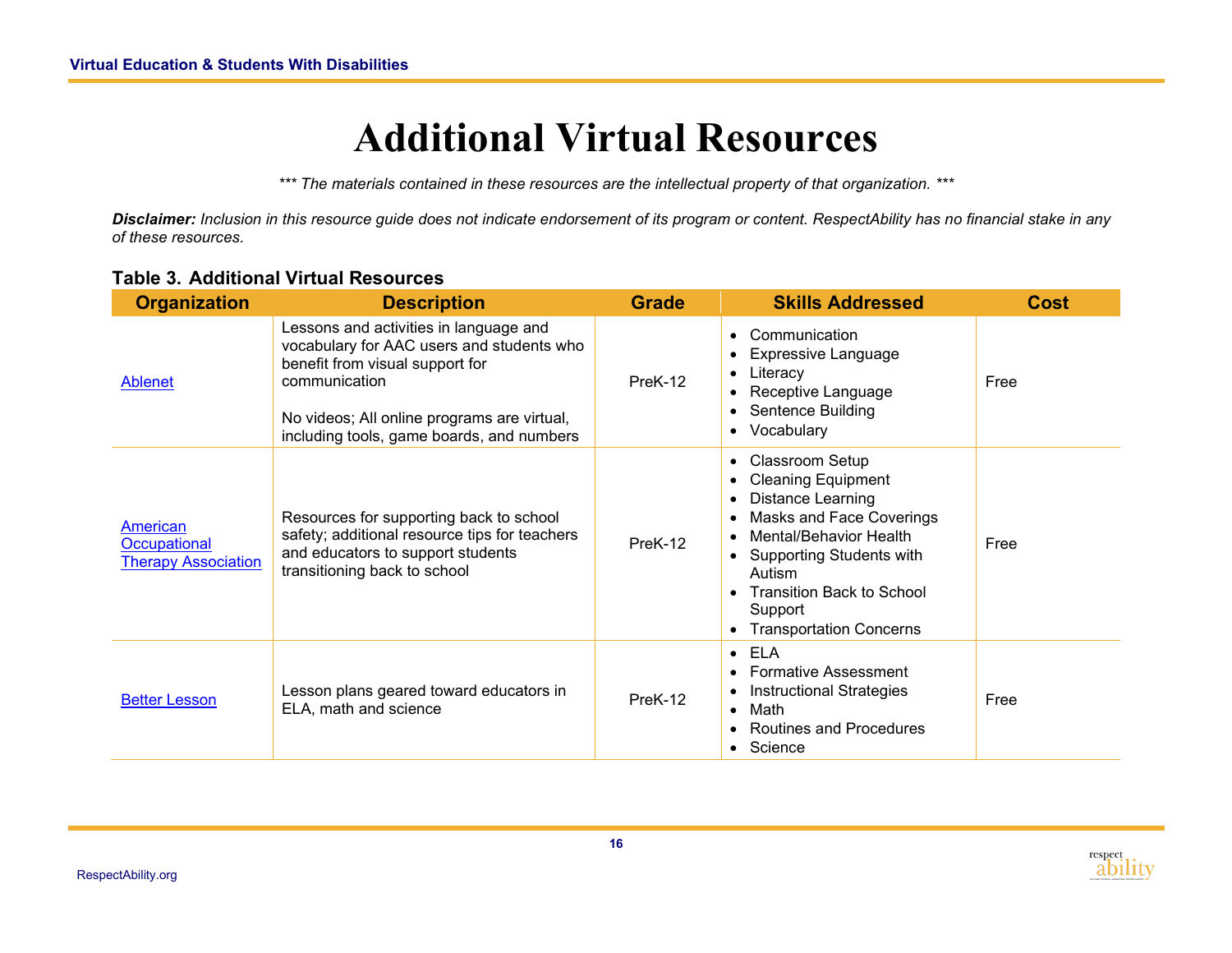| <b>Organization</b>                                       | <b>Description</b>                                                                                                                                  | <b>Grade</b> | <b>Skills Addressed</b>                                                                                                                                                                                                                                                                                                                                                                                                                            | <b>Cost</b>           |
|-----------------------------------------------------------|-----------------------------------------------------------------------------------------------------------------------------------------------------|--------------|----------------------------------------------------------------------------------------------------------------------------------------------------------------------------------------------------------------------------------------------------------------------------------------------------------------------------------------------------------------------------------------------------------------------------------------------------|-----------------------|
| <b>Described and</b><br><b>Captioned Media</b><br>Program | Accessible educational videos in a variety<br>of content areas; English and Spanish<br>audio described and captioning as well as<br>videos with ASL | PreK-12      | $\bullet$ Arts<br><b>Blind Life</b><br><b>Business</b><br>Careers<br>Counseling and Self-Help<br>Deaf Life<br>$\bullet$<br>Deafblind Life<br>$\bullet$<br>Education<br>$\bullet$<br>Geography<br><b>Health and Safety</b><br>History<br>$\bullet$<br>Home and Family<br>$\bullet$<br>Language Arts<br>Literature<br>Math<br>$\bullet$<br>• Religion, Philosophy and<br>Spirituality<br>• Science<br>Social Science<br><b>Sports and Recreation</b> | Free                  |
| <b>Epic Books</b>                                         | eBooks available including read alouds,<br>read alongs, learning videos and quizzes;<br>Spanish also available                                      | PreK-5       | • STEAM-Aligned Literacy<br>Content<br>Decoding<br>Listening<br>$\bullet$<br><b>Reading Comprehension</b><br>Vocabulary<br>• Word Tracking                                                                                                                                                                                                                                                                                                         | 30 Days Free<br>Trial |
| <b>Head Start</b>                                         | Weekly lessons in six languages for Early<br>Head Start and Head Start; additional<br>resources to support caregivers                               | Birth-K      | • Literacy<br>Math<br>Movement<br>Sensory<br>Science<br><b>Toilet Training</b>                                                                                                                                                                                                                                                                                                                                                                     | Free                  |

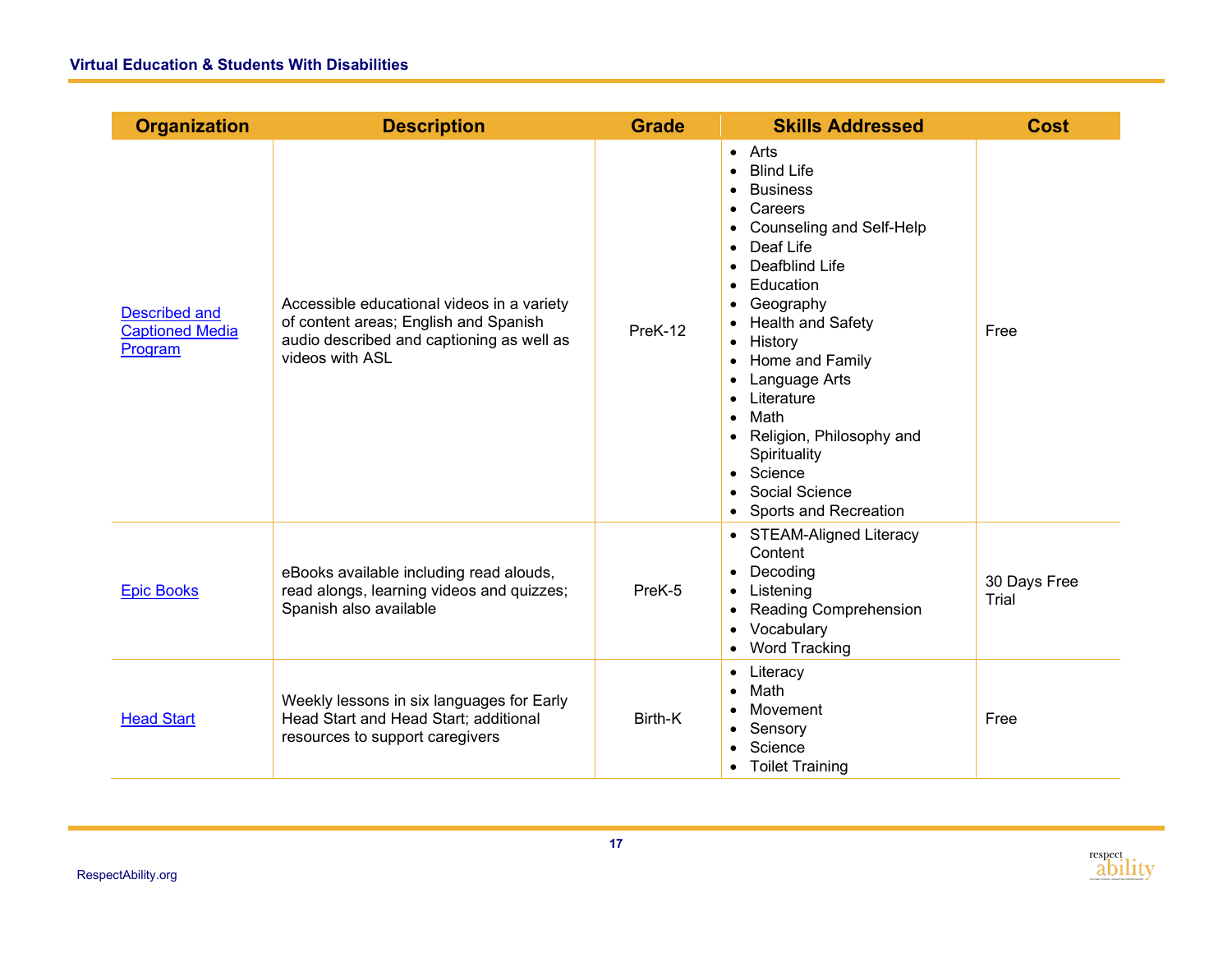| <b>Organization</b>                                                                                                                                    | <b>Description</b>                                                                                                                                                                                                                                                                                                                        | <b>Grade</b>                             | <b>Skills Addressed</b>                                                                                                                                      | <b>Cost</b>                                    |
|--------------------------------------------------------------------------------------------------------------------------------------------------------|-------------------------------------------------------------------------------------------------------------------------------------------------------------------------------------------------------------------------------------------------------------------------------------------------------------------------------------------|------------------------------------------|--------------------------------------------------------------------------------------------------------------------------------------------------------------|------------------------------------------------|
| <b>HelpKidzLearn</b>                                                                                                                                   | More than 100 accessible learning<br>activities, which cater to a wide range of<br>users with severe and complex needs,<br>learning disabilities and are accessible by<br>mouse and keyboard, one or two switches,<br>touch and eye gaze; ChooseltMaker to<br>create your own activities; ReadyMade<br>multi-choice curriculum activities | PreK-12                                  | Cause/Effect<br>Choice Making<br>$\bullet$<br>o Eye Gaze/CVI<br>• Literacy<br>Math<br>Science<br>$\bullet$<br>• Vision Tracking                              | Free 14 Day Trial                              |
| Lexplore                                                                                                                                               | Multi-Sensory Literacy Activities; geared<br>toward struggling readers and students with<br>literacy-based disabilities; live training<br>webinars for teachers and families                                                                                                                                                              | K-5                                      | • Literacy<br>Phonological awareness<br>Reading comprehension<br>Decoding<br>Fluency<br>$\bullet$<br>Home learning series<br>Reading routines                | Free                                           |
| <b>National Technical</b><br><b>Assistance Center</b><br>on Transition/<br><b>Workforce</b><br><b>Innovation Technical</b><br><b>Assistance Center</b> | Guidance on supporting transition age<br>students with disabilities through virtual<br>learning; based on Webinar "Employment<br>Preparation and Work Based Learning<br>Experiences in a Virtual World"                                                                                                                                   | <b>Transition Age</b><br><b>Students</b> | • Work-based pre-employment<br>virtual learning experiences<br>Employer engagement during<br>virtual learning<br>Remote job shadowing<br>Online career tours | Free                                           |
| New <sub>2You</sub>                                                                                                                                    | Standards-based curriculum, weekly<br>newspaper and communication tools                                                                                                                                                                                                                                                                   | PreK-12                                  | Communication<br>Literacy<br>Math<br>Science<br>Sensory<br>Social Skills<br><b>Social Studies</b>                                                            | Free trial; cost<br>varies based on<br>package |

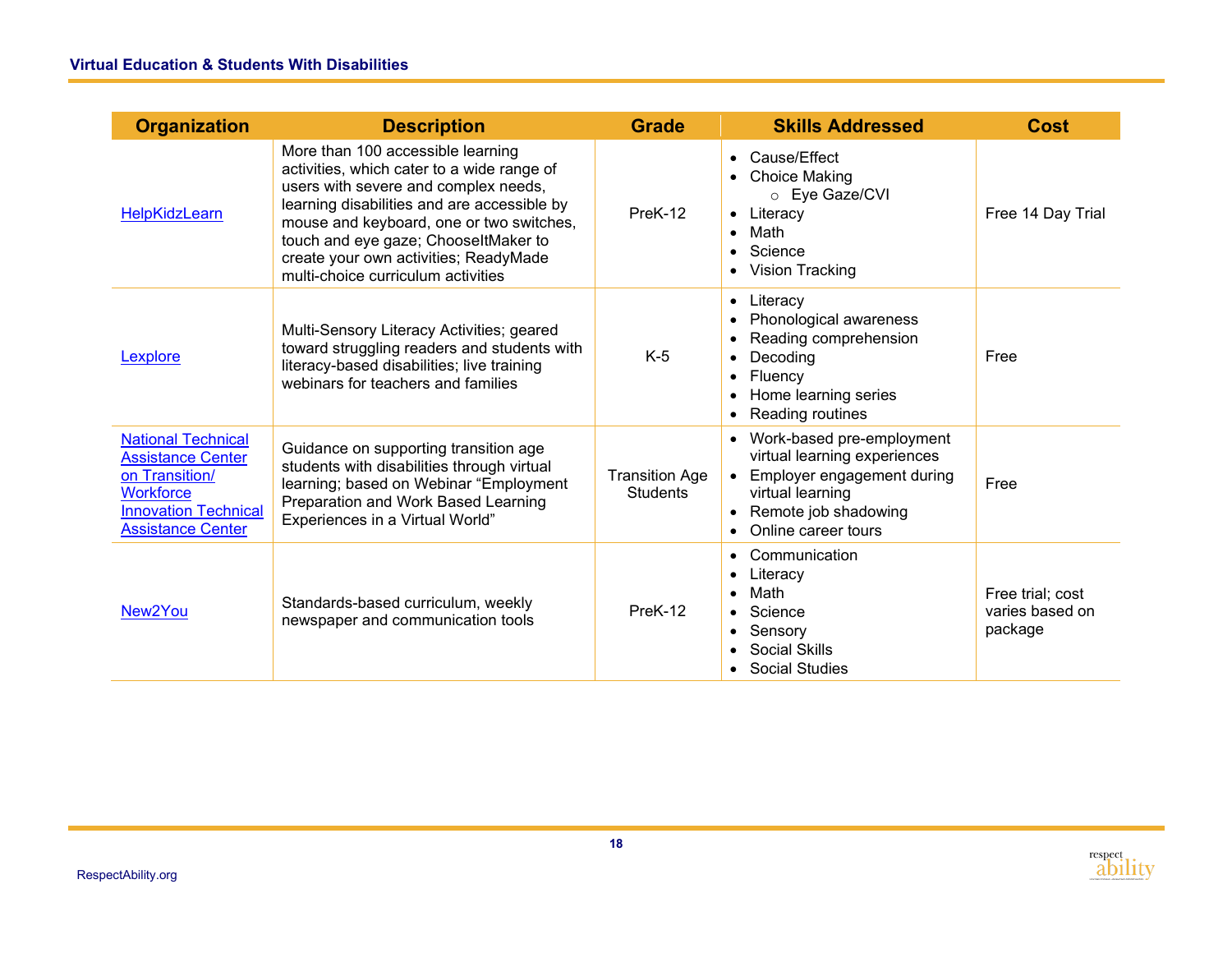| <b>Organization</b>                                                                                                   | <b>Description</b>                                                                        | <b>Grade</b> | <b>Skills Addressed</b>                                                                                                                                                                                                               | <b>Cost</b>                                                                                                  |
|-----------------------------------------------------------------------------------------------------------------------|-------------------------------------------------------------------------------------------|--------------|---------------------------------------------------------------------------------------------------------------------------------------------------------------------------------------------------------------------------------------|--------------------------------------------------------------------------------------------------------------|
| Outschool                                                                                                             | Synchronous online classes in a variety of<br>topics and academic subject areas           | PreK-12      | $\bullet$ Arts<br>Coding & Tech<br>$\bullet$<br>English<br>$\bullet$<br><b>Health and Wellness</b><br><b>Life Skills</b><br>Math<br>$\bullet$<br>Music<br>• Science & Nature<br><b>Social Studies</b><br>World Languages<br>$\bullet$ | Many free<br>courses.<br>additional courses<br>starting at \$10;<br>Free teacher<br>training and<br>webinars |
| <b>San Diego County</b><br><b>Office of Education</b><br>(SDCOE)<br><b>Distance Learning</b><br><b>Units of Study</b> | Thematic units organized by grade level for<br>general education and special education    | $K-12$       | $\bullet$ Arts<br>Communication<br>Literacy<br>Math<br>Science<br>• Social Studies<br>• Technology                                                                                                                                    | Free                                                                                                         |
| <b>Signing Time</b>                                                                                                   | Videos, activities, learning guides and<br>music teaching American Sign Language<br>(ASL) | PreK-6       | • ASL instruction in a variety<br>of content areas including:<br>Communication<br><b>Life Skills</b><br>$\bullet$<br>Movement<br>Music<br>• Science<br>• Sight Words<br>• Social-Emotional Skills<br>• Vocabulary                     | Free/ Additional<br>Materials for<br>Purchase                                                                |

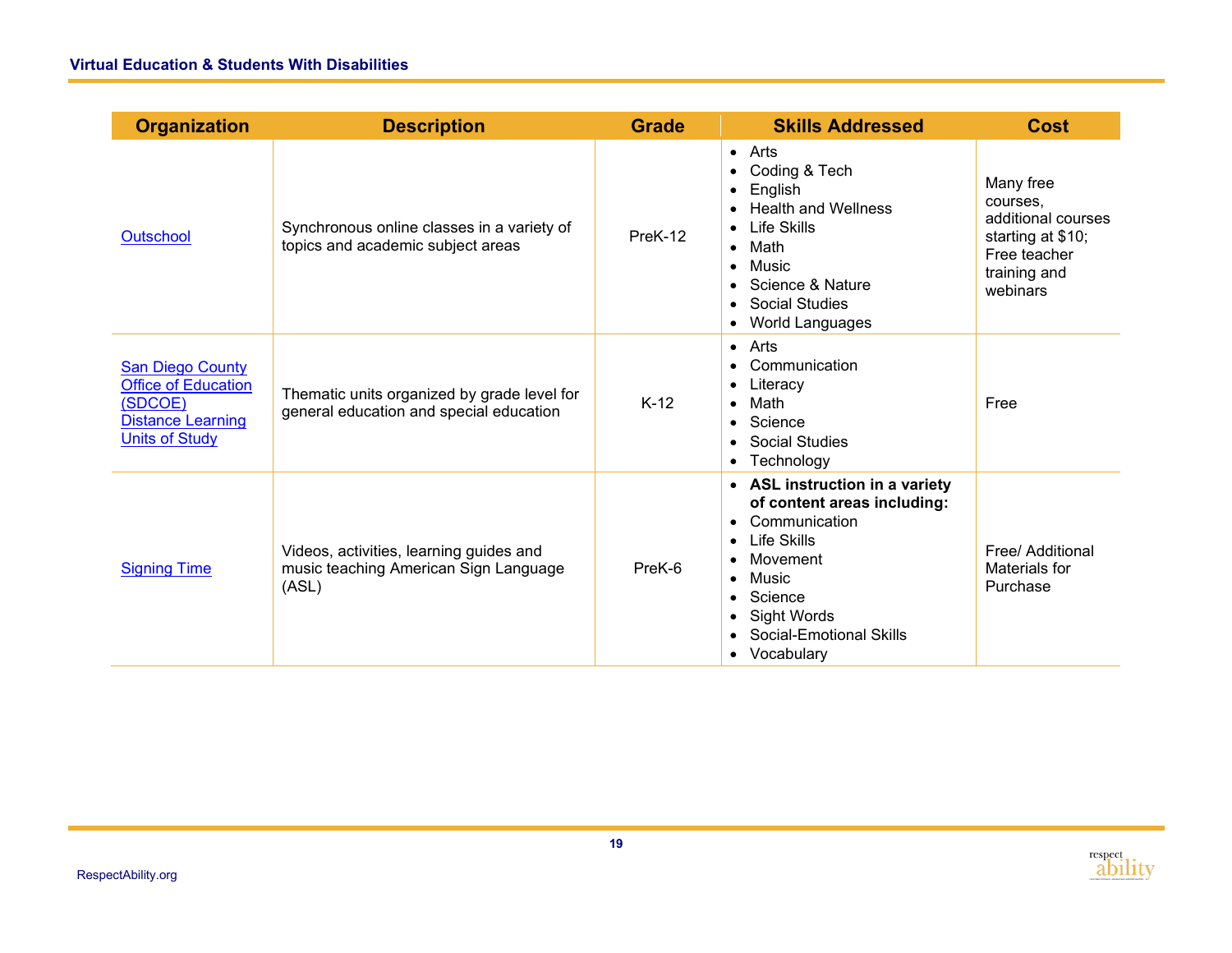| <b>Organization</b>     | <b>Description</b>                                                                                                                                                                                                                                | <b>Grade</b> | <b>Skills Addressed</b>                                                                                                                                                                                                                                                                                                                             | <b>Cost</b> |
|-------------------------|---------------------------------------------------------------------------------------------------------------------------------------------------------------------------------------------------------------------------------------------------|--------------|-----------------------------------------------------------------------------------------------------------------------------------------------------------------------------------------------------------------------------------------------------------------------------------------------------------------------------------------------------|-------------|
| <b>Tarheel Reader</b>   | Free eBooks in more than 15 languages;<br>can be speech-enabled for Deaf and hard<br>of hearing and background modified for low<br>vision and CVI; compatible with touch<br>screens, the IntelliKeys with custom<br>overlays, and 1 to 3 switches | PreK-12      | • Content-based Literacy<br><b>Health and Wellness</b><br><b>Life Skills</b><br>Math<br>$\bullet$<br>$\bullet$ Music<br><b>Reading Comprehension</b><br>• Science & Nature<br>• Social Studies<br>• Vocabulary                                                                                                                                      | Free        |
| <b>Wide Open School</b> | Resources for families and educators in<br>curriculum and at-home learning                                                                                                                                                                        | PreK-12      | $\bullet$ Arts<br><b>Back to School Guide</b><br>Digital Citizenship<br>$\bullet$<br>Daily Schedule<br>$\bullet$ ELA<br>Math<br>$\bullet$<br>Movement<br>Science<br><b>Social Studies</b><br>Social-Emotional<br>• Supports for English Language<br>Learners<br>• Supports for Learning and<br><b>Thinking Differences</b><br>• Virtual Field Trips | Free        |

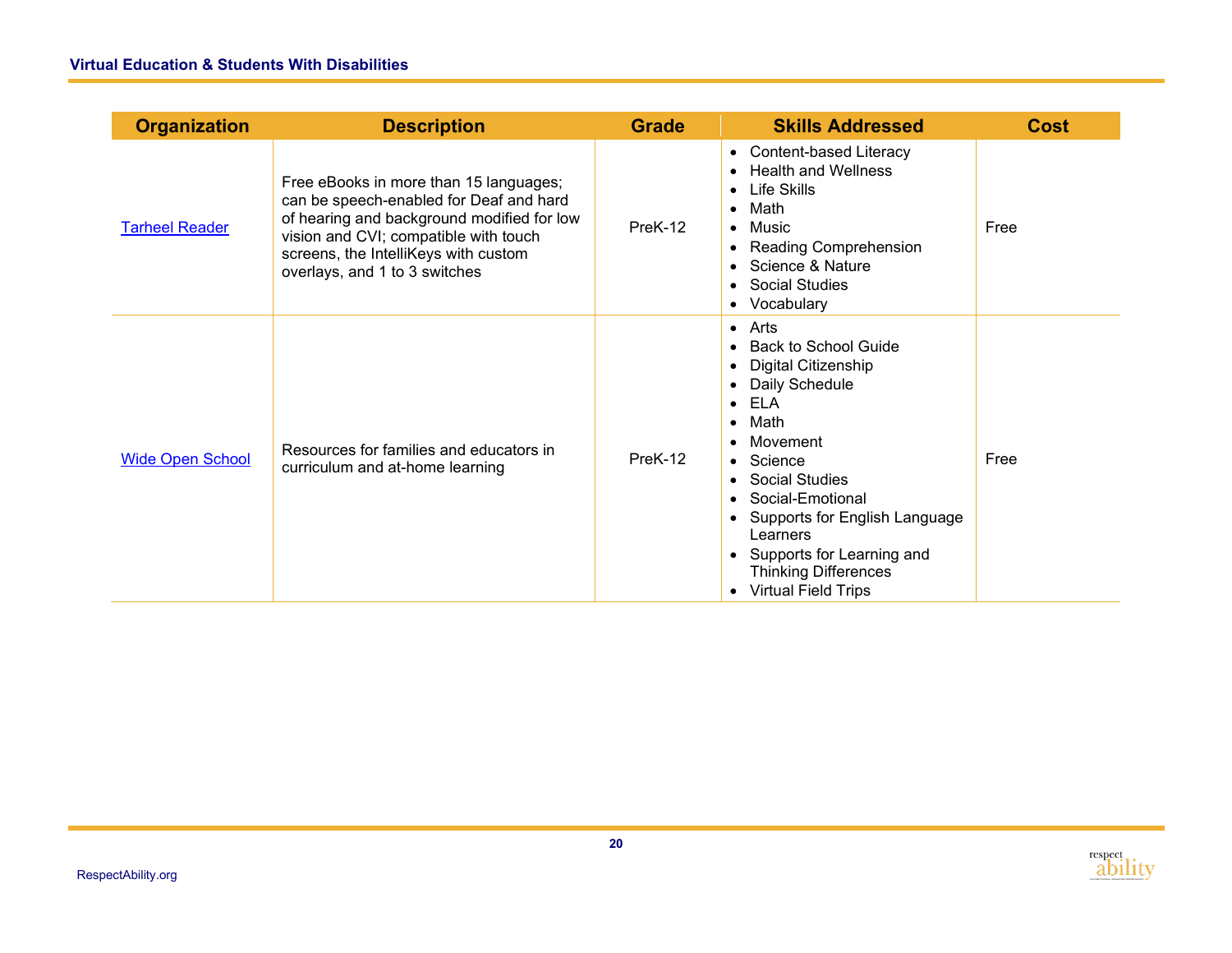### **Social-Emotional/Mental Health Resources**

*\*\*\* The materials contained in these resources are the intellectual property of that organization. \*\*\**

*Disclaimer: Inclusion in this resource guide does not indicate endorsement of its program or content. RespectAbility has no financial stake in any of these resources.* 

<span id="page-22-0"></span>

| <b>Organization</b>         | <b>Description</b>                                                                                                                                                                                                                                     | <b>Grade</b> | <b>Skills Addressed</b>                                                                                                                                                                                                                                                                     | <b>Cost</b>                                                                 |
|-----------------------------|--------------------------------------------------------------------------------------------------------------------------------------------------------------------------------------------------------------------------------------------------------|--------------|---------------------------------------------------------------------------------------------------------------------------------------------------------------------------------------------------------------------------------------------------------------------------------------------|-----------------------------------------------------------------------------|
| <b>Centervention</b>        | Games and activities available online and for<br>download addressing social skills and emotion<br>regulation                                                                                                                                           | K-6          | Communication<br>$\bullet$<br>Cooperation<br>$\bullet$<br><b>Emotion Regulation -</b><br>Empathy<br>Impulse Control<br>Social Initiation                                                                                                                                                    | Free/additional<br>resources for<br>purchase \$10 per<br>program for a year |
| <b>Child Mind Institute</b> | Resources for parents in supporting student<br>mental health, behavior management, and social-<br>emotional skills                                                                                                                                     | PreK-12      | Support for students with<br>$\bullet$<br>specific disorders<br>• Support for managing<br>behaviors<br>• Support for responding to<br>trauma                                                                                                                                                | Free                                                                        |
| Cincinnati<br>Children's    | Resources include coping with stress and anxiety,<br>changing thought patterns, relaxation tools,<br>physical symptoms, behavior management,<br>internet safety, grief tools and general mental<br>health; includes links to daily live virtual events | PreK-12      | • Anxiety<br><b>Behavior Management</b><br>$\bullet$<br><b>Breathing Techniques</b><br>Cognitive Behavioral<br><b>Therapy Tools</b><br><b>Coping Skills</b><br>Grief<br>$\bullet$<br><b>Internet Safety</b><br>Pain Management<br>Social-Emotional<br>$\bullet$<br>Learning<br>• Relaxation | Free                                                                        |

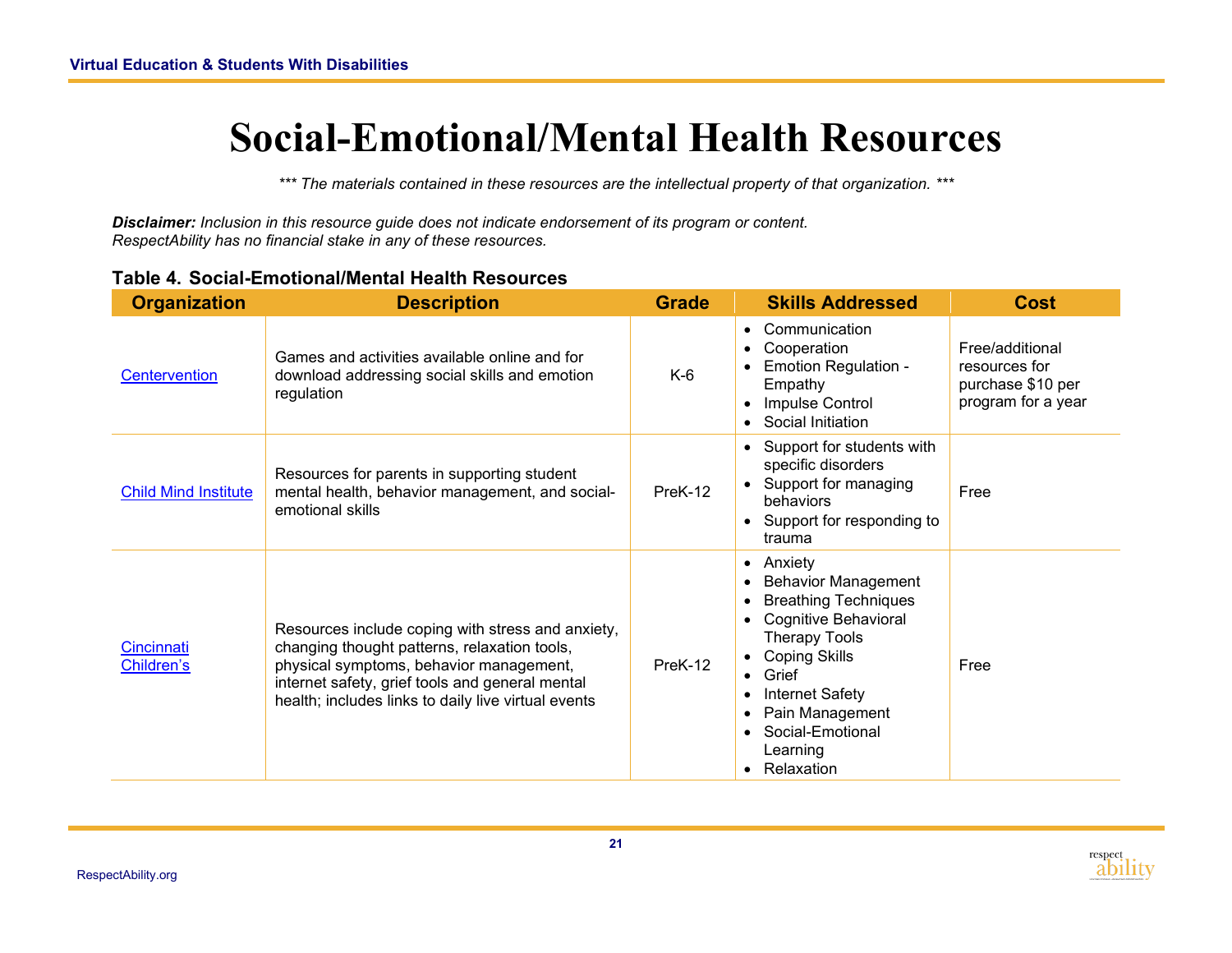| <b>Organization</b>                                                                | <b>Description</b>                                                                                                                                                                                                                                                 | <b>Grade</b> | <b>Skills Addressed</b>                                                                                                                                                                             | <b>Cost</b> |
|------------------------------------------------------------------------------------|--------------------------------------------------------------------------------------------------------------------------------------------------------------------------------------------------------------------------------------------------------------------|--------------|-----------------------------------------------------------------------------------------------------------------------------------------------------------------------------------------------------|-------------|
| <b>CloseGap</b>                                                                    | Resources in guiding students, families and<br>educators in emotion regulation with a daily<br>emotion tracking tool                                                                                                                                               | PreK-12      | <b>Bullying Prevention</b><br>$\bullet$<br>• Emotion Regulation<br>Self-Awareness<br>$\bullet$                                                                                                      | Free        |
| <b>Collaborative for</b><br>Academic, Social,<br>and Emotional<br>Learning (CASEL) | Lessons, activities and tools for families,<br>educators and students                                                                                                                                                                                              | PreK-12      | Self-Awareness<br>$\bullet$<br>Self-Management<br>$\bullet$<br>Social Awareness<br><b>Relationship Skills</b><br><b>Responsible Decision</b><br>Making                                              | Free        |
| <b>Connecticut</b><br>Children's                                                   | Contents include how to talk to children about<br>COVID-19, how to address parent/caregiver<br>needs, building resilience in children and<br>Appendix A for parent/caregivers of children with<br>special needs and Appendix B containing<br>educational resources | PreK-12      | Anxiety<br>$\bullet$<br>Depression<br>Resilience<br>Self-Care<br>$\bullet$<br>Sleep<br>$\bullet$<br><b>Stress Management</b>                                                                        | Free        |
| <b>Crisis Text Line</b>                                                            | Support via text messaging for individuals in crisis<br>Text HOME to 741741                                                                                                                                                                                        | All Ages     | Anxiety<br>$\bullet$<br><b>Bullying</b><br><b>Coronavirus Support</b><br><b>Crisis Support</b><br>Depression<br><b>Emotional Abuse</b><br>Loneliness<br>Self-Harm<br>$\bullet$<br>Suicidal Ideation | Free        |
| GritX                                                                              | Virtual interactive tools for emotion regulation and<br>self-care, recommended literature for further<br>learning                                                                                                                                                  | PreK-12      | <b>Emotion Regulation</b><br>٠<br>Meditation<br>Self-Reflection<br>• Self-Care                                                                                                                      | Free        |

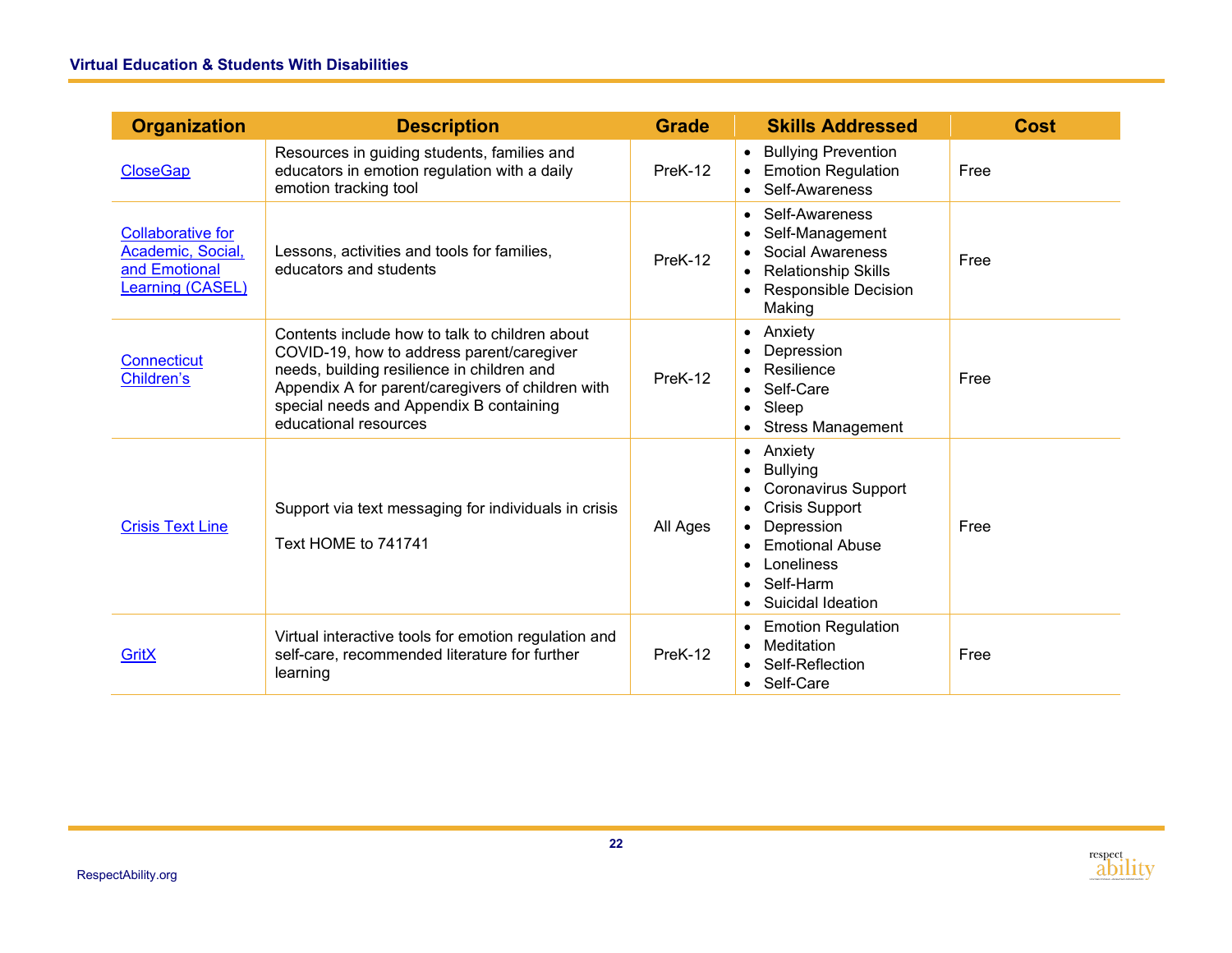| <b>Organization</b>                                                                          | <b>Description</b>                                                                                                                                                                                                                                                                                                                         | <b>Grade</b> | <b>Skills Addressed</b>                                                                                                                                                                                                                                                                                         | <b>Cost</b> |
|----------------------------------------------------------------------------------------------|--------------------------------------------------------------------------------------------------------------------------------------------------------------------------------------------------------------------------------------------------------------------------------------------------------------------------------------------|--------------|-----------------------------------------------------------------------------------------------------------------------------------------------------------------------------------------------------------------------------------------------------------------------------------------------------------------|-------------|
| <b>Minnesota</b><br>Department of<br><b>Health</b>                                           | Resources for supporting children's mental health,<br>caregiver mental health and tools and resources<br>for remote instruction                                                                                                                                                                                                            | PreK-12      | <b>Bedtime Routine</b><br>$\bullet$<br><b>Coping Skills</b><br>$\bullet$<br><b>Educational Tools</b><br>Mental Health Well-Being<br>$\bullet$<br><b>Scheduling Routine</b><br>$\bullet$<br><b>Stress Management</b>                                                                                             | Free        |
| <b>National</b><br><b>Association of</b><br><b>School</b><br><b>Psychologists</b>            | Resources to support schools and educators,<br>families and caregivers and addressing social-<br>emotional skills at home                                                                                                                                                                                                                  | PreK-12      | Anxiety<br>$\bullet$<br><b>Care for Caregivers</b><br>$\bullet$<br><b>Coping Skills</b><br>$\bullet$<br>Crisis<br>$\bullet$<br>Depression<br>Engagement<br>$\bullet$<br>Grief<br>$\bullet$<br>Motivation<br>$\bullet$<br>Sleep<br>$\bullet$<br>Stigma and Racism<br>$\bullet$<br>Suicidal thinking<br>$\bullet$ | Free        |
| <b>National Federation</b><br>of Families for<br><b>Children's Mental</b><br>Health (NFFCMH) | The National Federation of Families for Children's<br>Mental Health is a national family-run organization<br>linking more than 120 chapters and state<br>organizations. Resources include videos, toolkits,<br>activities to use at home and more to support<br>parents and caregivers and their children during<br>the COVID-19 pandemic. | $K-12$       | Self-Care and Coping<br>with Stress/Anxiety<br>Communications<br>Coping<br>$\bullet$                                                                                                                                                                                                                            | Free        |
| <b>National Suicide</b><br><b>Prevention Lifeline</b>                                        | 24/7, free and confidential support for individuals<br>in distress<br>English:<br>(800) 273-8255<br>Spanish:<br>(888) 628-9454<br>TTY:<br>(800) 799-4889                                                                                                                                                                                   | All Ages     | • Crisis Management<br>Self-Care<br><b>Trauma Support</b><br>$\bullet$                                                                                                                                                                                                                                          | Free        |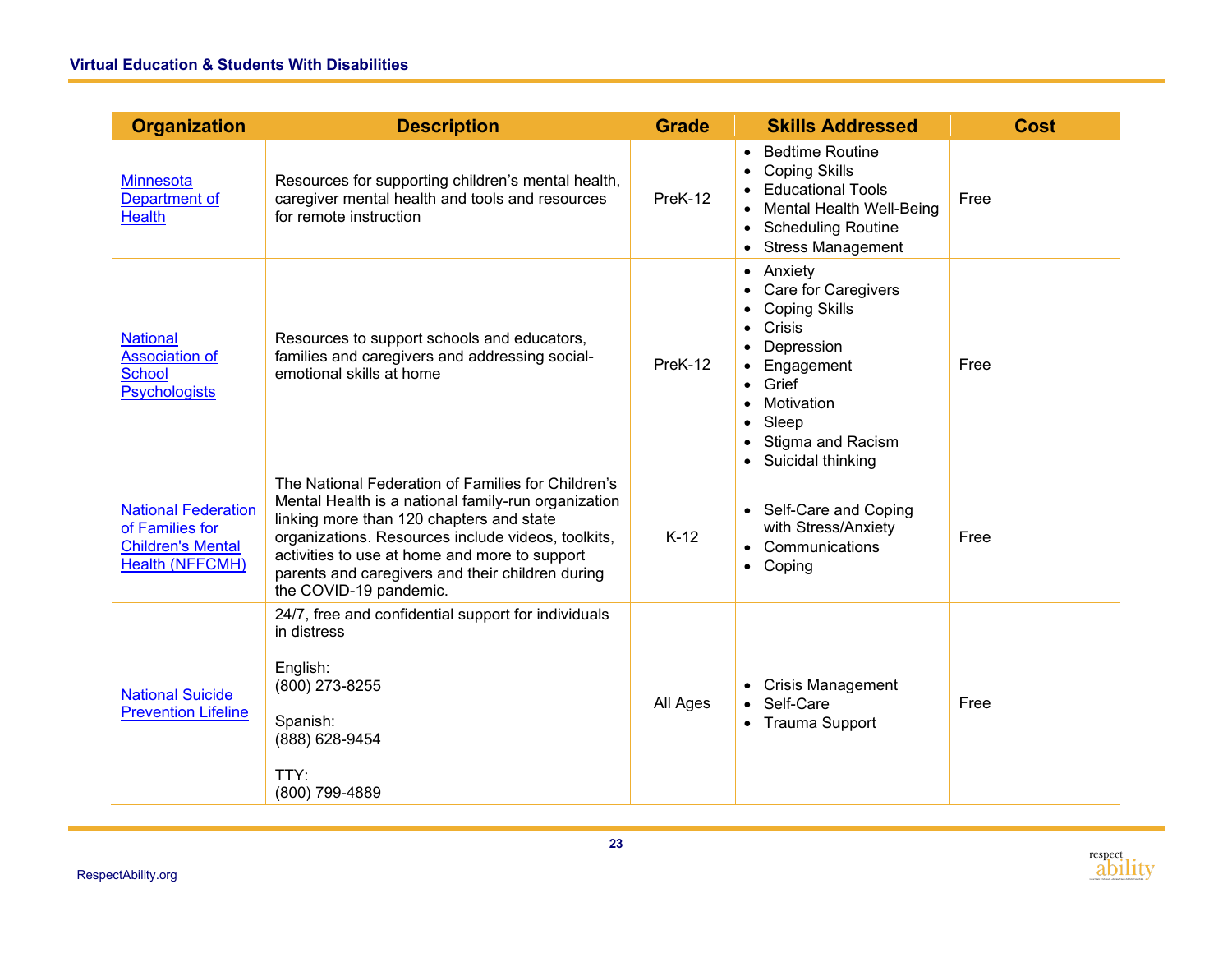| <b>Organization</b>                                                    | <b>Description</b>                                                                                                                                                                                                                                                                     | <b>Grade</b> | <b>Skills Addressed</b>                                                                                                                                                                | <b>Cost</b>                                            |
|------------------------------------------------------------------------|----------------------------------------------------------------------------------------------------------------------------------------------------------------------------------------------------------------------------------------------------------------------------------------|--------------|----------------------------------------------------------------------------------------------------------------------------------------------------------------------------------------|--------------------------------------------------------|
| <b>San Diego County</b><br><b>Behavioral Health</b><br><b>Services</b> | Family-friendly resources to address impacts of<br>COVID-19, including a comic book explaining the<br>Coronavirus, educational resources, videos,<br>mindfulness meditation and yoga; Available in<br>Arabic, Creole, Farsi, Karen, Pashto, Somali,<br>Spanish, Swahili and Vietnamese | PreK-12      | Coping skills<br>$\bullet$<br><b>Crisis Support</b><br><b>Educational Supports</b><br>Meditation<br>Mindfulness<br>Resilience<br><b>Stress Relief</b><br>Trauma<br>$\bullet$<br>• Yoga | Free                                                   |
| <b>Second Step</b>                                                     | Family-friendly activities that address social-<br>emotional learning                                                                                                                                                                                                                  | K-6          | <b>Conflict Resolution</b><br><b>Identifying Emotions</b><br>Perspective Taking<br>Problem Solving<br>Self-Regulation                                                                  | Free                                                   |
| <b>Trauma Response</b><br><b>And Crisis Care</b><br>(TRACC)            | Interactive webinars and resources to support<br>individuals experiencing trauma                                                                                                                                                                                                       | All Ages     | Anger<br>$\bullet$<br><b>Crisis Support</b><br>$\bullet$ Fear<br>Grief<br>• Stress<br>• Trauma                                                                                         | Free/Additional on<br>demand 4-week<br>course for \$49 |

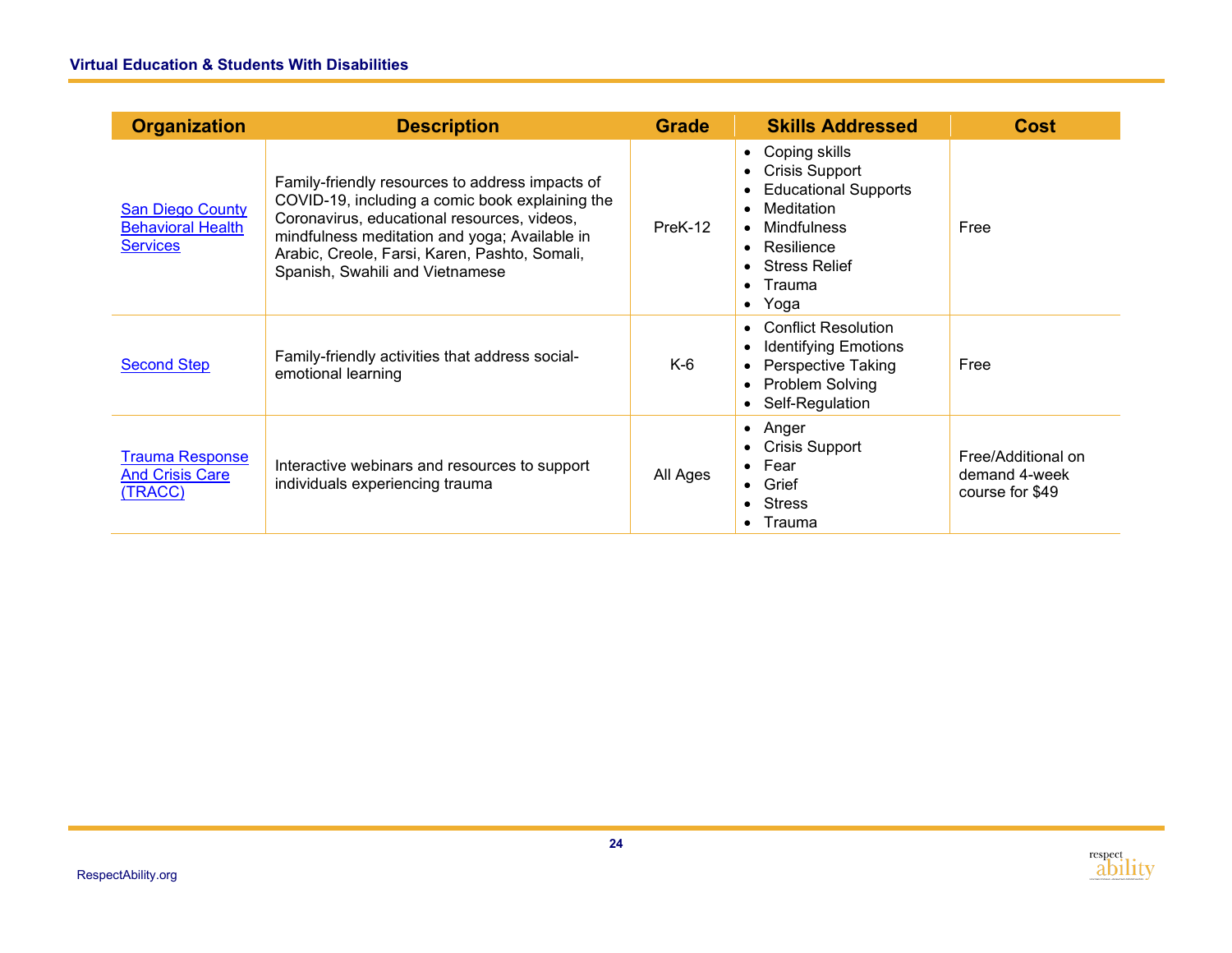## <span id="page-26-0"></span>**Live Synchronous Learning\* Opportunities**

\***Live Synchronous Learning**: "Synchronous learning refers to all types of learning in which learner(s) and instructor(s) are in the same place, at the same time, in order for learning to take place."- [Bryn Mawr College](https://www.brynmawr.edu/blendedlearning/asynchronous-vs-synchronous-learning-quick-overview)

*\*\*\* The materials contained in these resources are the intellectual property of that organization. \*\*\**

*Disclaimer: Inclusion in this resource guide does not indicate endorsement of its program or content. RespectAbility has no financial stake in any of these resources.* 

| <b>Organization</b>                    | <b>Website</b>                                                                                | <b>Description</b>                                                                                                                                                                   | <b>Contact</b>                                                                          | <b>Contact Information</b>              | <b>Cost</b> |
|----------------------------------------|-----------------------------------------------------------------------------------------------|--------------------------------------------------------------------------------------------------------------------------------------------------------------------------------------|-----------------------------------------------------------------------------------------|-----------------------------------------|-------------|
| Cincinnati<br>Children's               | <b>Coronavirus</b><br><b>Resources</b><br>for Families<br><b>Virtual</b><br>Event<br>Calendar | Daily live<br>events in<br>STEM,<br>literature &<br>language,<br>arts and<br>creativity,<br>fitness and<br>nutrition,<br>social<br>studies, and<br>mental and<br>emotional<br>health | Varies by<br>event-<br>check<br>specific<br>links                                       | Varies by event-check specific<br>links | Free        |
| <b>Perkins School</b><br>for the Blind | <b>Virtual</b><br><b>Elementary</b><br>Program                                                | One-week<br>program from<br>August 10-<br>14, 3-4pm ET<br>for students<br>ages $8-13$<br>who are blind<br>or low vision                                                              | Courtney<br>Wescott,<br>Coordinator<br>of Outreach<br>Short<br>Courses                  | Courtney.Wescott@perkins.org            | \$100       |
| Southeast<br>Deafblind<br>Project      | Family<br><b>Story Time</b>                                                                   | Weekly live<br>story time<br>$(8/27 - 10/15)$<br>for students<br>who are<br>registered on<br>their state's<br>Deafblind<br>Project                                                   | Donna<br>Carpenter,<br><b>State</b><br>Coordinator<br>Kentucky<br>Deaf-Blind<br>Project | donnaL.snyder@uky.edu                   | Free        |

#### **Table 5. Live Synchronous Learning**

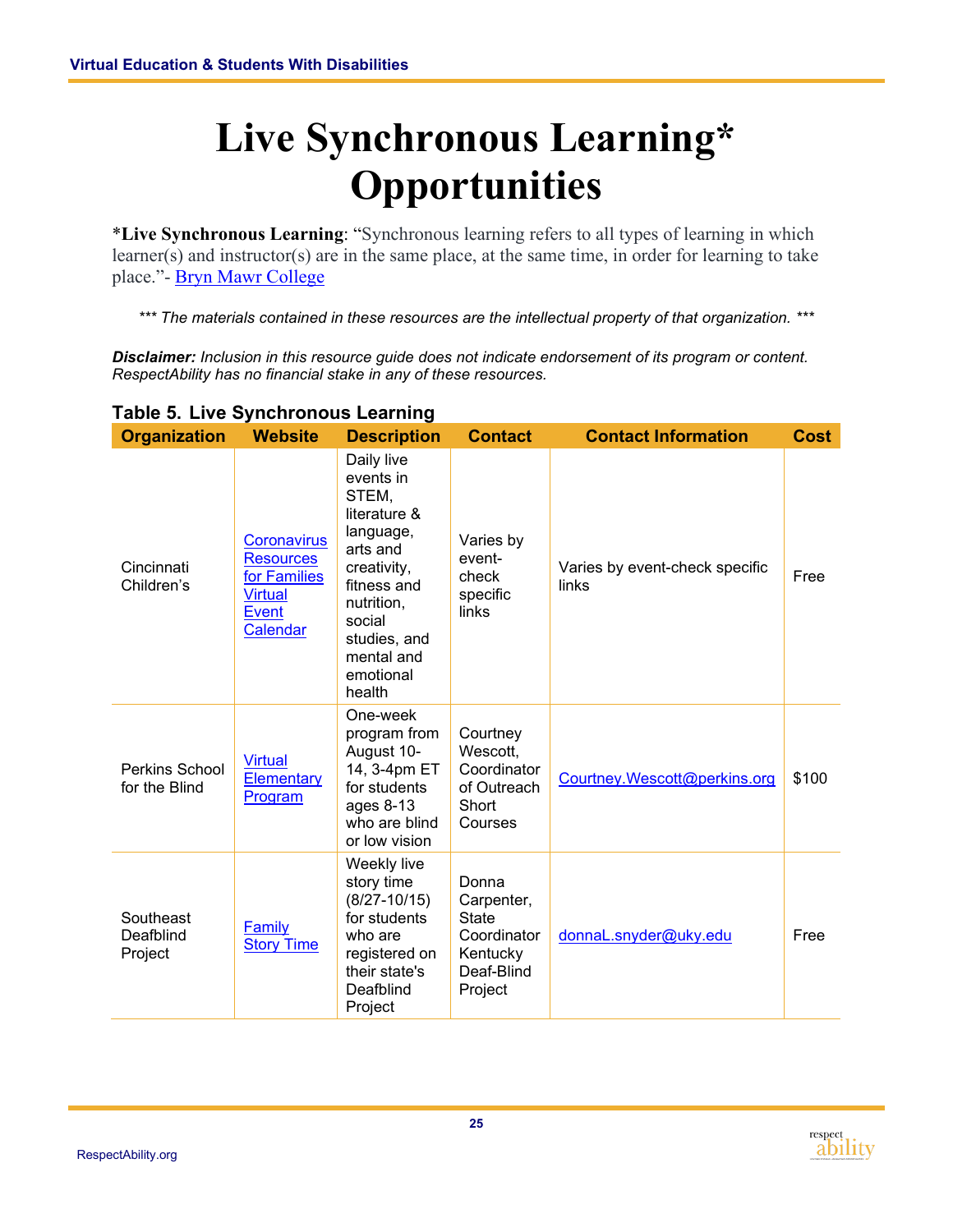#### **Virtual Education & Students With Disabilities**

| <b>Organization</b>                    | <b>Website</b>                                                                 | <b>Description</b>                                                                                                                | <b>Contact</b>  | <b>Contact Information</b>                      | <b>Cost</b> |
|----------------------------------------|--------------------------------------------------------------------------------|-----------------------------------------------------------------------------------------------------------------------------------|-----------------|-------------------------------------------------|-------------|
| <b>Special Needs</b><br><b>Network</b> | <b>Joe Patton</b><br>Academy<br><b>Virtual</b><br><b>Summer</b><br><b>Camp</b> | Two one-<br>week session<br>camps<br>August 3-14<br>(M-F) 9am-<br>$1pm$ PT;<br>beginner,<br>intermediate<br>& advanced<br>cohorts | Julia<br>Chavez | jpac@specialneednetwork.org<br>$(323)$ 388-9161 | Free        |

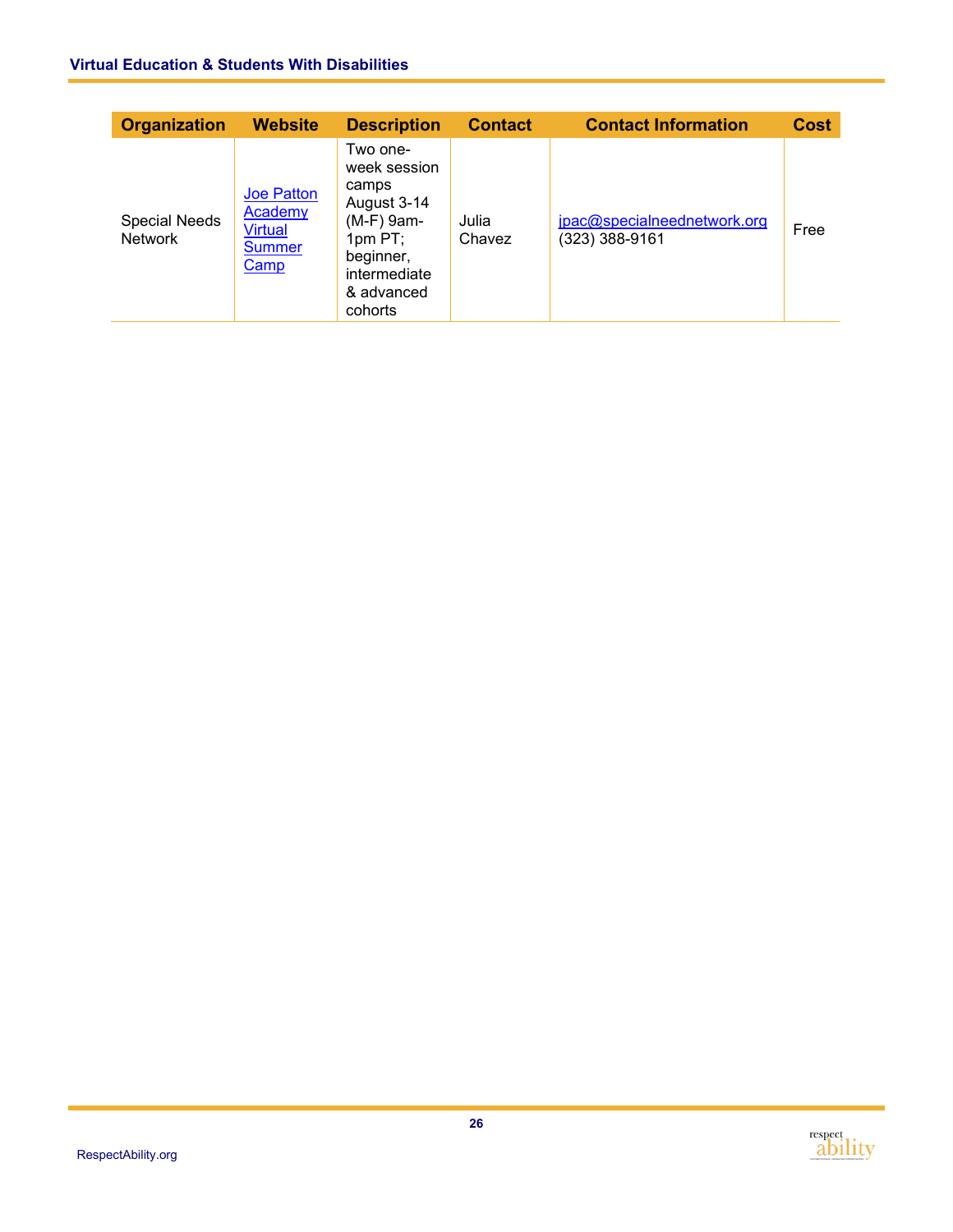### <span id="page-28-0"></span>**State Parent Centers' COVID-19 Resource Website Links**

*A Parent Resource Center is a government-sponsored free resource for parents of children with disabilities. Below is state-by-state contact information where you can get free support as you navigate this challenging situation.*

| <b>State</b>                                                                            | <b>Contact Information</b>                                                                         | <b>Website</b>                                                   |
|-----------------------------------------------------------------------------------------|----------------------------------------------------------------------------------------------------|------------------------------------------------------------------|
| AL - Alabama<br>Parent<br>Education<br>Center                                           | 10520 US Highway 231 Wetumpka,<br>AL 36092<br>apec@alabamaparentcenter.com<br>334-567-2252         | http://alabamaparentcenter.com/<br>web/resources/useful-websites |
| AK - Stone<br>Soup Group                                                                | 307 E Northern Lights Blvd #100<br>Anchorage, AK 9950<br>info@stonesoupgroup.org<br>907-561-3701   | www.stonesoupgroup.org/resources-for-<br>families                |
| $AK$ – Links<br><b>Resource Center</b><br>Community<br><b>Parent Resource</b><br>Center | 777 N. Crusey Street<br>Wasilla, AK 99654<br>links@linksprc.org<br>907-373-3632                    | http://linksprc.org/covid-19-resources                           |
| AZ - Raising<br><b>Special Kids</b>                                                     | 5025 E. Washington St. #204<br>Phoenix, AZ 85034<br>info@raisingspecialkids.org<br>602-242-4366    | https://raisingspecialkids.org                                   |
| AR - The Center<br>for Exceptional<br>Families                                          | 1702 Stone Street, Suite A<br>Jonesboro, Arkansas 72401<br>shelby.knight@tcfef.org<br>888-360-9654 | http://thecenterforexceptionalfamilies.org                       |
| CA - Disability<br><b>Rights Education</b><br>& Defense Fund                            | 3075 Adeline Street, Suite 210<br>Berkeley, CA 94703 info@dredf.org<br>510-644-2555                | https://dredf.org/covid-19-advocacy-and-<br>resources            |
| CA - Matrix<br><b>Parent Network</b><br>& Resource<br>Center                            | 94 Galli Drive, Ste. C.<br>Novato, CA 94949<br>helpline@matrixparents.org<br>415-884-3535          | www.matrixparents.org /resources/covid-<br>19-updates            |
| $CA - Parents$<br><b>Helping Parents</b>                                                | 1400 Parkmoor Av Ste 100,<br>San Jose, CA 95126<br>info@php.com<br>408-286-1116                    | www.php.com                                                      |
| CA-TASK                                                                                 | 3040 Saturn St., #103<br>Brea, CA 92821<br>task@taskca.org<br>714-533-8275                         | https://taskca.org/resources                                     |

#### **Table 6. State-Specific Parent Centers' COVID-19 Resource Website Links**

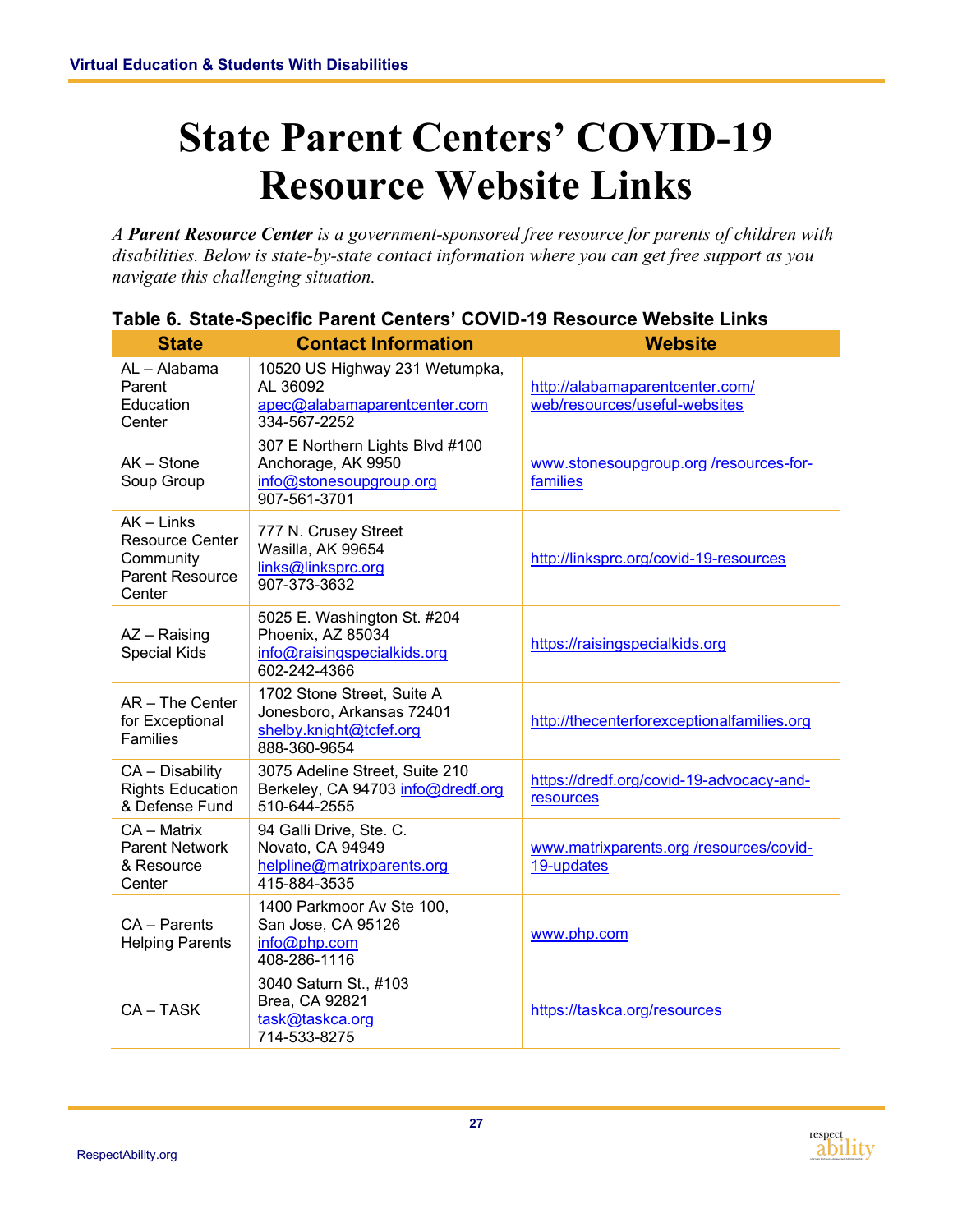| <b>State</b>                                                             | <b>Contact Information</b>                                                                                       | <b>Website</b>                                                                       |
|--------------------------------------------------------------------------|------------------------------------------------------------------------------------------------------------------|--------------------------------------------------------------------------------------|
| CA - Warmline<br><b>Family Resource</b><br>Center                        | 2424 Castro Way,<br>Sacramento, CA 95818<br>warmline@warmlinefrc.org<br>916-455-9500                             | www.warmlinefrc.org/covid-19-<br>resources.html                                      |
| $CA - San$<br>Francisco:<br>Support for<br><b>Families</b>               | 1663 Mission Street, Suite 700 San<br>Francisco, CA 94103<br>info@supportforfamilies.org<br>415-920-5040         | www.supportforfamilies.org/<br>coronavirusresources                                  |
| CA - Parents<br><b>CAN Community</b><br><b>Parent Resource</b><br>Center | 1909 Jefferson Street Napa,<br>California 94559<br>parents@parentscan.org<br>707-253-7444                        | https://parentscan.org/resources-for-covid-<br>19/overview.html                      |
| CO - PEAK<br><b>Parent Center</b>                                        | 917 East Moreno Avenue, Suite 140<br>Colorado Springs, CO 80903<br>parentadvisor@peakparent.org 719-<br>531-9400 | www.peakparent.org                                                                   |
| $CT -$<br>Connecticut<br>Parent Advocacy<br>Center                       | 338 Main Street,<br>Niantic, CT 06357<br>cpac@cpacinc.org<br>860-739-3089                                        | https://cpacinc.org/whats-new.aspx                                                   |
| DE - Parent<br>Information<br>Center of<br>Delaware                      | 404 Larch Circle<br>Wilmington, DE 19804<br>picofdel@picofdel.org<br>302-999-7394                                | https://picofdel.org/2020-2                                                          |
| DC - Advocates<br>for Justice and<br>Education                           | 1200 G Street, NW Suite #725<br>Washington, D.C. 20005<br>maria.blaeuer@aje-dc.org<br>202-678-8060               | www.aje-dc.org                                                                       |
| FL - Florida<br>Network on<br><b>Disabilities</b>                        | 26750 U.S. Highway<br>19 North, Suite 410<br>Clearwater, FI 33761<br>fnd@fndusa.org<br>727-523-1130              | https://fndusa.org/esedownload<br>/coronavirus-prevention-resources-for-<br>families |
| GA - Parent to<br>Parent of<br>Georgia                                   | 3070 Presidential Parkway,<br>Suite 130 Atlanta, GA 30340-3720<br>info@p2pga.org<br>770-451-5484                 | www.p2pga.org/uncategorized/p2p-<br>roadmap-has-covid-19-information-<br>resources   |
| HI - Leadership<br>in Disabilities<br>and<br>Achievement of<br>Hawaii    | 245 North Kukui Street Suite 205<br>Honolulu, HI 96817<br>info@ldahawaii.org<br>808-536-9684                     | https://ldahawaii.org/category/covid-19-<br>resources                                |
| $ID - Idaho$<br>Parents<br>Unlimited, Inc.                               | 4619 W Emerald St, Ste. E<br>Boise, ID 83706<br>parents@ipulidaho.org<br>208-342-5884                            | https://ipulidaho.org/covid-19-information                                           |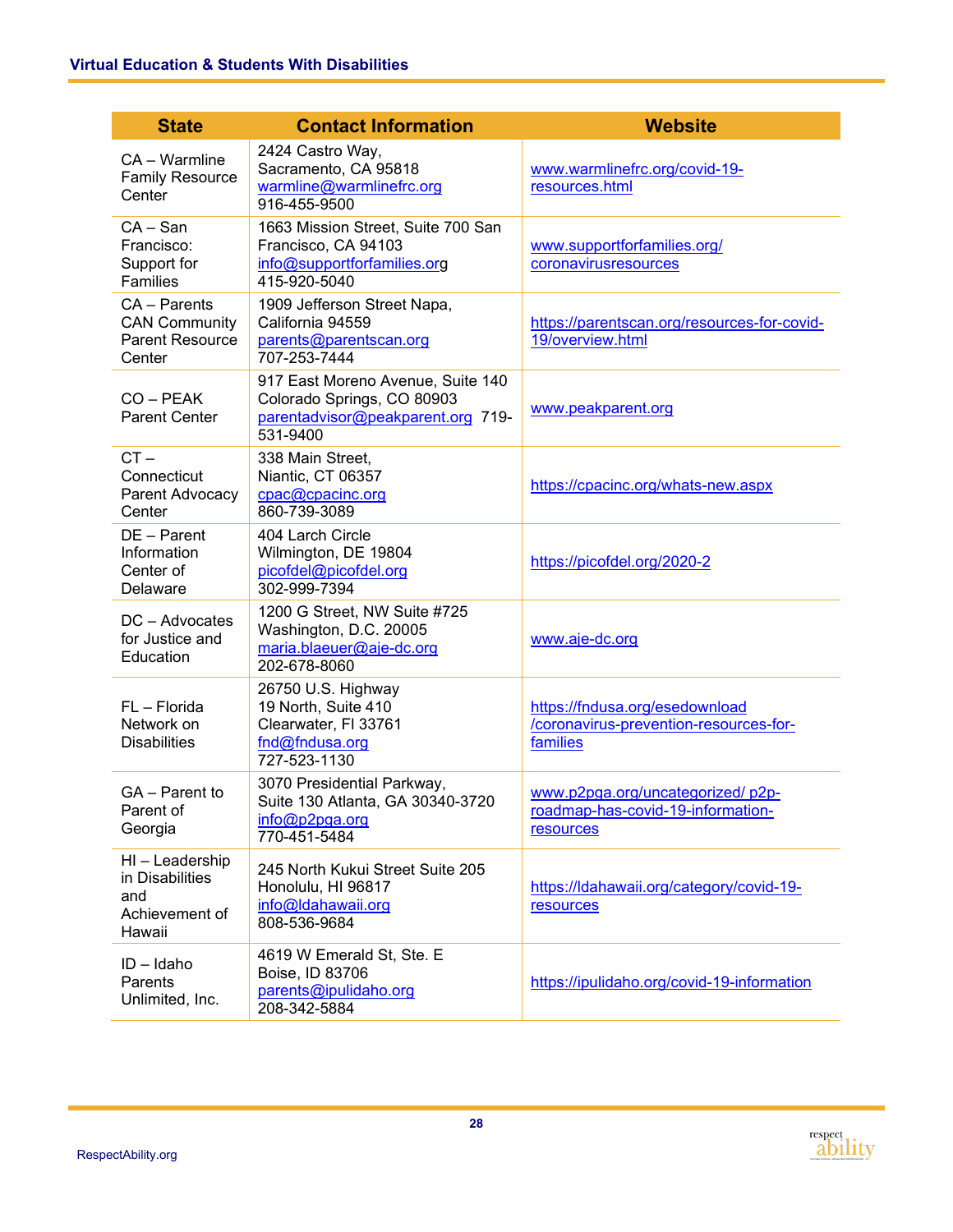| <b>State</b>                                                               | <b>Contact Information</b>                                                                                              | <b>Website</b>                                                     |
|----------------------------------------------------------------------------|-------------------------------------------------------------------------------------------------------------------------|--------------------------------------------------------------------|
| IL-Family<br><b>Matters PTI</b>                                            | 1901 S. 4th St., Ste. 209 Effingham,<br>Illinois 62401<br>deinhorn@fmptic.org<br>1-866-436-7842                         | www.fmptic.org/node/4453                                           |
| IL - Chicago<br><b>Family Resource</b><br>Center on<br><b>Disabilities</b> | 11 E. Adams St. Suite 1002<br>Chicago, IL 60603<br>info@frcd.org<br>312-939-3513                                        | https://frcd.org/covid-19-resource-page                            |
| $IN -$<br>IN*SOURCE                                                        | 1703 South Ironwood Drive South<br>Bend, Indiana 46613<br>insource@insource.org<br>574-234-7101                         | http://insource.org/resources/coronavirus-<br>outbreak-information |
| IA – ASK<br><b>Resource Center</b>                                         | 5665 Greendale Road, Suite D,<br>Johnston, IA 50131<br>info@askresource.org<br>515-243-1713                             | www.askresource.org/news/helpful-covid-<br>19-resources            |
| $KS - Families$<br>Together                                                | 5611 SW Barrington Court South,<br>Suite 120<br>Topeka, KS 66614-2489<br>Topeka@familiestogetherinc.org<br>785-233-4777 | https://familiestogetherinc.org<br>/?s=COVID+19                    |
| KY-KY-SPIN                                                                 | 10301-B Deering Rd<br>Louisville, KY 40272<br>spininc@kyspin.com<br>502-937-6894                                        | www.kyspin.com/coronavirus-covid-19                                |
| LA - Louisiana<br>PTI/Families<br><b>Helping Families</b>                  | 700 Hickory Ave<br>Harahan, LA 70123<br>info@fhofgno.org<br>504-888-9111                                                | https://fhfofgno.org/covid-19-resources                            |
| $MD - Parents$<br>Place of<br>Maryland                                     | 802 Cromwell Park Drive Suite Q<br>Glen Burnie, MD 21061<br>jill@ppmd.org<br>410.768.9100                               | www.ppmd.org/?s=COVID                                              |
| ME - Maine<br>Parent<br>Federation                                         | 484 Maine Ave. 2D<br>Farmingdale, ME 04344<br>parentconnect@mpf.org<br>207-588-1933                                     | http://mpf.org/documents/COVID-<br>19 Resources.pdf                |
| MA - Federation<br>for Children with<br><b>Special Needs</b>               | 529 Main Street, Suite 1M3 Boston,<br>MA 02129 fcsninfo@fcsn.org<br>617-236-7210                                        | https://fcsn.org/faqs-new-test                                     |
| MI - Michigan<br>Alliance for<br>Families                                  | 1325 S. Washington Avenue<br>Lansing MI 48910<br>Info@michigan<br>allianceforfamilies.org<br>734-994-8100 ext 1590      | www.michiganallianceforfamilies.org<br>/covid19                    |
| $MN - PACER$<br>Center                                                     | 8161 Normandale Blvd.<br>Bloomington, MN 55437<br>pacer@pacer.org<br>952-838-9000                                       | www.pacer.org/special/covid-19.asp                                 |

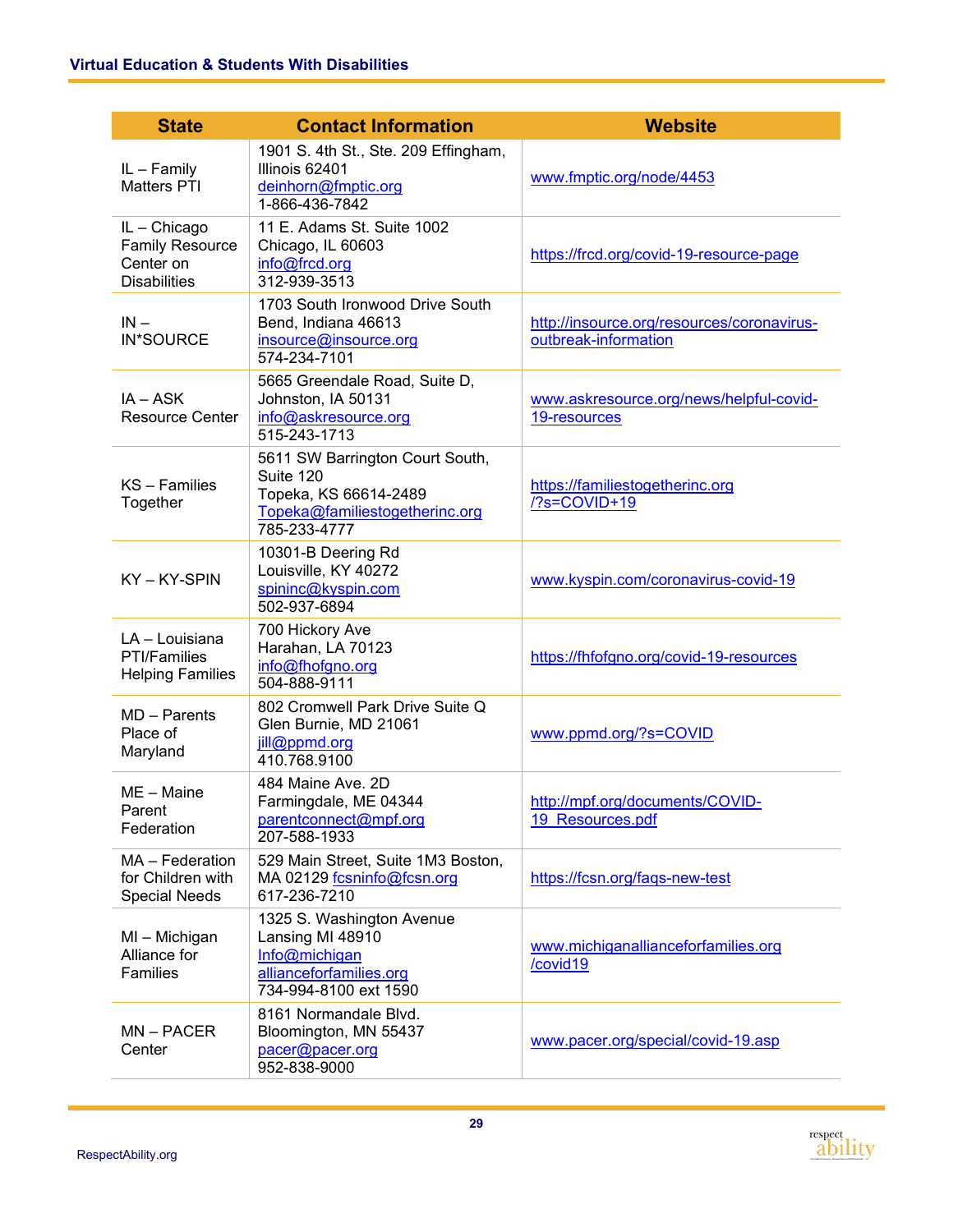| <b>State</b>                                                                  | <b>Contact Information</b>                                                                                                    | <b>Website</b>                                                    |
|-------------------------------------------------------------------------------|-------------------------------------------------------------------------------------------------------------------------------|-------------------------------------------------------------------|
| MS - Mississippi<br>PTI                                                       | 2 Old River Place, Suite M Jackson,<br>MS 39202<br>info@mspti.org<br>601-969-0601                                             | www.mspti.org                                                     |
| MO-MPACT<br>(Missouri<br>Parents Act)                                         | 1530 S Main St Suite 4<br>Joplin, MO 64804<br>info@missouriparentsact.org 800-<br>743-7634                                    | www.missouriparentsact.org/covid-19-<br>crisis-resources-2        |
| MT - Montana<br><b>Parent Training</b><br>& Information<br>Center (PTI)       | mpti@MontanaPTI.org<br>1-877-870-1190                                                                                         | www.montanapti.org/web/<br>index.php?siteid=2832                  |
| $NE - PT$<br>Nebraska<br>(Parent Training<br>and Information)                 | 1941 S. 42nd St. Suite 205 Omaha,<br>NE 68105 reception@pti-<br>nebraska.org 402-346-0525                                     | www.pti-nebraska.org                                              |
| NV - Nevada<br><b>PEP</b>                                                     | 7211 W. Charleston Blvd.<br>Las Vegas, Nevada 89117<br>PEPInfo@NVPEP.org<br>702-388-8899                                      | https://nvpep.org/helpful-covid-19-<br>resources                  |
| $NH - New$<br>Hampshire<br>Parent<br>Information<br>Center                    | 54 Old Suncook Road<br>Concord, NH 03301<br>info@picnh.org<br>603-224-7005                                                    | https://picnh.org/resources/covid19                               |
| NJ-SPAN<br>Parent Advocacy<br><b>Network</b>                                  | 35 Halsey Street, 4th Floor Newark,<br>NJ 07102 info@spanadvocacy.org<br>973-642-8100                                         | https://spanadvocacy.org/home/spans-<br>covid-19-information-page |
| NM - Parents<br><b>Reaching Out</b>                                           | 2501 Yale Blvd SE, Suite 200<br>Albuquerque, NM 87106<br>nsandweiss@<br>parentsreachingout.org<br>505-247-0192                | https://parentsreachingout.org                                    |
| Native American<br>$-$ EPICS<br>Community<br><b>Parent Resource</b><br>Center | 2201 Buena Vista Dr. SE,<br>Suite 201,<br>Albuquerque, NM 87106<br>melissaw@epicsnm.org<br>sbegay@epicsnm.org<br>888-499-2070 | https://cv.nmhealth.org/<br>https://www.epicsnm.org               |
| NY - Advocates<br>for Children of<br><b>NYC</b>                               | 151 West 30th Street, 5th Floor New<br>York, NY 10001<br>info@advocatesforchildren.org 212-<br>947-9779                       | www.advocatesforchildren.org /covid-19-<br>updates                |
| $NY -$<br><b>INCLUDEnyc</b>                                                   | 116 E. 16th Street 5th floor<br>New York, NY 10003<br>info@includenyc.org<br>212-677-4650                                     | www.includenyc.org/content/covid-19-<br>resources                 |

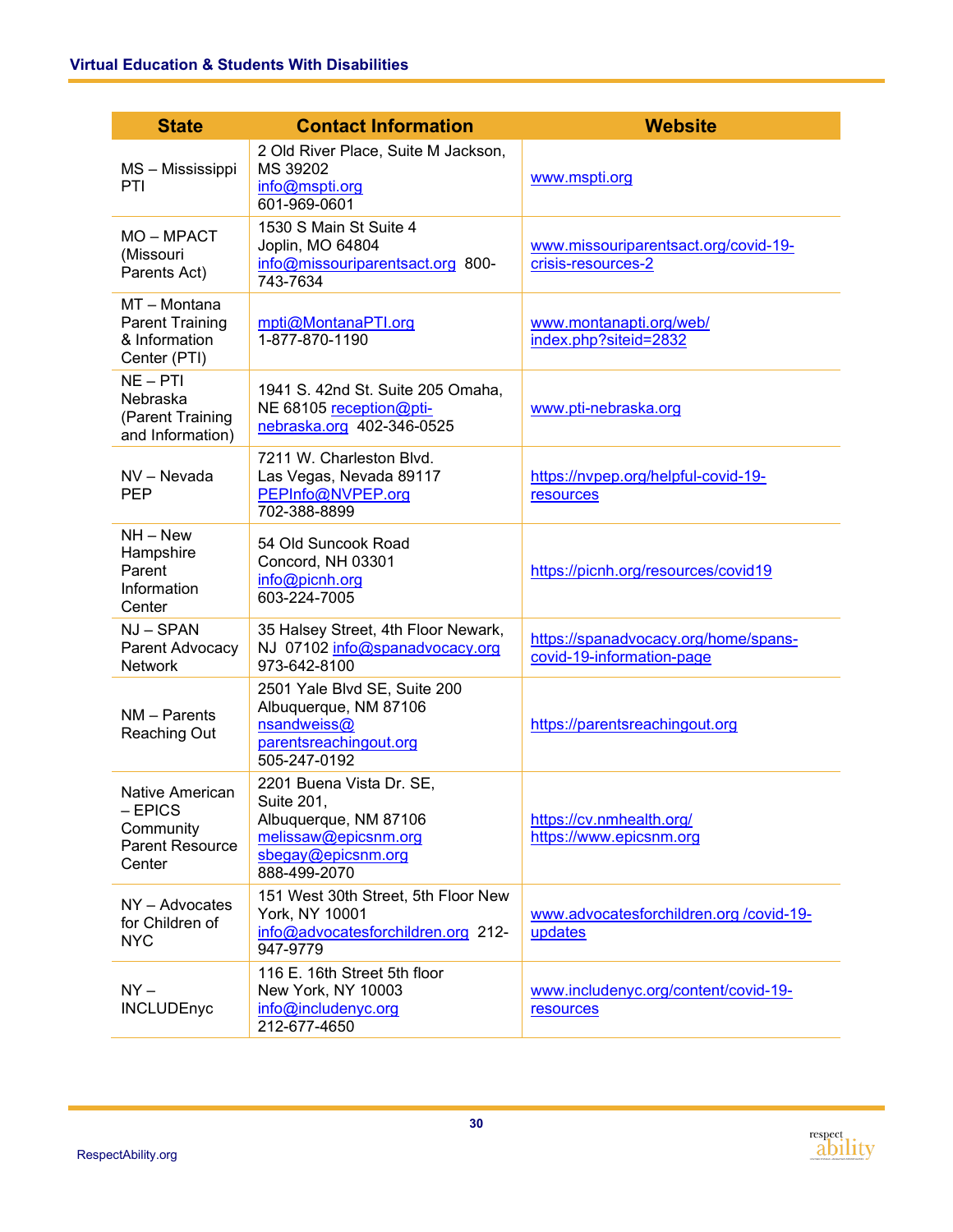| <b>State</b>                                                                                | <b>Contact Information</b>                                                                     | <b>Website</b>                                                                     |
|---------------------------------------------------------------------------------------------|------------------------------------------------------------------------------------------------|------------------------------------------------------------------------------------|
| NY - Sinergia                                                                               | 2082 Lexington Ave, 4th Floor, New<br>York, NY 10035<br>intake@sinergiany.org<br>212-643-2840  | www.sinergiany.org/news/update-about-<br>covid-19-and-sinergias-programs           |
| NY - Parent<br>Network of<br><b>Western New</b><br>York                                     | 1000 Main Street<br>Buffalo, NY 14202<br>info@parentnetworkwny.org<br>716-332-4170             | https://parentnetworkwny.org/useful-covid-<br>19-links                             |
| $NY - Long$<br><b>Island Advocacy</b><br>Center                                             | 999 Herricks Rd.<br>New Hyde Park, NY 11040<br>info@theliac.org<br>516-248-2222                | https://theliac.org/updates-covid-19                                               |
| $NY - Queens$<br>/Korean<br>Families: CIDA<br>Community<br><b>Parent Resource</b><br>Center | 38-50 Bell Blvd. Suite A2, Bayside,<br>NY 11361 cida@cidainfo.com<br>718-224-8197              | https://cidainfo.com/nys-covid-19-<br>resources-articles                           |
| $NC -$<br>Exceptional<br>Children's<br>Assistance<br>Center                                 | 907 Barra Row Suites 102, 103<br>Davidson, NC 28036<br>ecac@ecacmail.org<br>800-962-6817       | www.ecac-parentcenter.org/covid-19-<br>resources                                   |
| ND - Pathfinder<br>Services of<br>North Dakota                                              | 1015 S. Broadway, Suite 16 - Minot,<br>ND 58701 info@pathfinder-nd.org<br>701-837-7500         | www.pathfinder-nd.org/index.php<br>?option=com k2&view=item<br>&id=1066&Itemid=138 |
| OH - Ohio<br>Coalition for the<br>Education of<br>Children with<br><b>Disabilities</b>      | 165 W. Center St., Suite 302 Marion,<br>OH 43302<br>ocecd@ocecd.org<br>740-382-5452            | www.ocecd.org/2020info.aspx                                                        |
| OK - Oklahoma<br><b>Parents Center</b>                                                      | 223 N Broadway St,<br>Holdenville, OK 74848<br>info@oklahomaparentscenter.org<br>405-379-6015  | https://oklahomaparentscenter.org<br>/resources-for-distance-learning              |
| OR-FACT<br>Oregon                                                                           | 2475 SE Ladd Ave. Suite 430<br>Portland, OR 97214<br>support@factoregon.org<br>503-786-6082    | https://factoregon.org/covid-19-response-<br>and-resources                         |
| PA - PEAL<br>Center                                                                         | 2325 East Carson St, Suite 100A<br>Pittsburgh, PA 15203<br>info@pealcenter.org<br>412-281-4404 | https://pealcenter.org/peals-covid-19-<br>resource-page                            |
| <b>PA-HUNE</b>                                                                              | 2215 N American St.<br>Philadelphia, PA 19133<br>contactus@huneinc.org<br>215-425-6203         | www.huneinc.org/covid-19-info-resources                                            |

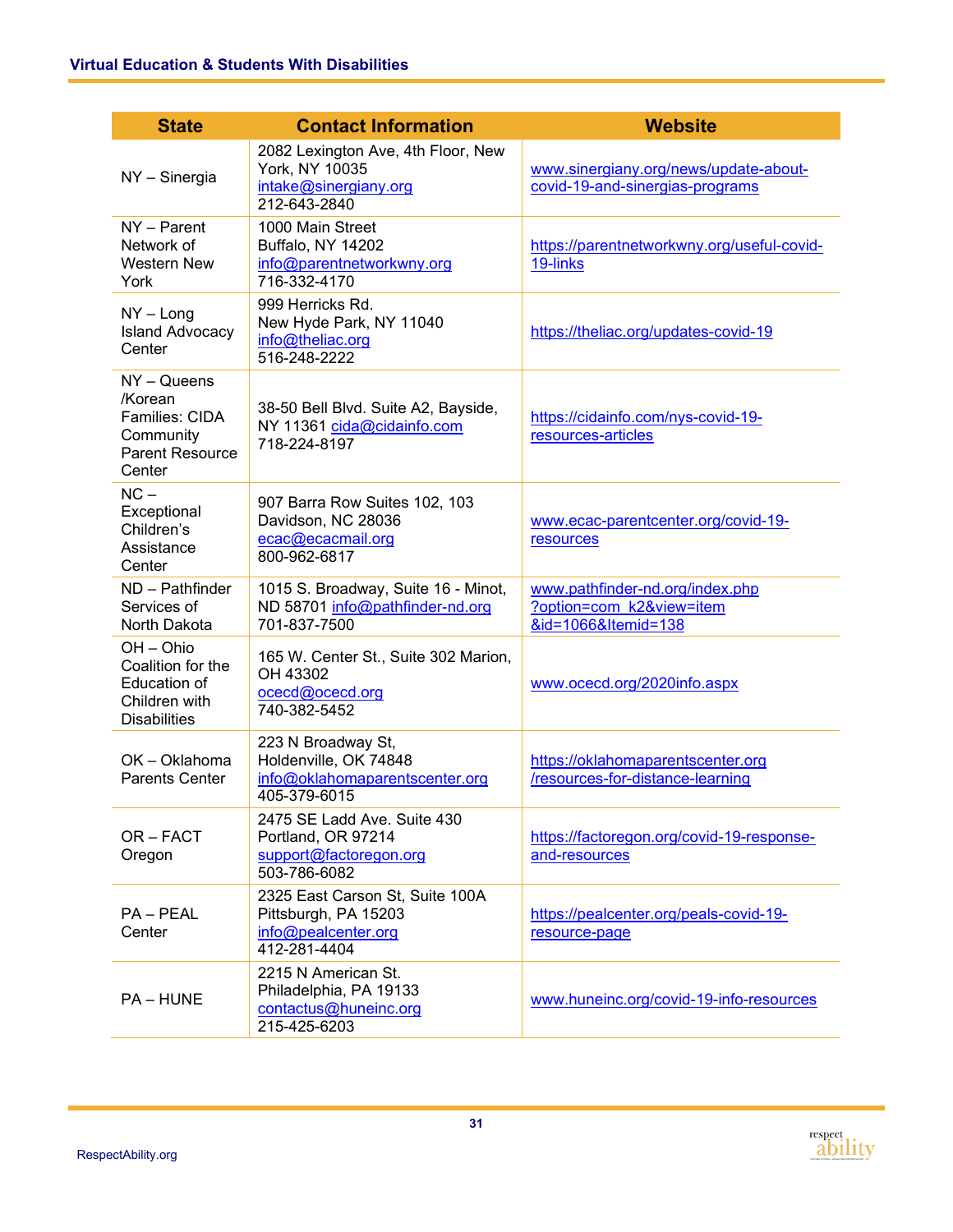| <b>State</b>                                                                                                                         | <b>Contact Information</b>                                                                              | <b>Website</b>                                                                  |
|--------------------------------------------------------------------------------------------------------------------------------------|---------------------------------------------------------------------------------------------------------|---------------------------------------------------------------------------------|
| PA - Mission<br>Empower                                                                                                              | 1611 Peach Street Suite #120 Erie,<br>PA 16501<br>info@missionempower.org<br>814-825-0788               | https://missionempower.org/updates-and-<br>resources-regarding-covid-19         |
| $RI - Rhode$<br><b>Island Parent</b><br>Information<br><b>Network</b>                                                                | 300 Jefferson Blvd. Suite 300<br>Warwick, RI 02888<br>info@ripin.org<br>401-270-0101                    | https://ripin.org/covid-19-resources                                            |
| SC - Family<br>Connection<br>South Carolina                                                                                          | 1800 St. Julian Place, Suite 104<br>Columbia, SC 29204<br>info@familyconnectionsc.org<br>1-800-578-8750 | www.familyconnectionsc.org/virus                                                |
| SC - Family<br><b>Resource Center</b><br>for Disabilities &<br><b>Special Needs</b><br>Community<br><b>Parent Resource</b><br>Center | 1575 Savannah Highway, Ste. 6<br>Charleston 29407<br>frc@frcdsn.org<br>843-266-1318                     | http://frcdsn.org/home/covid-19-updates-<br>resources                           |
| SD - South<br>Dakota Parent<br>Connection                                                                                            | 3701 W 49th Street<br>Sioux Falls, SD 57106<br>sdpc@sdparent.org<br>605-361-3171                        | https://sdparent.org/news                                                       |
| $TN - STEP$<br><b>Tennessee</b>                                                                                                      | 2157 Madison Ave., Ste. 204<br>Memphis, TN 38104<br>information@tnstep.org<br>423-639-0125              | https://tnstep.org/resource-links                                               |
| TX - Parents<br>Resource<br><b>Network</b>                                                                                           | 1090 Longfellow Drive Beaumont,<br><b>TX 77706</b><br>partnersresource@sbcglobal.net<br>409-898-4684    | https://prntexas.org/coronavirus-disease-<br>2019-covid-19                      |
| $UT - Utah$<br><b>Parent Center</b>                                                                                                  | 230 West 200 South, Suite 1101<br>Salt Lake City, UT 84101<br>info@utahparentcenter.org<br>801-272-1051 | https://utahparentcenter.org/covid-19-<br>resources-to-stay-healthy             |
| VT - Vermont<br><b>Family Network</b>                                                                                                | 600 Blair Park Rd, Ste 240 Williston,<br>VT 05495<br>info@vtfn.org<br>1-800-800-4005                    | www.vermontfamilynetwork.org /events-<br>news/covid-19-updates                  |
| VI - Disability<br><b>Rights Center of</b><br>the US Virgin<br>Islands                                                               | 63 Cane Carlton<br>Frederiksted, VI 00840<br>info@drcvi.org<br>340-772-1200                             | https://drcvi.org/resources/resources-on-<br>covid-19-in-the-u-s-virgin-islands |
| VA - Parent<br>Educational<br>Advocacy<br><b>Training Center</b><br>(PEATC)                                                          | 8003 Forbes Place Suite 310<br>Springfield, VA 22151<br>partners@peatc.org<br>703-923-0010              | www.peatc.org/newsmanager<br>/news article.cgi?news<br>id=992&no popup=0        |

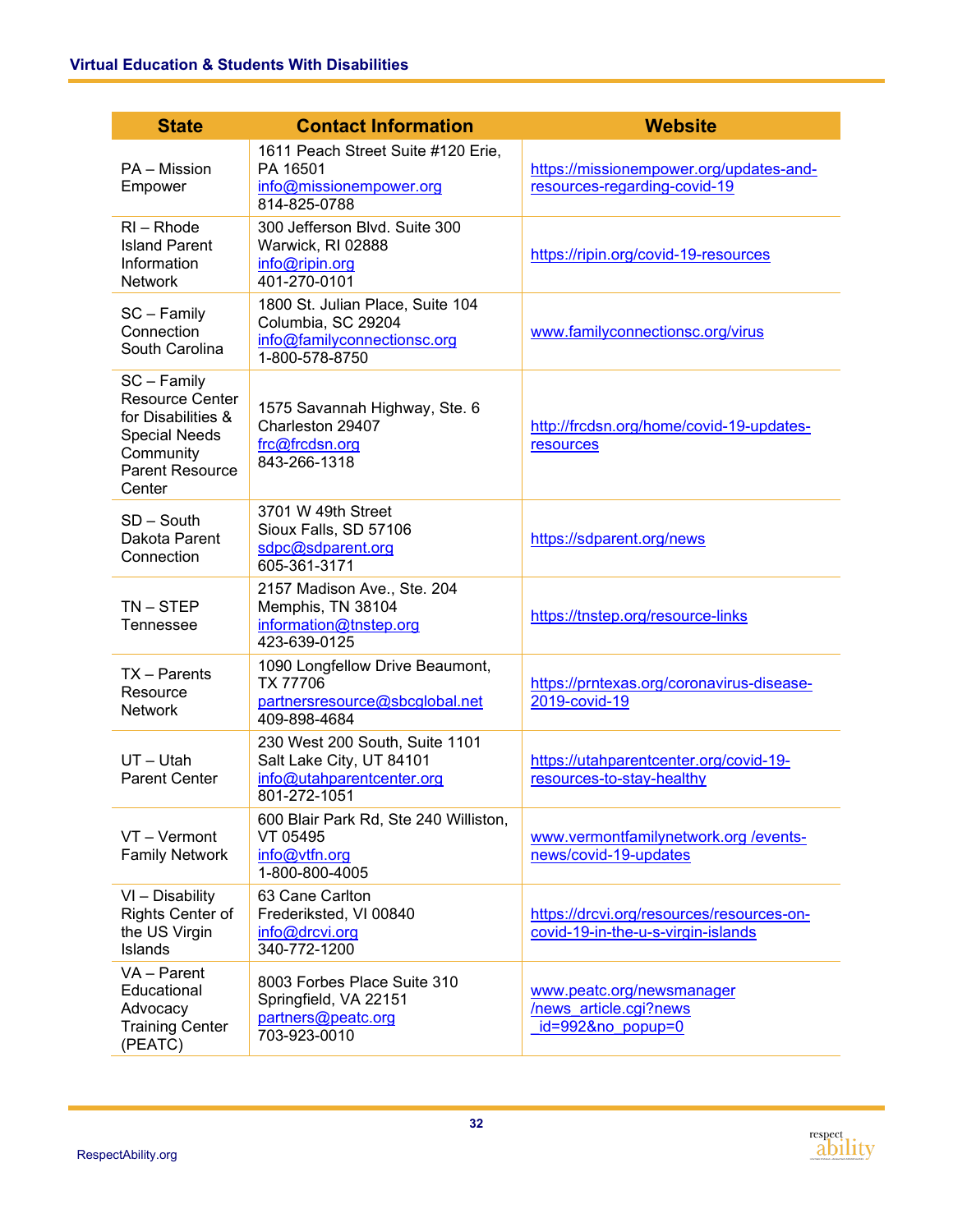| <b>State</b>                                                                                            | <b>Contact Information</b>                                                                               | <b>Website</b>                                                               |
|---------------------------------------------------------------------------------------------------------|----------------------------------------------------------------------------------------------------------|------------------------------------------------------------------------------|
| VA - Foster<br>Families:<br><b>Formed Families</b><br>Forward                                           | 4031 University Dr., Suite 100,<br>Fairfax, VA 22030<br>Info@FormedFamilies Forward.org<br>703-539-2904  | https://formedfamiliesforward.org<br>/resources-for-families-during-covid-19 |
| WA - PAVE                                                                                               | 6316 So. 12th St.<br>Tacoma, WA 98465<br>pave@wapave.org<br>253-565-2266                                 | https://wapave.org/?s=COVID+19                                               |
| WA – Open<br>Doors for<br><b>Multicultural</b><br>Families                                              | 24437 Russell Rd., Suite # 110<br>Kent, WA 98032<br>info@multiculturalfamilies.org 253-<br>216-4479      | www.multiculturalfamilies.org/<br>resources/covid-19-resources               |
| WI - Wisconsin<br>Family<br>Assistance<br>Center for<br>Education,<br>Training &<br>Support<br>(FACETS) | 600 W. Virginia Street, Suite 501<br>Milwaukee, Wisconsin 53204<br>wifacets@wifacets.org<br>414-374-4645 | https://wifacets.org/links                                                   |
| WV - West<br>Virginia Parent<br>Training and<br>Information, Inc.<br>(WVPTI)                            | 99 Edmiston Way Suite 101-102<br>Buckhannon, WV 26201<br>wvpti@aol.com<br>304-472-5697                   | www.wvpti-inc.org/news/Default.aspx<br>#specialResources                     |
| WY - Wyoming<br>Parent<br>Information<br>Center                                                         | 2232 Dell Range Blvd, Suite 204<br>Cheyenne WY 82009<br>info@wpic.org<br>307-684-2277                    | www.wpic.org/publications/67-covid-19                                        |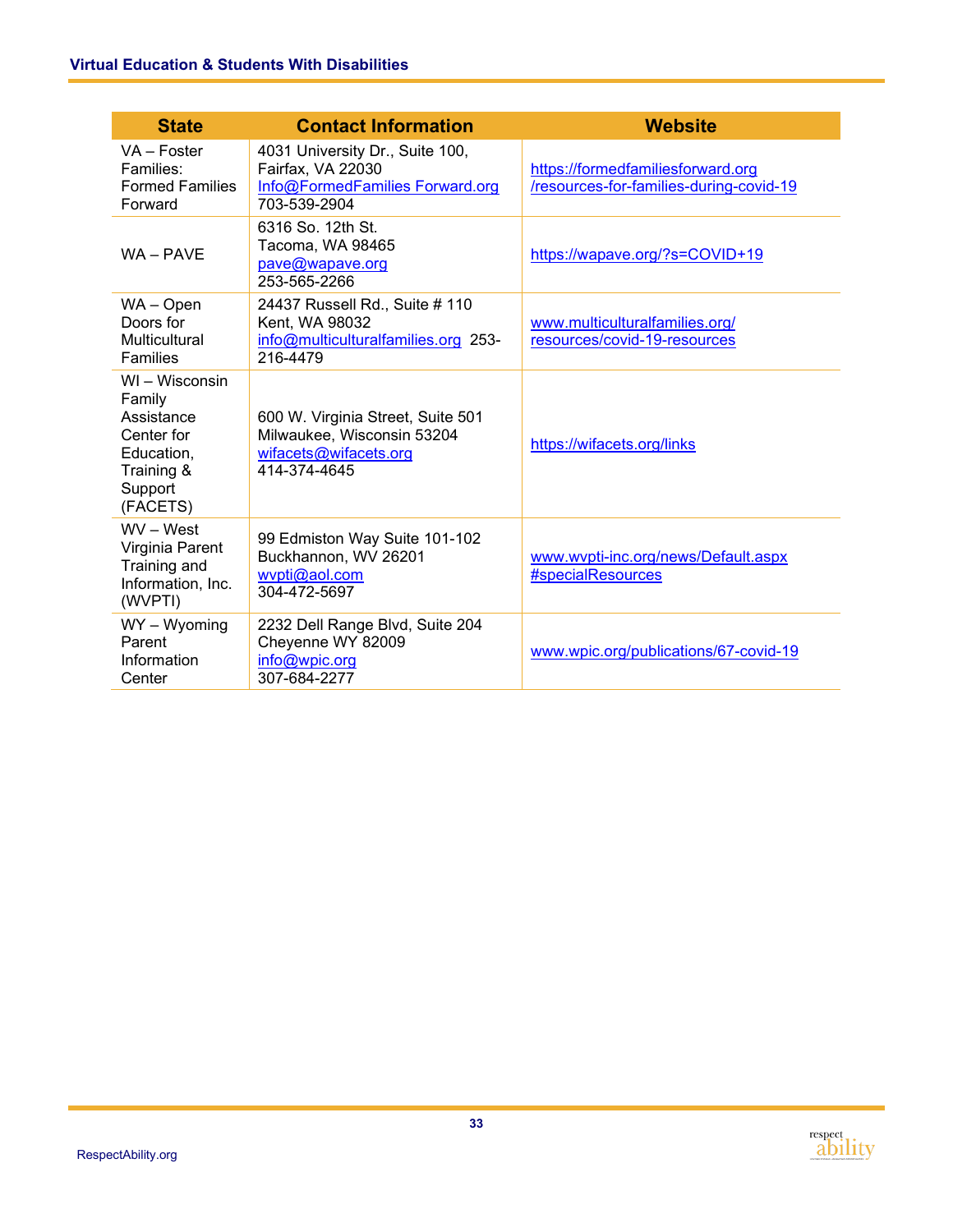### <span id="page-35-0"></span>**Legal Rights and Special Education Resources**

No matter how COVID-19 is changing the face of education, students with disabilities still have a legal right to free, appropriate, public education. The Individuals with Disabilities Education Act (IDEA) and Section 504 of the Rehabilitation Act of 1973, as amended, is still the law of the land even if your local school has made the switch to remote learning and virtual education.

However, there still will be circumstances where you need to advocate for your or your student's right to special education. While that may be a daunting prospect on top of everything that is going on in the world today, there are a wide range of resources, special education attorneys and organizations dedicated to protecting your legal rights. Below is a list of several of the most important avenues for ensuring you or your student's legal right to special education.

*\*\*\* The materials contained in these resources are the intellectual property of that organization. \*\*\**

*Disclaimer: Inclusion in this resource guide does not indicate endorsement of its program or content. RespectAbility has no financial stake in any of these resources.* 

| <b>Organization</b>                                                         | <b>Resources</b>                                                                                                                              | <b>Description</b>                                                                                                                                                                                                                                                                                                                  |
|-----------------------------------------------------------------------------|-----------------------------------------------------------------------------------------------------------------------------------------------|-------------------------------------------------------------------------------------------------------------------------------------------------------------------------------------------------------------------------------------------------------------------------------------------------------------------------------------|
| <b>Council of Parent</b>                                                    | <b>Find a Professional (Special</b><br><b>Education Attorneys)</b>                                                                            | The Council of Parent Attorneys and<br>Advocates (COPAA) is an independent,<br>nonprofit composed of attorneys, advocates,                                                                                                                                                                                                          |
| Attorneys and<br>Advocates (COPAA)                                          | <b>For Students and Families</b><br>(Peer-to-Peer Network)                                                                                    | parents and related professionals. If you need<br>to find a special education attorney or an<br>advocate to help your student, COPAA                                                                                                                                                                                                |
|                                                                             | Join the COPAA Community                                                                                                                      | maintains a network of professionals who are<br>there to help.                                                                                                                                                                                                                                                                      |
|                                                                             | <b>Special Education</b>                                                                                                                      |                                                                                                                                                                                                                                                                                                                                     |
| <b>Disability Rights</b><br><b>Education and</b><br>Defense Fund<br>(DREDF) | Local Resources. (Alameda,<br>Contra Costa, and San<br>Joaquin counties)<br><b>CA Parent Training and</b><br><b>Information (PTI) Centers</b> | Nationally, Disability Rights Education and<br>Defense Fund (DREDF) has been at the<br>forefront of legal efforts to protect special<br>education since 1979. DREDF also operates<br>as a Parent Training and Information Center<br>(PTI) for Alameda, Contra Costa, and San<br>Joaquin counties in California.                     |
|                                                                             | The IEP Cycle                                                                                                                                 |                                                                                                                                                                                                                                                                                                                                     |
| <b>Disability Rights</b><br>Legal Center (DRLC)                             | <b>Special Education Request</b><br>for Assistance<br><b>Disability Rights Request for</b><br><b>Assistance</b>                               | Since the 1970s, DRLC has been an<br>advocacy nonprofit focused on advancing the<br>civil rights of people with disabilities and<br>addressing other legal barriers impacting the<br>disability community. By working on both<br>individual and class action court cases, DRLC<br>challenges discrimination and advances<br>change. |

#### **Table 7. Legal Rights Resources**